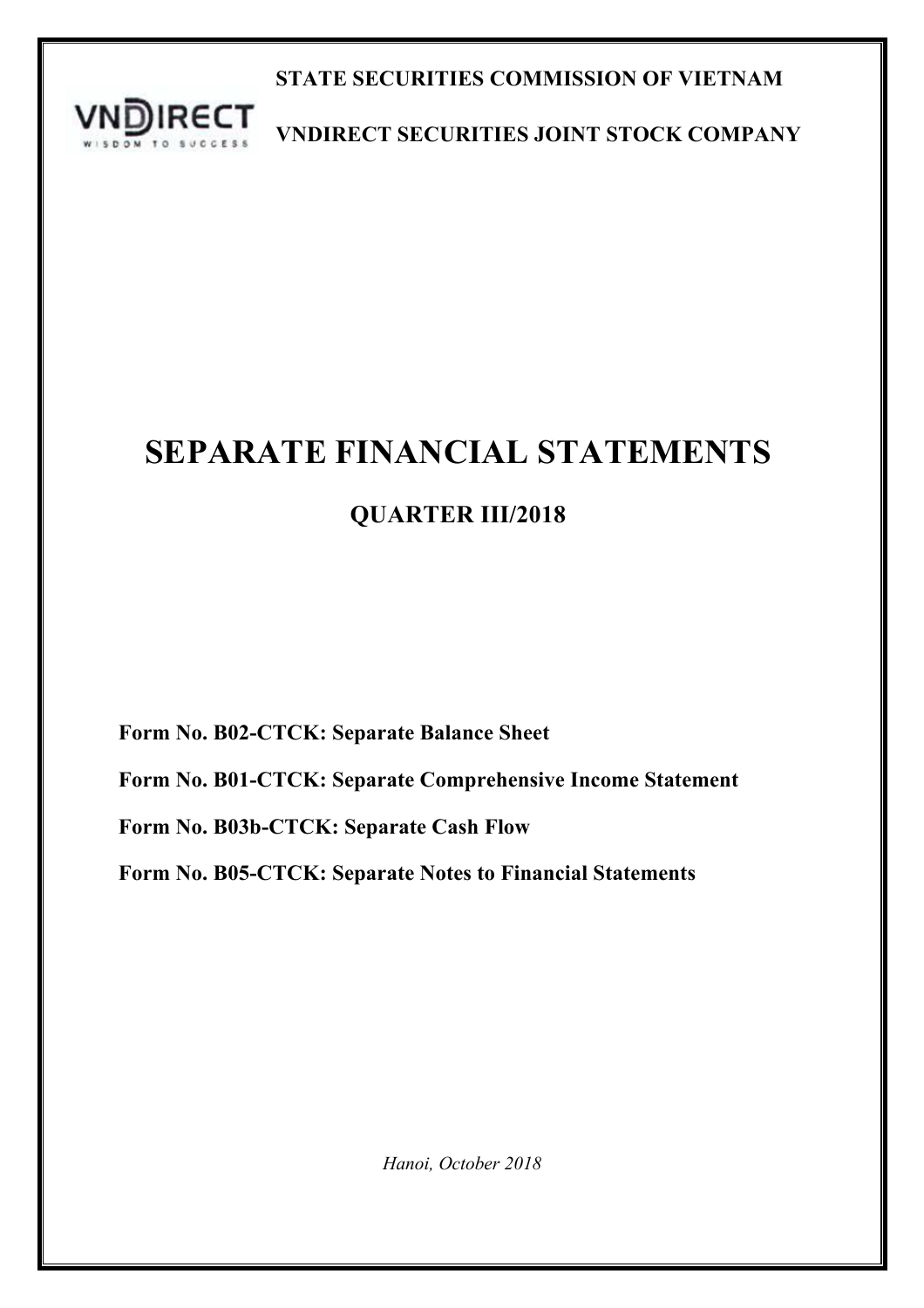Add: No. 1, Nguyen Thuong Hien, Nguyen Du, Hai Ba Trung, Hanoi SEPARATE FINANCIAL STATEMENTS

# **SEPARATE BALANCE SHEET As at 30/09/2018**

|               |                                                                                   |         |              |                      | $C$ <i>urrency. <math>VIVD</math></i> |
|---------------|-----------------------------------------------------------------------------------|---------|--------------|----------------------|---------------------------------------|
|               | <b>ITEMS</b>                                                                      | Code    | <b>Notes</b> | Quarter-end          | Year-beginning                        |
| <b>ASSETS</b> |                                                                                   |         |              |                      |                                       |
| $\mathbf{A}$  | <b>CURRENT ASSETS (100=110+130)</b>                                               | 100     |              | 10,046,637,815,701   | 7,149,937,885,870                     |
| I.            | Financial assets $(110 = 111 \rightarrow 129)$                                    | 110     |              | 10,027,916,186,888   | 7,137,314,173,014                     |
| 1.            | Cash and equivalents                                                              | 111     | A.1          | 27,582,516,316       | 336,761,394,060                       |
| 1.1.          | Cash                                                                              | III.I   |              | 27,582,516,316       | 236,761,394,060                       |
| 1.2.          | Cash equivalents                                                                  | 111.2   |              |                      | 100,000,000,000                       |
| 2.            | Financial assets recognized through<br>profit/loss                                | 112     | A.3.1        | 1,336,898,879,900    | 715, 137, 172, 750                    |
| 3.            | Held-to-maturity investments                                                      | 113     | A.3.2        | 4,972,330,000,000    | 2,258,215,032,772                     |
| 4.            | Loans                                                                             | 114     | A.3.4        | 3,383,987,867,580    | 3,130,859,448,293                     |
| 5.            | Ready-for-sale financial assets                                                   | 115     | A.3.3        | 392,055,523,666      | 748,022,000,000                       |
| 6.            | Provision for devaluation of financial assets<br>and mortgage assets              | 116     | A.4          | (169, 733, 482, 072) | (194, 546, 415, 625)                  |
| 7.            | Receivables from financial assets                                                 | 117     |              | 76,553,926,546       | 74,232,457,780                        |
| 7.1.          | Receivables from sale of financial assets                                         | 117.1   |              |                      | 21,516,495,100                        |
| 7.2.          | Dividend and interest accrual and receivables                                     | 117.2   | A.5.1        | 76,553,926,546       | 52,715,962,680                        |
| 7.2.1.        | Dividend and interest receivables on due date                                     | 117.3   |              |                      |                                       |
|               | In which: Bad receivables from dividend,<br>interest on due date but not received | 117.3.1 |              |                      |                                       |
| 7.2.2.        | Immature dividend and interest accrual                                            | 117.4   |              | 76,553,926,546       | 52,715,962,680                        |
| 8.            | Prepayment to suppliers                                                           | 118     |              | 6,218,126,154        | 60,774.642,897                        |
| 9.            | Receivables from services supplied by<br>securities company                       | 119     |              | $\overline{a}$       |                                       |
| 10.           | Internal receivables                                                              | 120     |              | ÷                    |                                       |
| 11.           | Receivables from securities trading errors                                        | 121     |              |                      |                                       |
| 12.           | Other receivables                                                                 | 122     | A.5.2        | 6,686,043,227        | 12,521,654,516                        |
| 13.           | Provision for devaluation of receivables (*)                                      | 129     | A.6          | (4,663,214,429)      | (4,663,214,429)                       |
| П.            | Other current assets $(130 = 131 \rightarrow 136)$                                | 130     |              | 18,721,628,813       | 12,623,712,856                        |
| 1.            | Advance                                                                           | 131     |              | 4,674,547,399        | 2,797,726,146                         |
| 2.            | Office supplies                                                                   | 132     |              |                      |                                       |
| 3.            | Short-term prepayment                                                             | 133     | A.7          | 7,119,211,699        | 7,643,095,365                         |
| 4.            | Short-term pledges and deposits                                                   | 134     |              | 1,782,896.845        | 1,682,896,845                         |

*Currency: VND*

*Form No. B02-CTCK*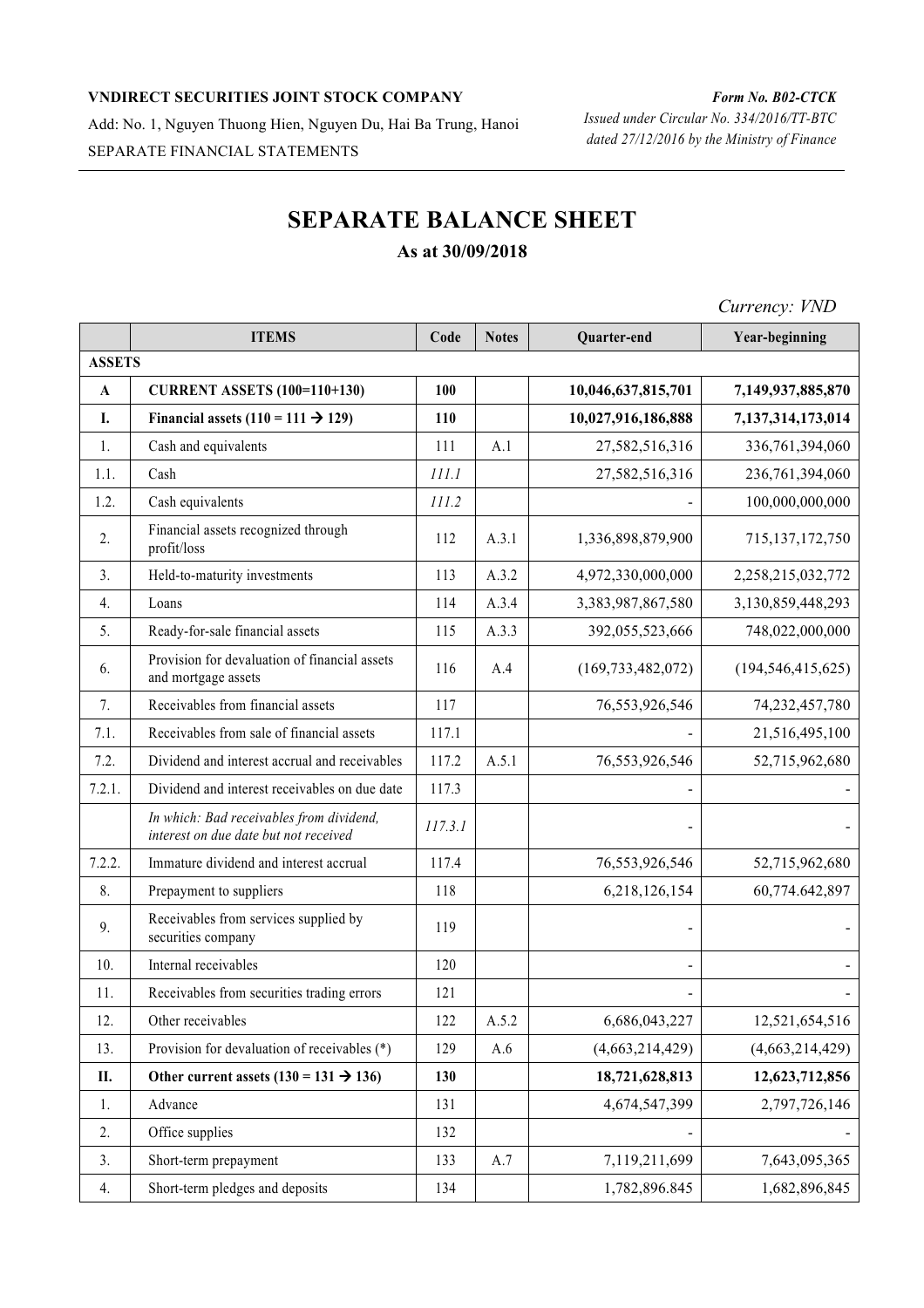| 5.           | Value added tax to be deducted                                | 135   |       |                              |                     |
|--------------|---------------------------------------------------------------|-------|-------|------------------------------|---------------------|
| 6.           | Taxes and other payables to the State budget                  | 136   |       |                              |                     |
| 7.           | Other current assets                                          | 137   |       | 5,144,972,870                | 499,994,500         |
| 8.           | Government bonds purchased for resale                         | 138   |       |                              |                     |
| 9.           | Provision for devaluation of other current<br>assets          | 139   |       |                              |                     |
| <b>B.</b>    | <b>NON-CURRENT ASSETS (200 =</b><br>$210+220+230+240+250-260$ | 200   |       | 725,762,994,923              | 862, 397, 299, 730  |
| Ι.           | Long-term financial assets                                    | 210   |       | 555,000,000,000              | 713,238,919,882     |
| 1.           | Long-term receivables                                         | 211   |       |                              |                     |
| 2.           | Investments                                                   | 212   |       | 555,000,000,000              | 713,238,919,882     |
| 2.I.         | Maturity-held investments                                     | 212.1 | A.3.2 | 445,000,000,000              | 300,000,000,000     |
| 2.2.         | Investment in subsidiaries                                    | 212.2 |       | 110,000,000,000              | 110,000,000,000     |
| 2.3.         | Investment in joint ventures, associates                      | 212.3 |       |                              | 303,238.919,882     |
| 2.4.         | Other long-term investments                                   | 212.4 |       |                              |                     |
| 3.           | Provision for devaluation of long-term financial<br>assets    | 213   |       |                              |                     |
| II.          | <b>Fixed assets</b>                                           | 220   |       | 77,885,958,795               | 59,106,424,602      |
| $\mathbf{1}$ | Tangible fixed assets                                         | 221   | A.8   | 57,484,270,076               | 34,002,092,098      |
|              | $-Cost$                                                       | 222   |       | 124, 128, 291, 359           | 94,208,450,947      |
|              | - Accumulated depreciation (*)                                | 223a  |       | (66, 644, 021, 283)          | (60, 206, 358.849)  |
|              | - Valuation of tangible fixed assets at fair value            | 223b  |       |                              |                     |
| 2.           | Financial leasing intangible fixed assets                     | 224   |       |                              |                     |
|              | $-Cost$                                                       | 225   |       |                              |                     |
|              | - Accumulated depreciation (*)                                | 226a  |       |                              |                     |
|              | - Valuation of tangible fixed assets at fair value            | 226b  |       |                              |                     |
| 3.           | Intangible fixed assets                                       | 227   | A.9   | 20,401,688,719               | 25,104,332,504      |
|              | $-Cost$                                                       | 228   |       | 81,661,082,715               | 78,230,908,391      |
|              | - Accumulated depreciation (*)                                | 229a  |       | (61, 259, 393.996)           | (53, 126, 575, 887) |
|              | - Valuation of intangible fixed assets at fair<br>value       | 229b  |       |                              |                     |
| Ш.           | <b>Investment properties</b>                                  | 230   |       | $\qquad \qquad \blacksquare$ |                     |
|              | $-Cost$                                                       | 231   |       |                              |                     |
|              | - Accumulated depreciation (*)                                | 232a  |       | $\blacksquare$               |                     |
|              | - Valuation of investment properties at fair<br>value         | 232b  |       |                              |                     |
| IV.          | <b>Construction in progress</b>                               | 240   |       | 500,000,000                  | 500,000,000         |
| V.           | Other non-current assets                                      | 250   |       | 92,377,036,128               | 89,551,955,246      |
| 1.           | Long-term pledges and deposits                                | 251   |       |                              |                     |
| 2.           | Long-term prepayments                                         | 252   | A.7   | 6,407,012,204                | 4,532,684,024       |
| 3.           | Deferred income tax assets                                    | 253   |       |                              |                     |
| 4.           | Payment for Settlement Assistance Fund                        | 254   | A.16  | 20,000,000,000               | 20,000,000,000      |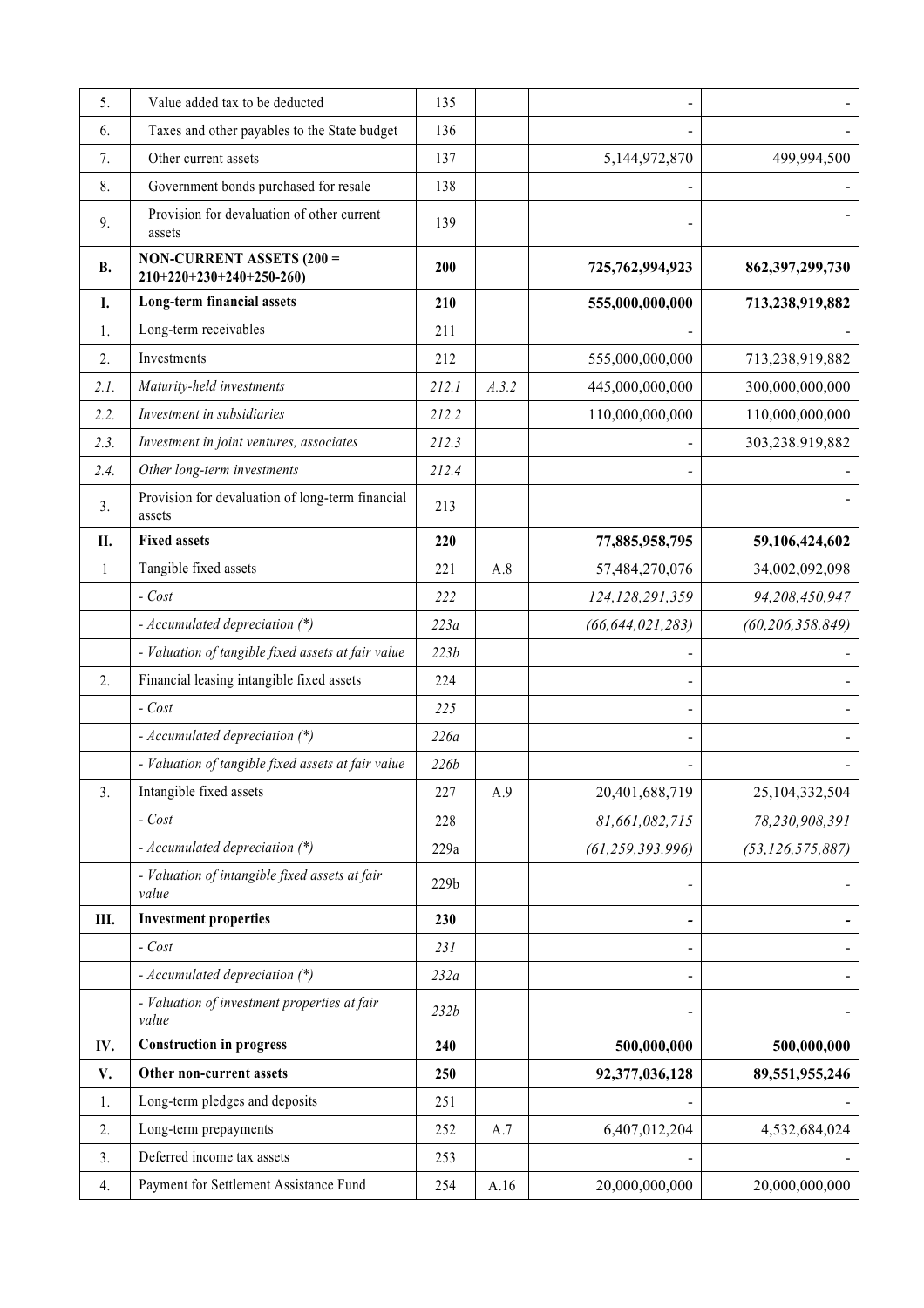| 5.   | Other non-current assets                               | 255 |      | 65,970,023,924               | 65,019,271,222    |
|------|--------------------------------------------------------|-----|------|------------------------------|-------------------|
| VI.  | Provision for devaluation of non-current<br>assets     | 260 |      |                              |                   |
|      | <b>TOTAL ASSETS</b> $(270 = 100 + 200)$                | 270 |      | 10,772,400,810,624           | 8,012,335,185,600 |
|      | <b>CAPITAL SOURCE</b>                                  |     |      |                              |                   |
| C.   | LIABILITIES $(300 = 310 + 340)$                        | 300 |      | 7,715,918,061,857            | 5,543,469,707,801 |
| I.   | <b>Current liabilities</b>                             | 310 |      | 7,131,306,575,290            | 5,216,809,446,852 |
| 1.   | Short-term borrowings and finance lease<br>liabilities | 311 | A.15 | 5,974,594,418,994            | 4,351,896,422,610 |
| 1.1. | Short-term borrowings                                  | 312 |      | 5.974,594,418,994            | 4,351,896,422,610 |
| 1.2. | Short-term finance lease liabilities                   | 313 |      |                              |                   |
| 2.   | Short-term finance lease borrowings                    | 314 |      |                              |                   |
| 3.   | Short-term convertible bonds                           | 315 |      |                              |                   |
| 4.   | Short-term issued bonds                                | 316 |      | 700,000,000,000              |                   |
| 5.   | Borrowings from Settlement Assistance Fund             | 317 |      |                              |                   |
| 6.   | Payables to securities trading activities              | 318 | A.10 | 318,789,952,239              | 763,730,233,228   |
| 7.   | Payables to financial assets trading errors            | 319 |      |                              |                   |
| 8.   | Short-term trade payables                              | 320 | A.13 | 6,622,177,007                | 2,554,536,055     |
| 9.   | Short-term advances from customers                     | 321 |      | 4,182,631,338                | 1,713,205,704     |
| 10.  | Taxes and payables to the State budget                 | 322 | A.11 | 41,687,756,628               | 43,067,388,497    |
| 11.  | Payables to the employees                              | 323 |      | 2,452,507,593                | 28,363,624,165    |
| 12.  | Payables to employee benefits                          | 324 |      | 3,061,690,506                | 1,659,830,206     |
| 13.  | Short-term accrued expenses                            | 325 | A.12 | 64,768,932,373               | 15,464,988,149    |
| 14.  | Short-term internal payables                           | 326 |      |                              |                   |
| 15.  | Short term unrealized revenues                         | 327 |      |                              |                   |
| 16.  | Short-term deposits received                           | 328 |      |                              |                   |
| 17.  | Other short-term payables                              | 329 | A.14 | 735,406,607                  | 2,052,776,677     |
| 18.  | Provision for short-term payables                      | 330 |      |                              |                   |
| 19.  | Bonus and welfare fund                                 | 331 |      | 14,411,102,005               | 6,306,441,561     |
| П.   | <b>Non-current liabilities</b>                         | 340 |      | 584,611,486,567              | 326,660,260,949   |
| 1.   | Long-term borrowings and finance lease<br>liabilities  | 341 |      |                              |                   |
| 1.1. | Long-term borrowings                                   | 342 |      | $\overline{\phantom{a}}$     |                   |
| 1.2. | Long-term finance lease liabilities                    | 343 |      | $\qquad \qquad \blacksquare$ |                   |
| 2.   | Long-term finance lease borrowings                     | 344 |      | $\blacksquare$               |                   |
| 3.   | Long-term convertible bonds                            | 345 |      |                              |                   |
| 4.   | Long-term issued bonds                                 | 346 |      | 573,000,000,000              | 320,000,000,000   |
| 5.   | Long-term trade payables                               | 347 |      |                              |                   |
| 6.   | Long-term advances from customers                      | 348 |      | $\qquad \qquad \blacksquare$ |                   |
| 7.   | Long-term accrued expenses                             | 349 |      | $\blacksquare$               |                   |
| 8.   | Long-term internal payables                            | 350 |      |                              |                   |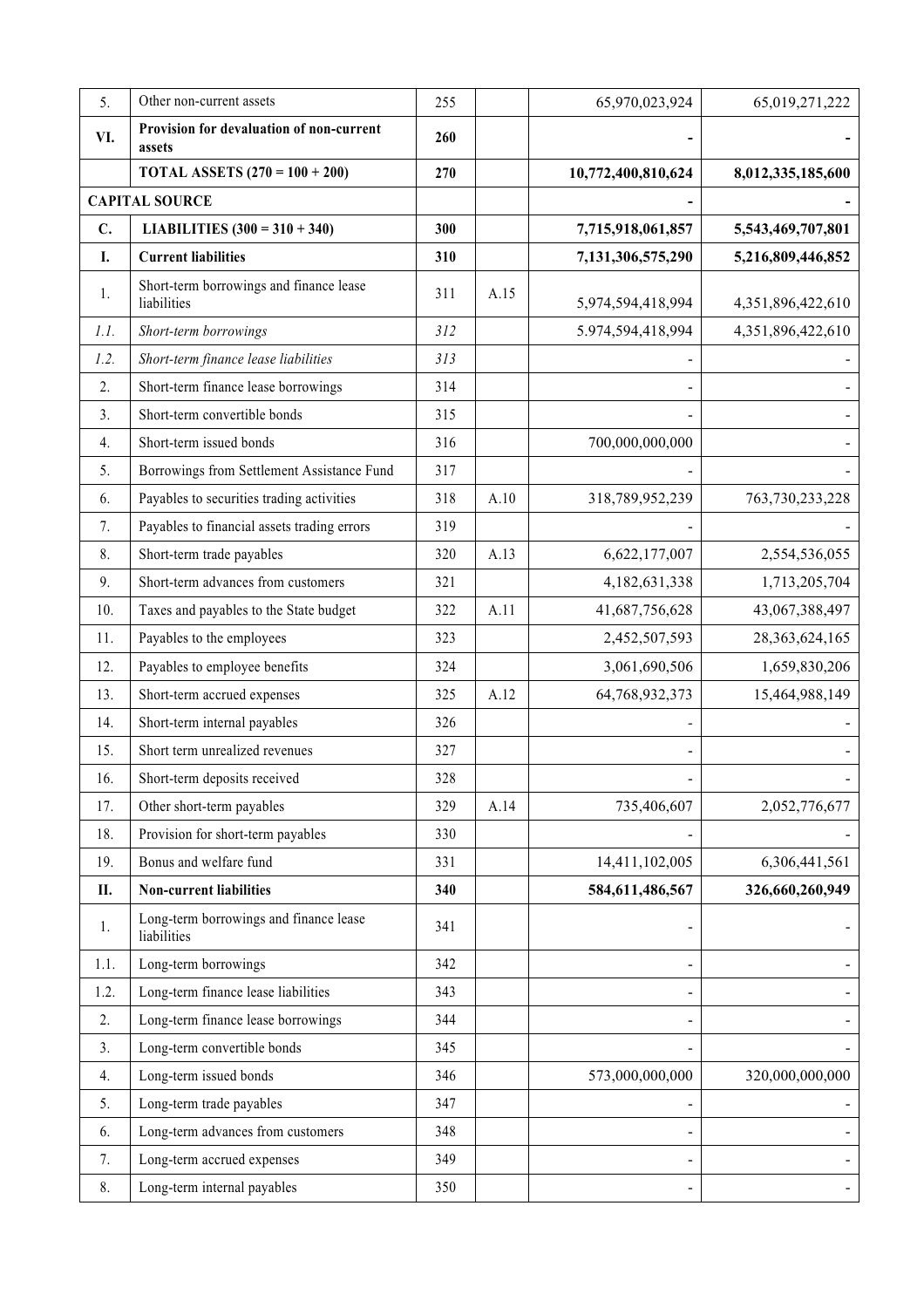| 9.             | Long-term unrealized revenues                                      | 351    |      | ÷,                 |                     |
|----------------|--------------------------------------------------------------------|--------|------|--------------------|---------------------|
| 10.            | Long-term deposits received                                        | 352    |      |                    |                     |
| 11.            | Other long-term payables                                           | 353    |      | ÷,                 |                     |
| 12.            | Provision for long-term payables                                   | 354    |      |                    |                     |
| 13.            | Investor protection fund                                           | 355    |      |                    |                     |
| 14.            | Deferred tax liability                                             | 356    |      | 11,611,486,567     | 6.660,260,949       |
| 15.            | Scientific and technological development fund                      | 357    |      |                    |                     |
| $D-$           | <b>OWNERS' EQUITY (400 = 410 + 420)</b>                            | 400    |      | 3,056,482,748,767  | 2,468,865,477,799   |
| I.             | Owner's equity                                                     | 410    |      | 3,056,482,748,767  | 2,468,865,477,799   |
| 1.             | Shareholder's equity                                               | 411    |      | 2,276,560,867,127  | 1,621,127,781,027   |
| 1.1.           | Contributed capital                                                | 411.1  |      | 2,204,301,690,000  | 1,549,981,650,000   |
| a.             | Ordinary shares with voting right                                  | 411.1a |      | 2,204,301,690,000  | 1,549,981,650,000   |
| $\mathbf{b}$ . | Preference shares                                                  | 411.1b |      |                    |                     |
| 1.2.           | Capital surplus                                                    | 411.2  |      | 121,224,048,620    | 120,708,515,572     |
| 1.3.           | Conversion options on convertible bonds                            | 411.3  |      |                    |                     |
| 1.4.           | Other capital                                                      | 411.4  |      |                    |                     |
| 1.5.           | Treasury shares (*)                                                | 411.5  |      | (48,964,871,493)   | (49, 562, 384, 545) |
| 2.             | Difference from asset valuation at fair value                      | 412    |      |                    |                     |
| 3.             | Foreign exchange differences                                       | 413    |      |                    |                     |
| 4.             | Additional charter capital reserve fund                            | 414    |      | 69,196,036,758     | 69,196,036,758      |
| 5.             | Financial and operational risk reserve fund                        | 415    |      | 39,894,309,755     | 39,894,309,755      |
| 6.             | Other equity funds                                                 | 416    |      |                    |                     |
| 7.             | Undistributed earnings                                             | 417    | A.17 | 670, 831, 535, 127 | 738,647,350,259     |
| 7.1.           | Realized earnings                                                  | 417.1  |      | 624, 385, 588, 858 | 712,006,306,462     |
| 7.2.           | Unrealized earnings                                                | 417.2  |      | 46,445,946.269     | 26,641,043,797      |
| П.             | <b>Expense sources and other funds</b>                             | 420    |      |                    |                     |
|                | <b>TOTAL LIABILITIES AND OWNERS'</b><br>EQUITY $(440 = 200 + 300)$ | 440    |      | 10,772,400,810,624 | 8,012,335,185,600   |

# **SEPARATE OFF-BALANCE SHEET ITEMS**

|    | <b>ITEMS</b>                                                              | Code           | <b>Notes</b> | Quarter-end     | Year-beginning |
|----|---------------------------------------------------------------------------|----------------|--------------|-----------------|----------------|
| A  | ASSETS OF SECURITIES COMPANY AND ASSETS<br><b>MANAGED BY UNDERTAKINGS</b> |                |              |                 |                |
| 1. | Outsourcing fixed assets                                                  | 0 <sub>1</sub> |              |                 |                |
| 2. | Valuable certificate held in custody                                      | 02             |              | -               |                |
| 3. | Assets received as pledge                                                 | 03             |              |                 |                |
| 4. | Bad debts treated                                                         | 04             |              | 101,986,716,060 | 26,178,472,147 |
| 5. | Foreign currencies                                                        | 05             |              | ۰               |                |
| 6. | Outstanding shares                                                        | 06             |              | 216,481,639     | 150,997,774    |
| 7. | Treasury stocks                                                           | 07             |              | 3,948,530       | 4,000,391      |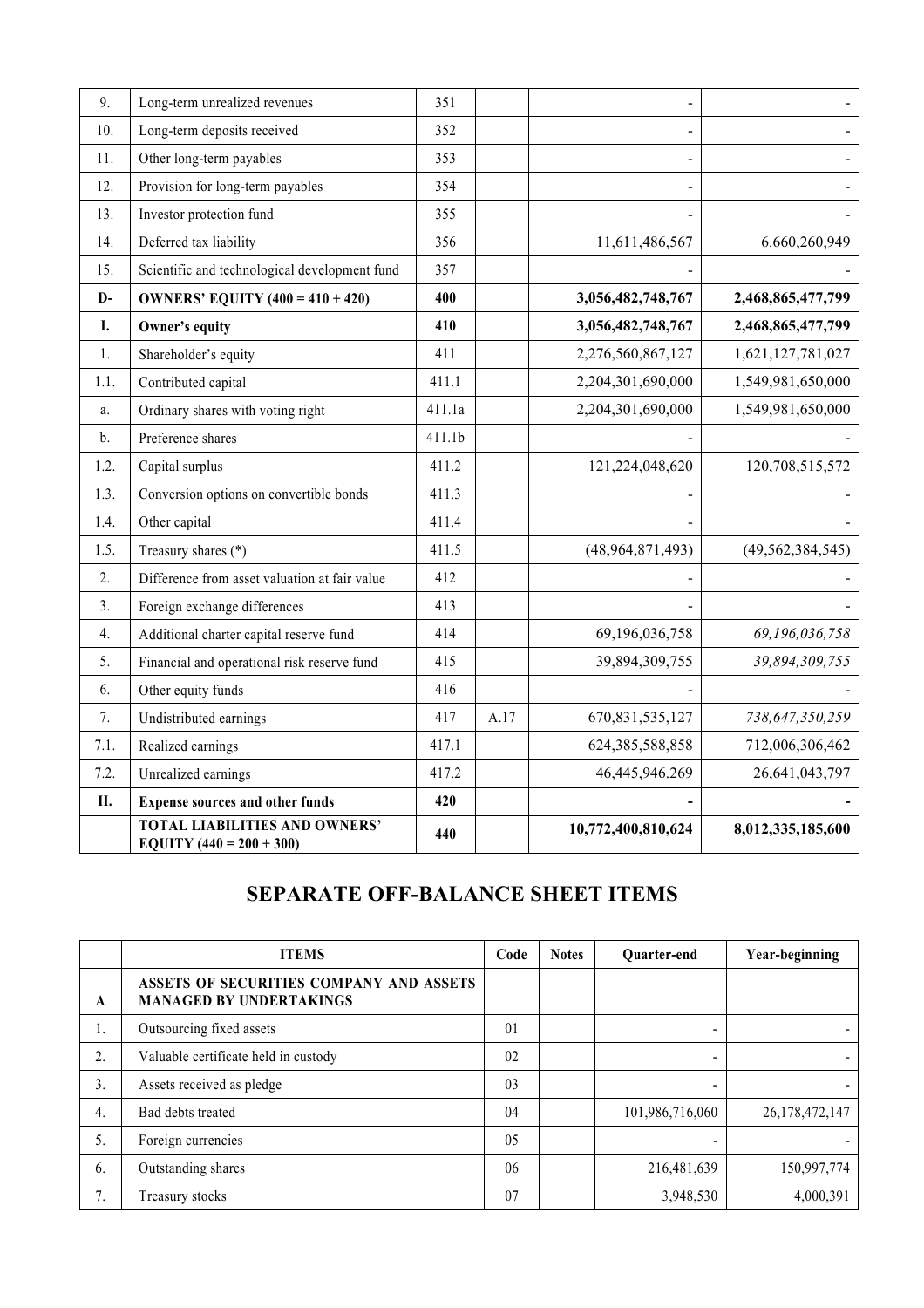| 8.             | Financial assets listed/registered with Vietnam Securities<br>Depository                                                  | 08    | 376,441,300,000    | 297,042,520,000    |
|----------------|---------------------------------------------------------------------------------------------------------------------------|-------|--------------------|--------------------|
| 9.             | Financial<br>assets<br>depository at<br>Vietnam<br>Securities<br>Depository, without transaction yet                      | 09    | 415,220,000        | 32,476,120,000     |
| 10.            | Waiting financial assets                                                                                                  | 010   | 307,532,300,000    |                    |
| 11.            | Financial assets used for correction of trading errors                                                                    | 011   |                    | 704,500,100,000    |
| 12.            | Financial assets not deposited at Vietnam Securities<br>Depository                                                        | 012   | 434,685,390,000    |                    |
| 13.            | Financial assets to be entitled to rights                                                                                 | 013   |                    | 232,711,280,000    |
| <b>B.</b>      | <b>ASSETS</b><br>AND<br><b>PAYABLES</b><br>T <sub>0</sub><br><b>MANAGEMENT</b><br><b>ASSETS UNDERTAKEN WITH CUSTOMERS</b> |       |                    |                    |
| 1.             | Financial assets listed/registered with Vietnam Securities<br>Depository of Investor                                      | 021   | 28,288,488,300,000 | 22,814,799,840,000 |
| a.             | Freely transferred financial assets                                                                                       | 021.1 | 26,017,836.700,000 | 21,268,039,160,000 |
| $b$ .          | Financial assets limited to transfer                                                                                      | 021.2 |                    |                    |
| $\mathcal{C}.$ | Financial assets under pledge                                                                                             | 021.3 | 1,688,347.250,000  | 1,119,436,710.000  |
| $d$ .          | Financial assets under blockage, hold in custody                                                                          | 021.4 | 54.631,610,000     | 54,631,610,000     |
| e.             | Financial assets waiting for payment                                                                                      | 021.5 | 527,672,740,000    | 372,692,360,000    |
| f.             | Financial assets waiting for lending                                                                                      | 021.6 |                    |                    |
| g.             | Assets deposited by Investor                                                                                              | 021.7 |                    |                    |
| 2.             | Financial assets depository at Vietnam Securities Depository,<br>without transaction yet by Investor                      | 022   | 1,043,114,720,000  | 439,683,520,000    |
| a.             | Financial assets depository at Vietnam Securities Depository,<br>without transaction yet, freely transferred              | 022.1 | 290,364,880,000    | 395,545,920,000    |
| b.             | Financial assets depository at Vietnam Securities Depository,<br>without transaction yet, limited to transfer             | 022.2 | 714,963,790,000    | 6,351,550,000      |
| $\mathcal{C}.$ | Financial assets depository at Vietnam Securities Depository,<br>without transaction and pledge yet                       | 022.3 | 37,786,050,000     | 37,786,050.000     |
| d.             | Financial assets depository at Vietnam Securities Depository,<br>without transaction, pledge and holding in custody yet   | 022.4 |                    |                    |
| 3.             | Waiting financial assets of Investor                                                                                      | 023   | 1,090,332,970,000  | 375,990,610,000    |
| 4.             | Financial assets used for correction of trading errors by<br>Investor                                                     | 024.a |                    |                    |
| 5.             | Financial assets not deposited at Vietnam Securities<br>Depository by Investor                                            | 024.b |                    |                    |
| 6.             | Financial assets to be entitled to rights by Investor                                                                     | 025   |                    |                    |
| 7.             | Deposit                                                                                                                   | 026   | 3,040,766,616,285  | 2,173,272,198,379  |
| 7.1.           | Investor's deposit on securities trading under the method<br>managed by securities company                                | 027   | 2,014,568,246,669  | 1,300,561,959,256  |
| 7.2.           | Deposit for customers, securities trading                                                                                 | 028   | 1,025.511,546,900  | 872,053,173,200    |
| 7.3.           | Deposit for set-off and payment of securities trading                                                                     | 029   | 250,998,422        | 33,435,738         |
| a.             | Deposit for set-off and payment of securities trading of<br>domestic Investor                                             | 029.1 | 8,713.762          | 30,234,653         |
| b.             | Deposit for set-off and payment of securities trading of<br>foreign Investor                                              | 029.2 | 242,284,660        | 3,201,085          |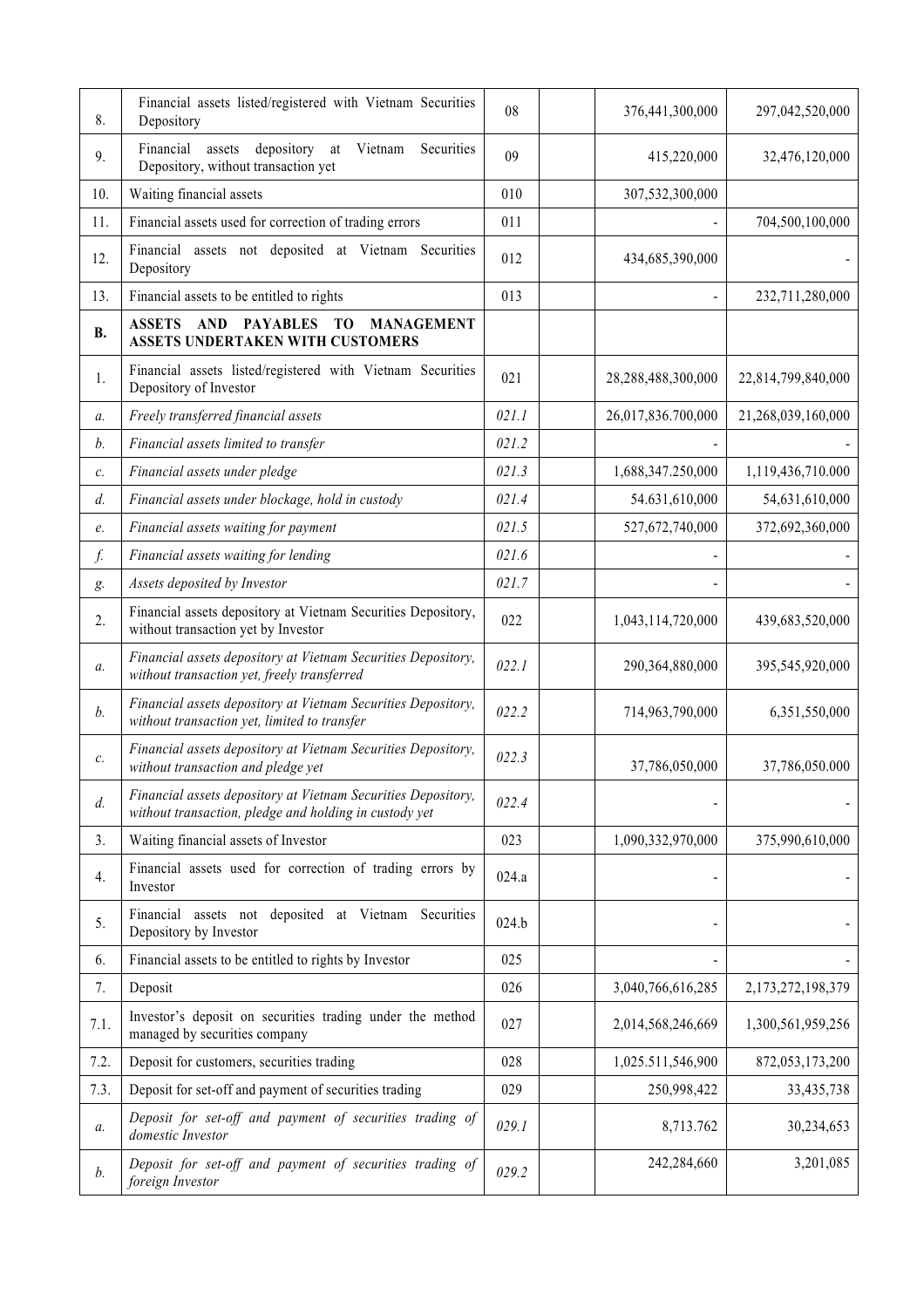| 7.4. | Deposit of Securities Issuer                                                                                  | 030   | 435,824,294       | 623, 630, 185     |
|------|---------------------------------------------------------------------------------------------------------------|-------|-------------------|-------------------|
| 8.   | Payables to Investor for deposit of securities trading under<br>method managed by securities company          | 031   | 3,040,330,791,991 | 2,172,648,568,194 |
| 8.1. | Payables to domestic Investor for deposit of securities trading<br>under method managed by securities company | 031.1 | 2,949,292,400,863 | 2,132,201,442,288 |
| 8.2. | Payables to foreign Investor for deposit of securities trading<br>under method managed by securities company  | 031.2 | 91,038,391,129    | 40,447,125,907    |
| 9.   | Payables to Securities Issuer                                                                                 | 032   | 90,010,000        | 28,300,000        |
| 10.  | Receivables from/payables to customers on financial assets<br>trading errors                                  | 033   |                   |                   |
| 11.  | Payables to customers in financial assets trading errors                                                      | 034   | -                 |                   |
| 12.  | Dividend, principal and interest payables                                                                     | 035   | 345,814,294       | 595,330,185       |
| 13.  | Receivables from investor in trust in VSD                                                                     | 36    | 339,022,967,052   | 69,006,751,008    |

| Prepared on<br>Checked by |                         | Approved by         |
|---------------------------|-------------------------|---------------------|
| <b>General Accountant</b> | <b>Chief Accountant</b> | <b>Chairwoman</b>   |
| (Signed)                  | (Signed)                | (Signed and sealed) |
| Ms. Vu Thanh Van          | Ms. Nguyen Ha Ninh      | Ms. Pham Minh Huong |

*Prepared on 19 October 2018*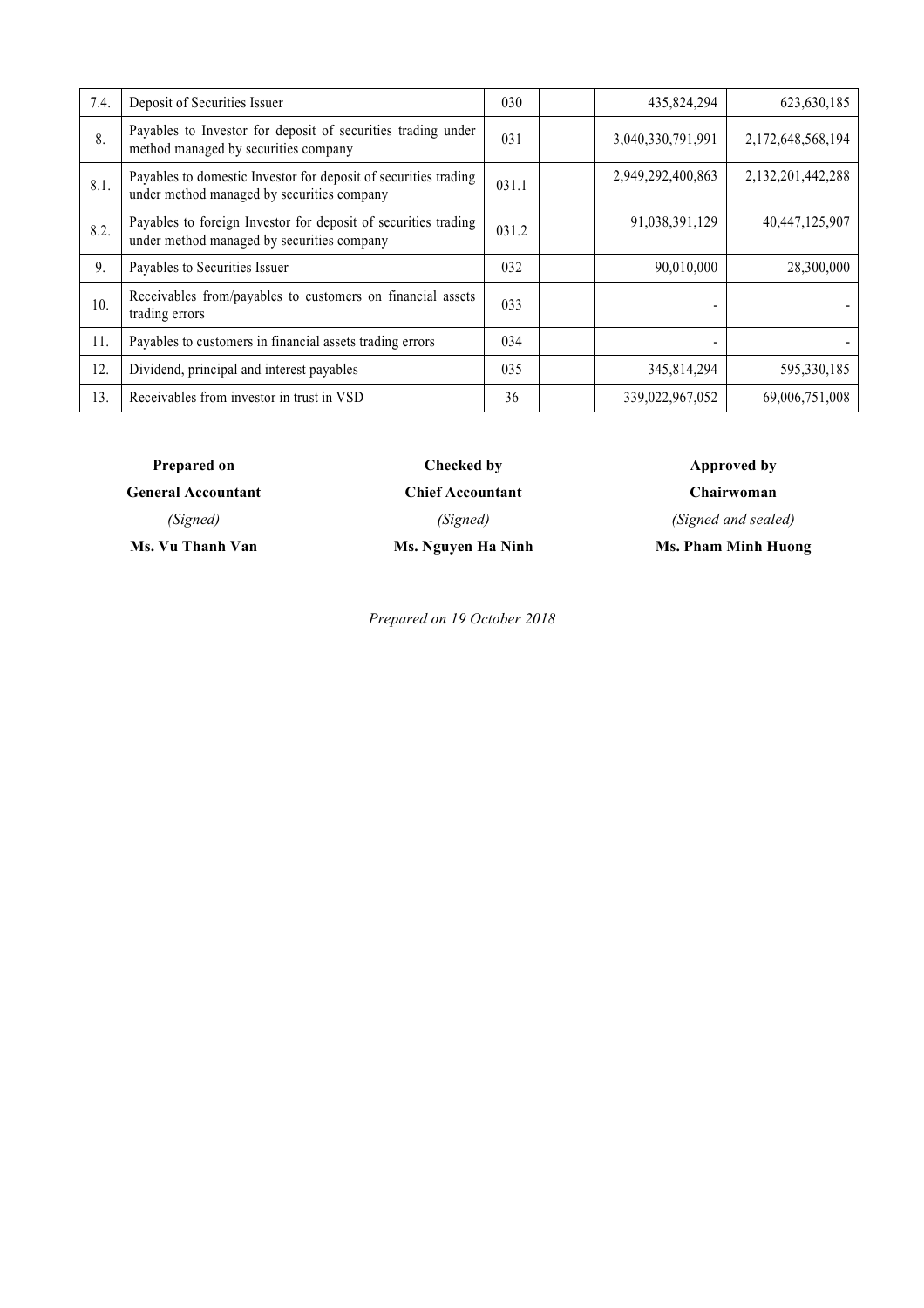Add: No. 1, Nguyen Thuong Hien, Nguyen Du, Hai Ba Trung, Hanoi SEPARATE COMPREHENSIVE INCOME STATEMENT

# **SEPARATE COMPREHENSIVE INCOME STATEMENT**

## **QUARTER III/2018**

*Currency: VND*

|       |                                                                                                  |      |                   |                    | <b>Ouarter II</b>                    | Accumulative amount from year-<br>beginning to the quarter-end |                                      |
|-------|--------------------------------------------------------------------------------------------------|------|-------------------|--------------------|--------------------------------------|----------------------------------------------------------------|--------------------------------------|
|       | <b>Items</b>                                                                                     | Code | <b>Notes</b>      | Current year       | Previous year<br>(Re-classification) | Current year                                                   | Previous year<br>(Re-classification) |
| Ι     | <b>OPERATION REVENUE</b>                                                                         |      |                   |                    |                                      |                                                                |                                      |
| 1.1.  | Interest from financial assets at fair value<br>through profit/loss                              | 01   |                   | 37,720,552,401     | 55,614,930,860                       | 230,679,206,539                                                | 216,684,561,192                      |
| а.    | Interest from sale of financial assets at<br>fair value through profit/loss                      | 01.1 | 19.1a             | 37,994,287,682     | 41,234,762,291                       | 178,670,404,158                                                | 146,049,596,089                      |
| b.    | Increase balance of re-evaluation of<br>financial assets at fair value through<br>profit/loss    | 01.2 |                   | (1,476,247,997)    | 6,399,864,094                        | 24,756,128,090                                                 | 32,676,118,807                       |
| с.    | Dividend, interest arising out from<br>financial assets at fair value through<br>profit/loss     | 01.3 | 19.1 <sub>b</sub> | 1,202,512,716      | 7,980,304,475                        | 27,252,674,291                                                 | 37,958,846,296                       |
| 1.2.  | Profit from held-to-maturity investments                                                         | 02   | 19.1c             | 80,992,578,568     | 39,685,730,667                       | 196,798,440,865                                                | 133, 164, 127, 965                   |
| 1.3.  | Profit from borrowings and receivables                                                           | 03   | 19.1d             | 96,555,666,216     | 93,754,569,385                       | 336,041,700,033                                                | 241,409,891,829                      |
| 1.4.  | Profit from financial assets available for<br>sale                                               | 04   | 19.1e             | 45,642,223         | 5,745,758,611                        | 1,644,342,223                                                  | 35,608,423,283                       |
| 1.5.  | Profit from derivatives in risk prevention                                                       | 05   |                   |                    |                                      |                                                                |                                      |
| 1.6.  | Turnover from brokerage service                                                                  | 06   |                   | 115,950,304,542    | 88,771,578,958                       | 420,283,088,323                                                | 227,398,449,899                      |
| 1.7.  | Secured turnover, securities agency                                                              | 07   |                   | 6,547,634,817      | 1,066,436,830                        | 9,279,250,102                                                  | 6,372,946,476                        |
| 1.8.  | Turnover from securities investment and<br>consultancy                                           | 08   |                   | 361, 363, 636      | 6,575,135,275                        | 1,704,435,865                                                  | 8,698,249,273                        |
| 1.9.  | Turnover from securities depository<br>operation                                                 | 09   |                   | 2,735,473,163      | 2,190,215,688                        | 7,720,947,086                                                  | 5,629,378,830                        |
| 1.10. | Turnover from financial consultancy<br>operation                                                 | 10   |                   |                    |                                      |                                                                |                                      |
| 1.11. | Turnover from other operation                                                                    | 11   |                   | 514,207,869        | 257,159,498                          | 2,505,926,157                                                  | 714,710,878                          |
|       | Total operation revenue $(20=01$ to 11)                                                          | 20   |                   | 341, 423, 423, 435 | 293,661,515,772                      | 1,206,657,337,193                                              | 875,680,739,625                      |
| П.    | <b>OPERATION EXPENSES</b>                                                                        |      |                   |                    |                                      |                                                                |                                      |
| 2.1.  | Loss of financial assets at fair value<br>through profit/loss                                    | 21   | 19.2b             | 13,253,716,851     | 9,618,933,403                        | 199, 363, 679, 840                                             | 56,082,431,912                       |
| а.    | Loss from sale of financial assets                                                               | 21.1 |                   | 19,126,331,556     | 5,957,921,328                        | 146,088,443,684                                                | 57,872,433,092                       |
| b.    | Reserve of provision for devaluation of<br>financial assets at fair value through<br>profit/loss | 21.2 |                   | (7,537,140,289)    | 2,240,229,249                        | 48,483,839,025                                                 | (4,804,122,505)                      |
| c.    | Expenses for purchase of financial assets<br>at fair value through profit/loss                   | 21.3 |                   | 1,664,525,584      | 1,420,782,826                        | 4,791,397,131                                                  | 3,014,121,325                        |

*Issued under Circular No. 334/2016/TT-BTC dated 27/12/2016 by the Ministry of Finance*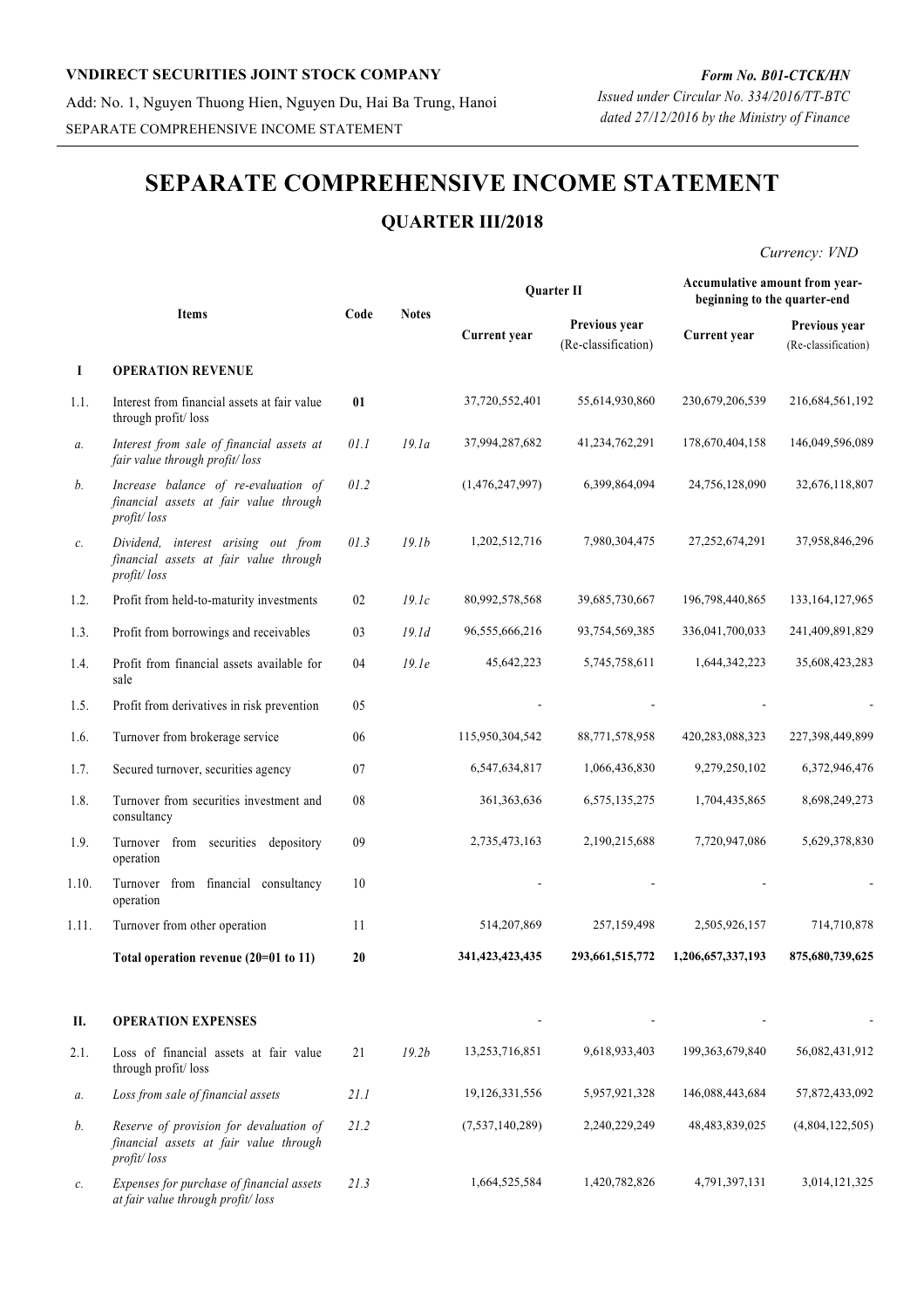| 2.2.  | Loss from held-to-maturity investments                                                                                            | 22 |    |                |                 |                 |                 |
|-------|-----------------------------------------------------------------------------------------------------------------------------------|----|----|----------------|-----------------|-----------------|-----------------|
| 2.3.  | Loss and valuation difference basing on<br>logic value of financial assets available<br>for sale when classification              | 23 |    |                | (1,849,624,985) |                 | (1,849,624,985) |
| 2.4.  | Financial assets provision/refund, loss<br>settlement of bad receivables and loss of<br>value of depreciation of financial assets | 24 |    | 3,918,584,900  | 4,439,087,713   | 2,511,471,335   | 9,599,750,058   |
| 2.5.  | Loss from derivatives in risk prevention                                                                                          | 25 |    |                |                 |                 |                 |
| 2.6.  | Expenses of free-business operation                                                                                               | 26 |    |                |                 |                 |                 |
| 2.7.  | Expenses for brokerage service                                                                                                    | 27 |    | 45,335,076,851 | 41,940,233,651  | 181,471,023,988 | 107,822,601,805 |
| 2.8.  | for<br>Expenses<br>secured<br>operation,<br>securities agency                                                                     | 28 |    |                |                 |                 |                 |
| 2.9.  | Expenses for securities investment and<br>consultancy                                                                             | 29 |    |                |                 | 531,473,720     | 563,690,000     |
| 2.10. | Expenses for securities depository                                                                                                | 30 |    | 3,789,924,550  | 3,050,169,178   | 10,706,332,574  | 8,060,526,224   |
| 2.11. | Expenses for financial consultancy<br>operation                                                                                   | 31 |    |                |                 |                 |                 |
| 2.12. | Expenses for other services                                                                                                       | 32 |    |                |                 |                 |                 |
|       | Total operation expenses $(40 = 21$ to<br>32)                                                                                     | 40 |    | 66,297,303,152 | 57,198,798,960  | 394,583,981,457 | 180,279,375,014 |
| Ш.    | <b>REVENUES FROM</b><br>FINANCIAL<br><b>ACTIVITIES</b>                                                                            |    |    |                |                 |                 |                 |
| 3.1.  | Difference of earnings from realized and<br>unrealized foreign exchange                                                           | 41 |    |                |                 |                 |                 |
| 3.2.  | Revenues, estimated revenues from<br>dividends, non-fixed deposit interest                                                        | 42 | 20 | 889,941,853    | 5,482,852,867   | 4,824,904,603   | 7,900,925,127   |
| 3.3.  | Earnings from sale, liquidation of<br>investments in subsidiaries, affiliates,<br>joint ventures                                  | 43 |    |                |                 |                 |                 |
| 3.4.  | Other revenues from investments                                                                                                   | 44 |    |                |                 |                 |                 |
|       | Total revenue from financial activities<br>$(50 = 41$ to 44)                                                                      | 50 |    | 889,941,853    | 5,482,852,867   | 4,824,904,603   | 7,900,925,127   |
| IV.   | <b>FINANCIAL EXPENSES</b>                                                                                                         |    |    |                |                 |                 |                 |
| 4.1.  | Difference of loss from realized and<br>unrealized foreign exchange                                                               | 51 |    |                |                 |                 |                 |
| 4.2.  | Interest expenses                                                                                                                 | 52 | 21 | 72,688,083,294 | 48228,071,386   | 196,873,618,934 | 145,819,132,100 |
| 4.3.  | sale,<br>liquidation<br>from<br>of<br>Loss<br>investments in subsidiaries, affiliates,<br>joint ventures                          | 53 |    |                |                 |                 |                 |
| 4.4.  | Provision for long-term investment<br>devaluation                                                                                 | 54 |    |                |                 |                 |                 |
| 4.5.  | Other investment expenses                                                                                                         | 55 |    |                |                 |                 |                 |
|       | Total financial expenses (60=51 and<br>54)                                                                                        | 60 |    | 72,688,083,294 | 48,228,071,386  | 196,873,618,934 | 145,819,132,100 |
| V.    | <b>COST OF SALE</b>                                                                                                               | 61 |    |                |                 |                 |                 |
| VI.   | <b>MANAGEMENT COST OF</b><br><b>SECURITIES COMPANY</b>                                                                            | 62 | 22 | 73,778,197,764 | 54,769,730,337  | 199,381,393,091 | 161,173,016,867 |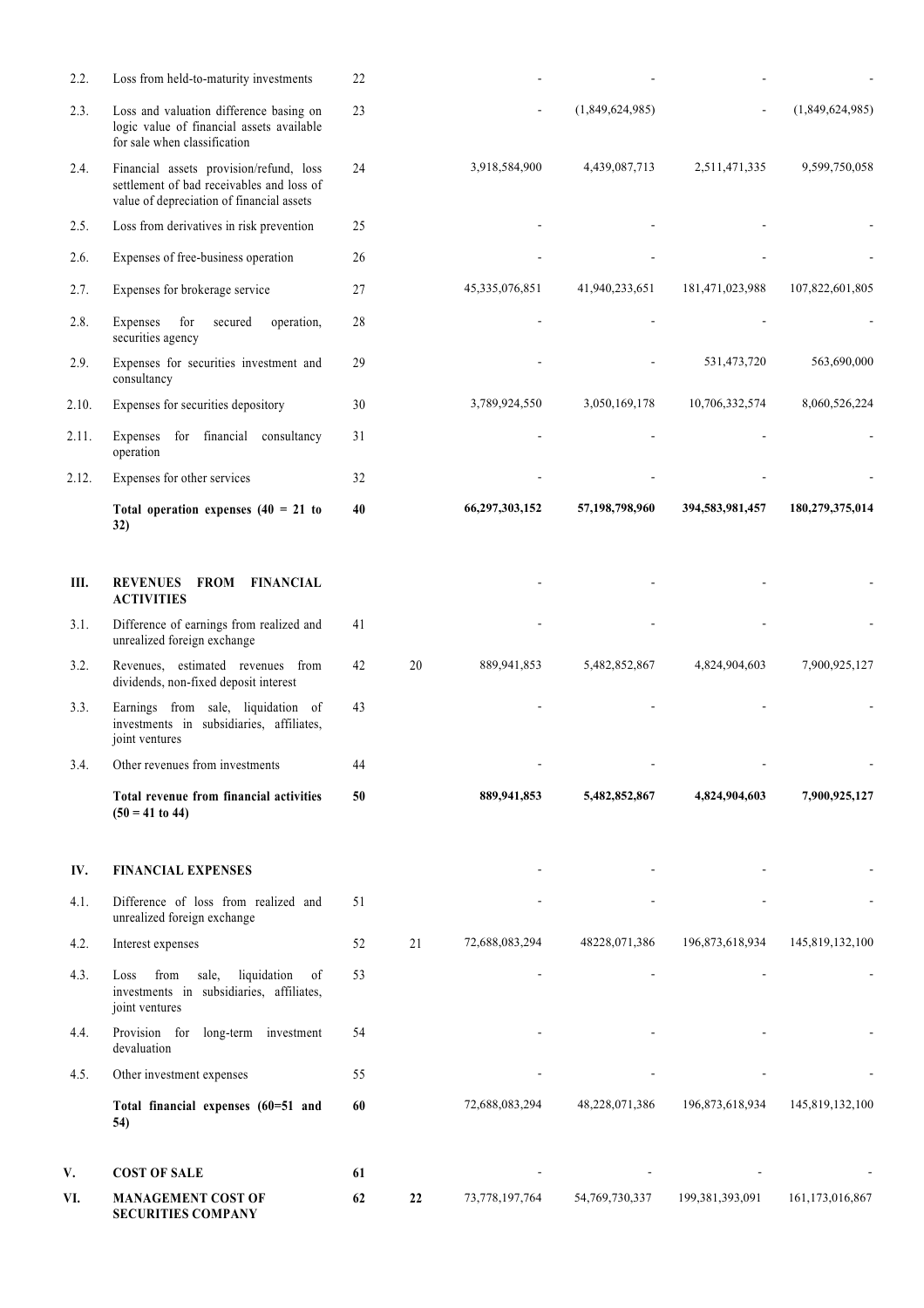| VII.  | <b>OPERATING RESULTS (70=20+50-</b><br>$40-60-61-62$           | 70    |    | 129,549,781,078 | 138,947,767,956 | 420,643,248,314   | 396,310,140,771    |
|-------|----------------------------------------------------------------|-------|----|-----------------|-----------------|-------------------|--------------------|
| VIII. | <b>OTHER INCOME AND OTHER</b><br><b>EXPENSES</b>               |       |    |                 |                 |                   |                    |
| 8.1   | Other income                                                   | 71    | 23 | 164,843,393     | 124,836,334     | 242,393,607       | 463,410,723        |
| 8.2   | Other expenses                                                 | 72    | 24 |                 |                 |                   | 7,973,858          |
|       | Total other operating results (80=71-<br>72)                   | 80    |    | 164,843,393     | 124,836,334     | 242,393,607       | 455,436,865        |
| IX.   | <b>TOTAL ACCOUNTING PROFIT</b><br><b>BEFORE TAX (90=70+80)</b> | 90    |    | 129,714,624,471 | 139,072,604,290 | 420,885,641,921   | 396, 765, 577, 636 |
| 9.1   | Realized profit                                                | 91    |    | 131,190,872,468 | 132,672,740,196 | 3%, 129, 513, 831 | 364,089,458,829    |
| 9.2   | Unrealized profit                                              | 92    |    | (1,476,247,997) | 6,399,864,094   | 24,756,128,090    | 32,676,118,807     |
| X.    | <b>CORPORATE INCOME TAX</b><br><b>EXPENSE</b>                  | 100   |    | 26,486,139,331  | 26,618,170,109  | 79,228,887,792    | 73,052,411,122     |
| 10.1  | Current corporate income tax expense                           | 100.1 |    | 26,781,388,930  | 25,338,197,290  | 74, 277, 662, 174 | 66,517,187,361     |
| 10.2  | Deferred corporate income tax expense                          | 100.2 |    | (295, 249, 599) | 1279,972,819    | 4,951,225,618     | 6,535,223,761      |
| XI.   | <b>ACCOUNTING PROFIT AFTER</b><br><b>CORPORATE INCOME TAX</b>  | 200   |    | 103,228,485,140 | 112,454,434,181 | 341,656,754,129   | 323,713,166,514    |

| Prepared on<br>Checked by |                         | Approved by         |
|---------------------------|-------------------------|---------------------|
| <b>General Accountant</b> | <b>Chief Accountant</b> | <b>Chairwoman</b>   |
| (Signed)                  | (Signed)                | (Signed and sealed) |
| Ms. Vu Thanh Van          | Ms. Nguyen Ha Ninh      | Ms. Pham Minh Huong |

**(200=90-100)**

*Prepared on 19 October 2018*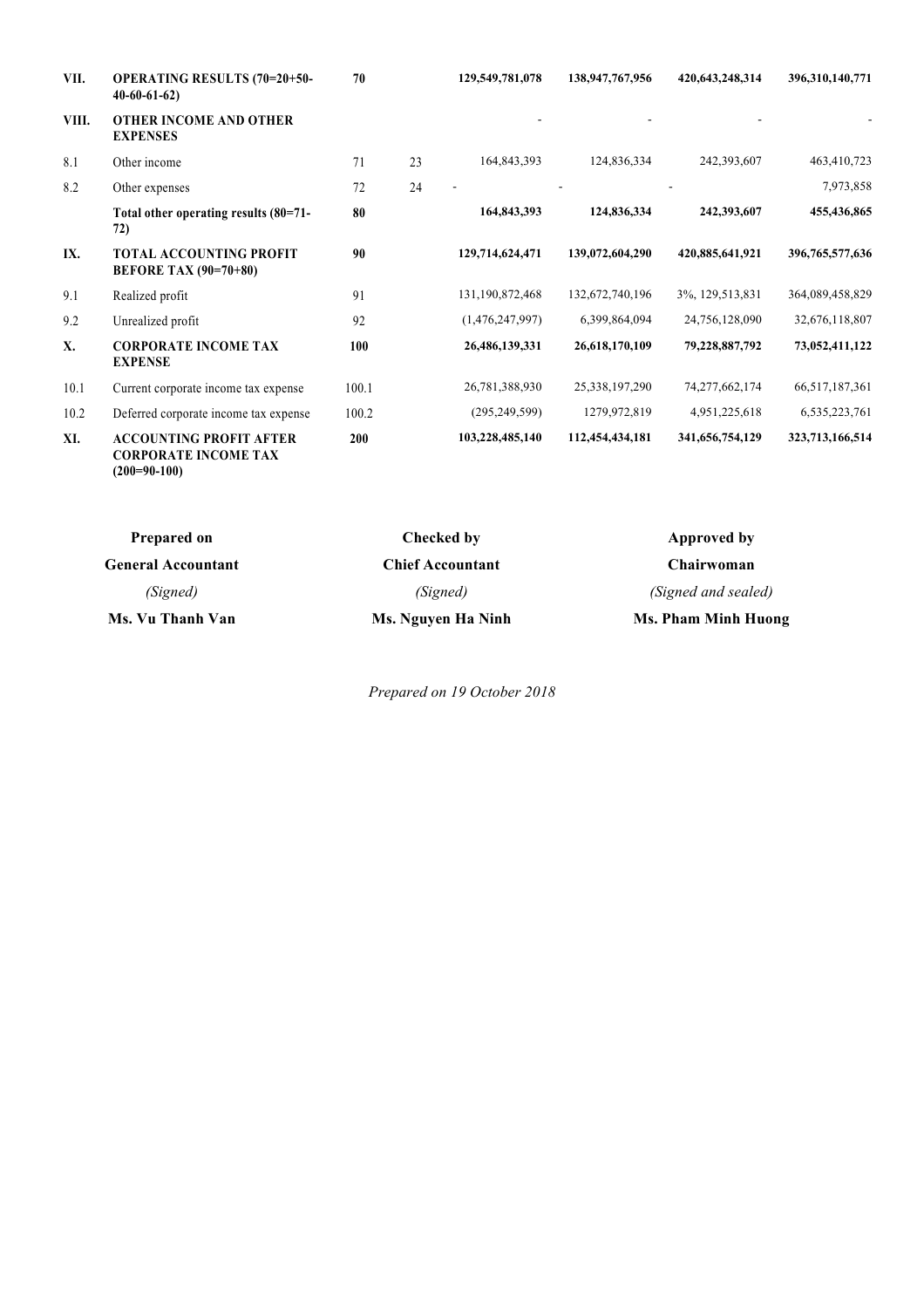Add: No. 1, Nguyen Thuong Hien, Nguyen Du, Hai Ba Trung, Hanoi SEPARATE CASH FLOW STATEMENT

## *Form No. B03b-CTCK Issued under Circular No. 334/2016/TT-BTC*

*dated 27/12/2016 by the Ministry of Finance*

# **SEPARATE CASH FLOW STATEMENT**

**(Under indirect method)**

*Quarter III/2018*

*Currency: Vietnam Dong*

|    | <b>ITEM</b>                                                                                                                               | Code | <b>Note</b> | <b>Accumulation as of</b><br>30/9/2018 | <b>Accumulation as of</b><br>30/9/2017 |
|----|-------------------------------------------------------------------------------------------------------------------------------------------|------|-------------|----------------------------------------|----------------------------------------|
| I. | Cash flows from operating activities                                                                                                      |      |             |                                        |                                        |
| 1. | Profit before corporate income tax                                                                                                        | 01   |             | 420,885,641,921                        | 396,765,577,636                        |
| 2. | <b>Adjustments</b>                                                                                                                        | 02   |             | 66,466,258,783                         | 17,152,250,811                         |
|    | - Depreciation of fixed assets                                                                                                            | 03   |             | 15,470,948,423                         | 14,206,248,243                         |
|    | - Provisions                                                                                                                              | 04   |             | 50,995,310,360                         | 2,946,002,568                          |
| 4. | Decrease in non-monetary revenue                                                                                                          | 18   |             | (24, 756, 128, 090)                    | (32,676,118,807)                       |
|    | - Profit from valuation of value of financial assets<br>recognized at fair value through profit/loss                                      | 19   |             | (24, 756, 128, 090)                    | (32,676,118,807)                       |
| 5. | Operating profit before changes of working<br>capital                                                                                     | 30   |             | (3,601,041,526,225)                    | (2,070,060,825,281)                    |
|    | - Increase/(decrease) in financial assets recognized at<br>fair value through profit/loss                                                 | 31   |             | (597,005,579,060)                      | (345,711,377,970)                      |
|    | - Increase/(decrease) in held-to-maturity investments                                                                                     | 32   |             | (2,555,876,047,346)                    | (782, 965, 032, 772)                   |
|    | - Increase/(decrease) in loans                                                                                                            | 33   |             | (328, 936, 663, 200)                   | (942, 250, 697, 234)                   |
|    | - Increase/(decrease) in available-for-sale financial<br>assets                                                                           | 34   |             | 355,966,476,334                        | 290,819,816,038                        |
|    | - Increase/(decrease) in receivables from the sale of<br>financial assets                                                                 | 35   |             | 21,516,495,100                         | 17,518,571,700                         |
|    | - Increase/(decrease) in receivables and dividend<br>accrual, other interest on financial assets                                          | 36   |             | (23,837,963,866)                       | (15,651,338,484)                       |
|    | - Increase/(decrease) in receivables from services<br>provided by securities company                                                      | 37   |             |                                        | 7,317,124,296                          |
|    | - (Increase)/decrease in other receivables                                                                                                | 39   |             | 60,392,128,032                         | (1,505,821,013)                        |
|    | - (Increase)/decrease in other assets                                                                                                     | 40   |             | (7,572,552,325)                        | 122,253,617,622                        |
|    | - (Increase)/decrease in payable expenses (excluding<br>interest expense)                                                                 | 41   |             | 193, 136, 375, 990                     | 140,968,265,006                        |
|    | - (Increase)/decrease in prepaid expenses                                                                                                 | 42   |             | (1,350,444,514)                        | 3,996,900,037                          |
|    | - Paid corporate income tax                                                                                                               | 43   |             | (73, 134, 533, 387)                    | (53,580,980,803)                       |
|    | - Paid interest                                                                                                                           | 44   |             | (143, 832, 431, 766)                   | (141, 025, 140, 249)                   |
|    | - Increase/(decrease) in payables to suppliers                                                                                            | 45   |             | (440,872,640,037)                      | (509, 688, 638)                        |
|    | - Increase/(decrease) in deduction for employee<br>benefits                                                                               | 46   |             | 1,401,860,300                          | 4,554,060,432                          |
|    | - Increase/(decrease) in taxes and payables to state<br>budget                                                                            | 47   |             | (2,522,760,656)                        | 69,881,873,973                         |
|    | - Increase/(decrease) in payables to employees                                                                                            | 48   |             | (25,911,116,572)                       | (1,931,541,519)                        |
|    | - Increase/(decrease) in other payables                                                                                                   | 50   |             | (32,602,129,252)                       | (442, 239, 435, 703)                   |
|    | Net cash flow from operating activities                                                                                                   | 60   |             | (3, 138, 445, 753, 611)                | (1,688,819,115,641)                    |
| П. | Cash flows from investing activities                                                                                                      |      |             |                                        |                                        |
| 1. | Expenses for purchase and construction of fixed<br>assets, real estate investment and other property                                      | 61   |             | (34,250,482,616)                       | (1,812,242,373)                        |
| 3. | Expenses for investing in capital contribution to<br>subsidiaries, joint-venture companies, associated<br>companies and other investments | 63   |             |                                        | (22,000,000,000)                       |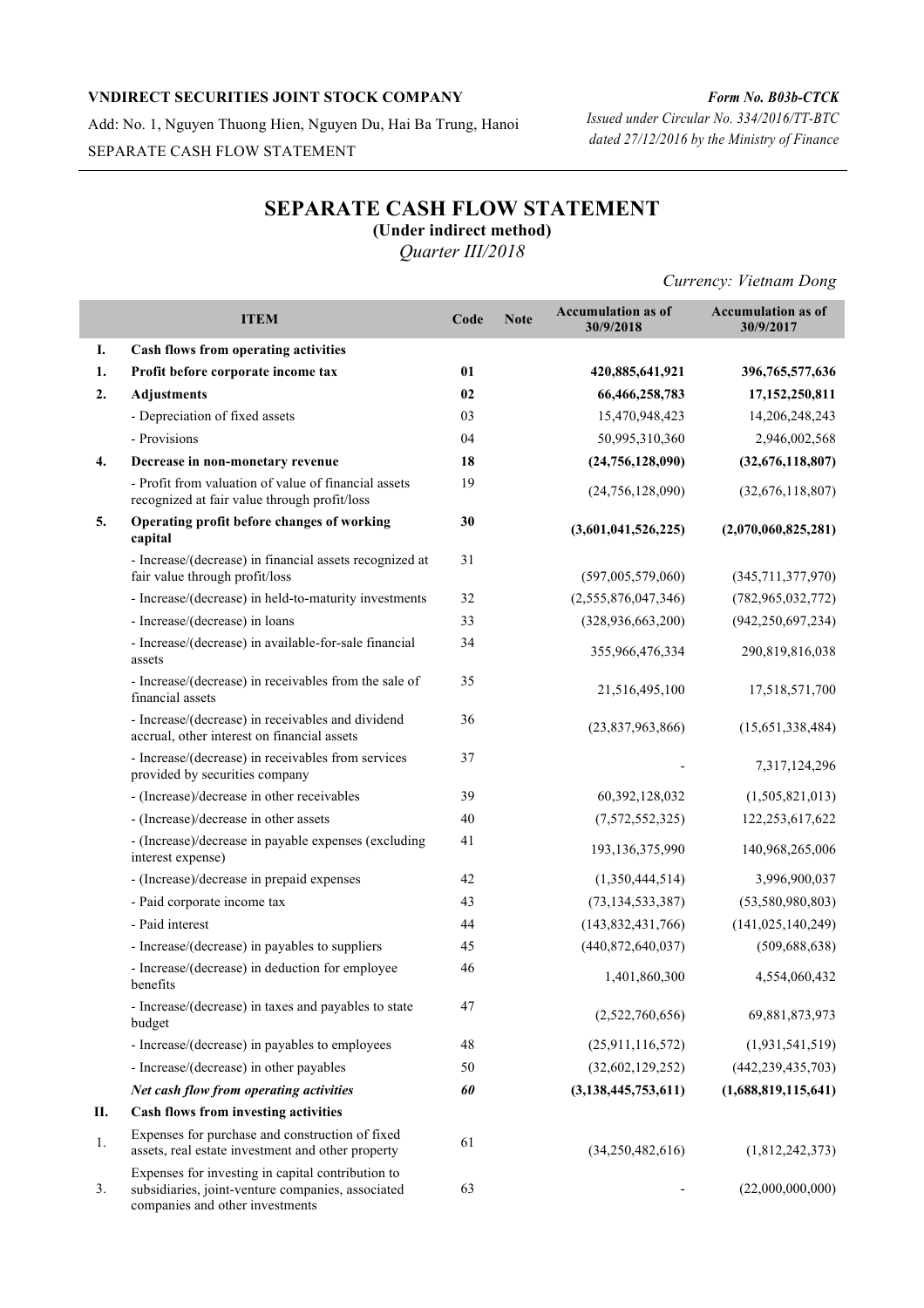|      | Net cash flow from investing activities                                       | 70    | (34,250,482,616)         | (23,812,242,373)     |
|------|-------------------------------------------------------------------------------|-------|--------------------------|----------------------|
| Ш.   | <b>Cash flows from financial activities</b>                                   |       |                          |                      |
| 1.   | Proceeds from issuing shares, receiving owner's<br>contributed capital        | 71    | 504,584,770,000          |                      |
| 2.   | Repayment of contributed capital to the owner,<br>repurchase of issued shares | 72    | (145, 853, 900)          | (40,718,893,280)     |
| 3.   | Principal                                                                     | 73    | 63,694,845,866,212       | 42,410,703,911,111   |
| 3.1. | Loan from payment support fund                                                | 73.1  |                          |                      |
| 3.2. | Other loan                                                                    | 73.2  | 63,694,845,866,212       | 42,410,703,911,111   |
| 4.   | Repayment for principal                                                       | 74    | (61, 119, 147, 869, 828) | (40,799,527,783,135) |
| 4.1. | Repayment for principal from payment support fund                             | 74.1  |                          |                      |
| 4.2. | Repayment for principal of financial assets                                   | 74.2  |                          |                      |
| 4.3  | Other repayments for principal                                                | 74.3  | (61, 119, 147, 869, 828) | (40,799,527,783,135) |
| 6.   | Dividends, profits paid to the owner                                          | 76    | (216,619,554,000)        |                      |
|      | Net cash flows from financial activities                                      | 80    | 2,863,517,358,484        | 1,570,457,234,696    |
| IV.  | Net increase/decrease in cash during the period                               | 90    | (309, 178, 877, 744)     | (142, 174, 123, 318) |
| V.   | Cash and cash equivalents at the period beginning                             | 101   | 336,761,394,060          | 256,958,791274       |
|      | - Bank deposit at the period beginning:                                       | 102   | 336,761,394,060          | 256,958,791,274      |
|      | - Bank deposit for activities of securities company                           | 101.1 | 236,761,394,060          | 173,958,791,274      |
|      | - Cash equivalents                                                            | 101.2 | 100,000,000,000          | 83,000,000,000       |
|      | - Effect of fluctuations in foreign exchange rates                            | 102.3 |                          |                      |
| VI.  | Cash and cash equivalents at the period ending                                | 103   | 27,582,516,316           | 114,784,667,956      |
|      | - Bank deposit at the period beginning:                                       | 104   | 27,582,516,316           | 114,784,667,956      |
|      | - Bank deposit for activities of securities company                           | 104.1 | 27,582,516,316           | 64,534,667,956       |
|      | - Cash equivalents                                                            | 104.2 |                          | 50,250,000,000       |
|      | - Effect of fluctuations in foreign exchange rates                            | 104.4 |                          |                      |

| <b>CASH FLOWS FROM BROKERAGE, CONSIGNMENT OF CUSTOMERS</b> |  |
|------------------------------------------------------------|--|
|------------------------------------------------------------|--|

|             | <b>ITEM</b>                                                                                                         | Code | <b>Note</b> | <b>Accumulation as of</b><br>30/9/2018 | <b>Accumulation as of</b><br>30/9/2017 |
|-------------|---------------------------------------------------------------------------------------------------------------------|------|-------------|----------------------------------------|----------------------------------------|
| $\mathbf I$ | Cash flows from brokerage, consignment of<br>customers                                                              |      |             |                                        |                                        |
| 1.          | Proceeds from sale of brokerage securities for<br>customers                                                         | 01   |             | 106,720,475,051,086                    | 68,106,308,937,974                     |
| 2.          | Expense for purchase of brokerage securities for<br>customers                                                       | 02   |             | (106, 720, 257, 488.400)               | (68, 106, 429, 612, 991)               |
| 7.          | Receive deposit to pay for securities trading of<br>customers                                                       | 07   |             | 867, 464, 661, 111                     | 1,040,117,780,765                      |
| 8.          | Receive deposit of Investor for investment<br>consignment of customers                                              | 08   |             |                                        |                                        |
| 9           | Pay for customers' securities depository expenses                                                                   | 09   |             |                                        |                                        |
| 10          | Income from securities trading errors                                                                               | 10   |             |                                        |                                        |
| 11.         | Expenses for securities trading errors                                                                              | 11   |             |                                        |                                        |
| 12.         | Proceeds of securities issuer                                                                                       | 12   |             | 1,910,535,491,709                      | 1,665,478,622,016                      |
| 13.         | Expenses of securities issuer                                                                                       | 13   |             | (1,910,723,297,600)                    | (1,670,275,812,482)                    |
|             | Net increase/decrease in cash during the period                                                                     | 20   |             | 867,494,417,906                        | 1,035,199,915,282                      |
| П.          | Cash and cash equivalents at the period beginning<br>of customers                                                   | 30   |             | 2,173,272,198,379                      | 1,192,949,516,223                      |
|             | Cash at bank at the period beginning                                                                                | 31   |             | 2,173,272,198,379                      | 1,192,949,516,223                      |
|             | - Investors' deposits on securities trading by the way<br>managed by the securities company. In which, with<br>term | 32   |             | 1,300,561,959,256                      | 828,810,828,201                        |
|             | - Deposit summarizing securities trading for<br>customers                                                           | 34   |             | 872,053,173,200                        | 357,027,018,800                        |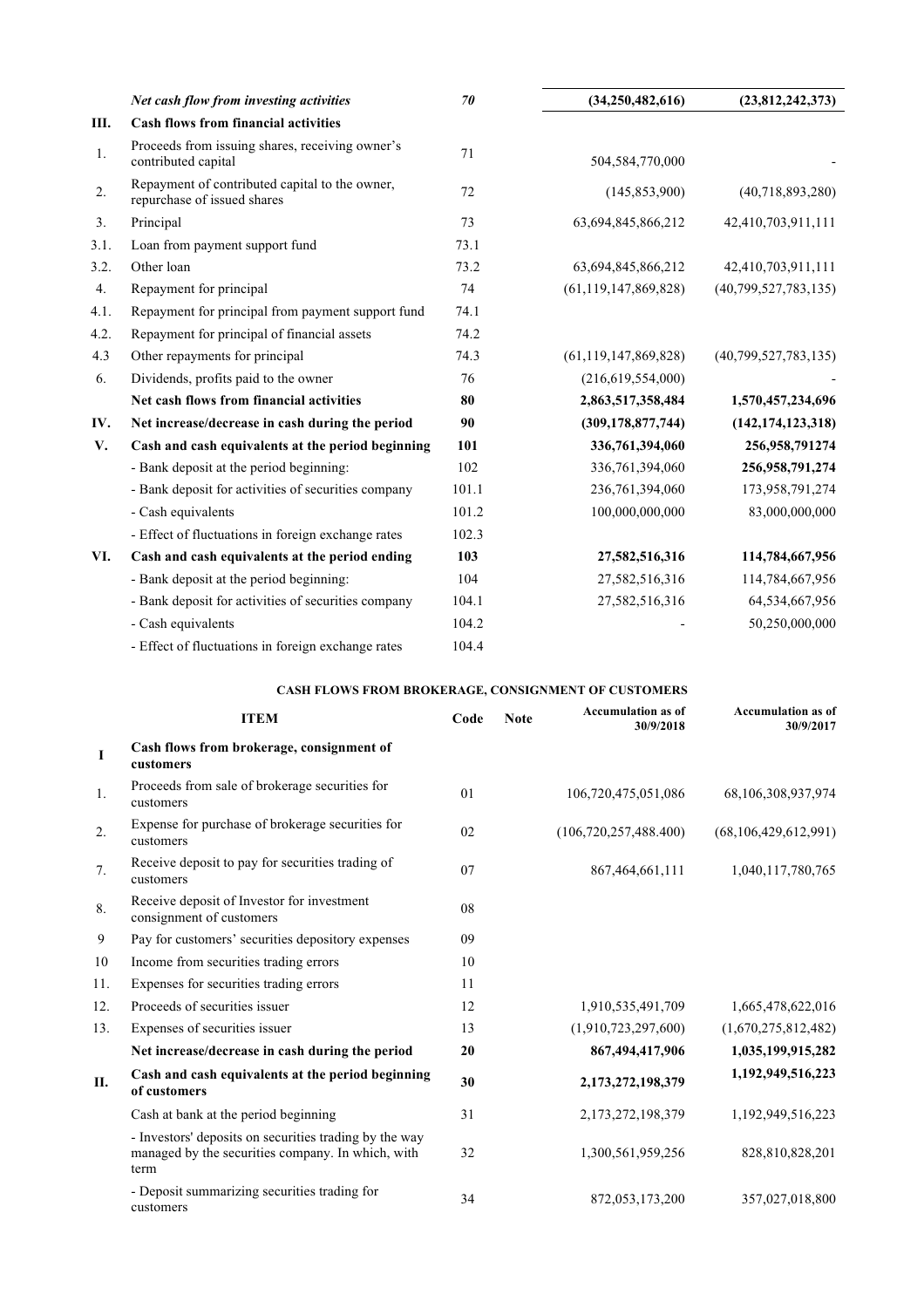|    | - Deposit clearing payment for securities trading                                                                   | 35 | 33,435,738        | 140,583,472        |
|----|---------------------------------------------------------------------------------------------------------------------|----|-------------------|--------------------|
|    | - Deposit of issuer. In which, with term                                                                            | 36 | 623, 630, 185     | 6,971,085,750      |
|    | Cash equivalents                                                                                                    | 37 |                   |                    |
|    | Effect of fluctuations in foreign exchange rates                                                                    | 38 |                   |                    |
| Ш. | Cash and cash equivalents at the period ending of<br>customers $(40=20+30)$                                         | 40 | 3,040,766,616,285 | 2,228,149,431,505  |
|    | Cash at bank at the period ending                                                                                   | 41 | 3,040,766,616,285 | 2,228,149,431,505  |
|    | - Investors' deposits on securities trading by the way<br>managed by the securities company. In which, with<br>term | 42 | 2,014,568,246,669 | 1,421,790,292,666  |
|    | - Deposit summarizing securities trading for<br>customers                                                           | 44 | 1,025,511,546,900 | 804, 165, 335, 100 |
|    | - Deposit clearing payment for securities trading                                                                   | 45 | 250,998,422       | 19,908,455         |
|    | - Deposit of issuer. In which, with term                                                                            | 46 | 435,824,294       | 2,173,895,284      |
|    | Cash equivalents                                                                                                    | 47 |                   |                    |
|    | Effect of fluctuations in foreign exchange rates                                                                    | 48 |                   |                    |
|    |                                                                                                                     |    |                   |                    |

| Prepared on               | Checked by              | Approved by         |
|---------------------------|-------------------------|---------------------|
| <b>General Accountant</b> | <b>Chief Accountant</b> | <b>Chairwoman</b>   |
| (Signed)                  | (Signed)                | (Signed and sealed) |
| Ms. Vu Thanh Van          | Ms. Nguyen Ha Ninh      | Ms. Pham Minh Huong |

*Prepared on 19 October 2018*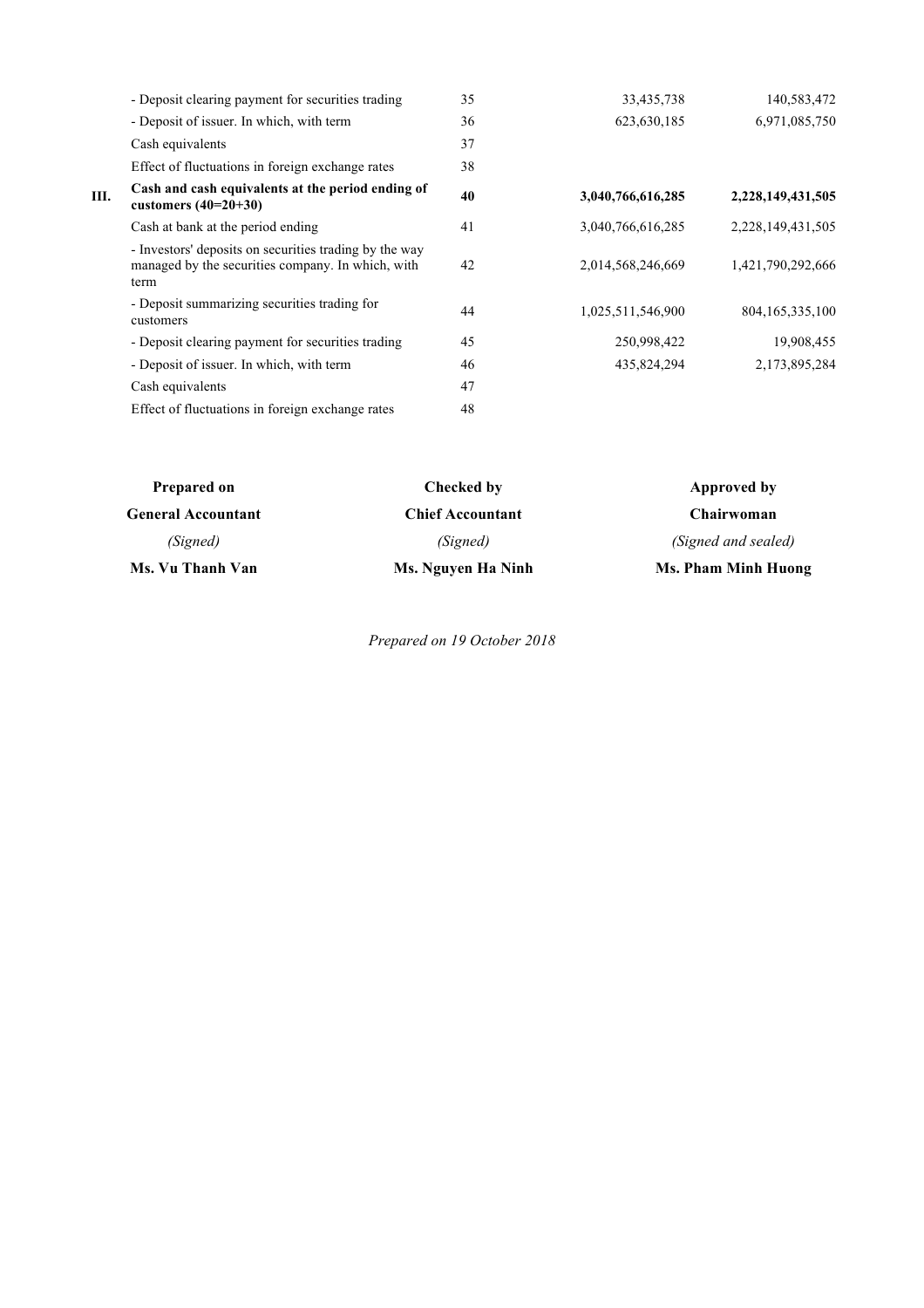## **VNDIRECT SECURITIES JOINT STOCK COMPANY** Add: No. 1, Nguyen Thuong Hien, Nguyen Du, Hai Ba Trung, Hanoi **SEPARATE REPORT ON FLUCTUATIONS OF OWNER'S EQUITY**

For financial period ended on 30/9/2018

# **SEPARATE REPORT ON FLUCTUATIONS OF OWNER'S EQUITY QUARTER III/2018**

|                                                         | <b>Opening balance</b>    |                     |                     |                  | <b>Increase/Decrease</b> | <b>Closing balance</b> |                 |                     |                    |  |
|---------------------------------------------------------|---------------------------|---------------------|---------------------|------------------|--------------------------|------------------------|-----------------|---------------------|--------------------|--|
| Item                                                    | <b>Note</b><br>01/01/2017 |                     | 01/01/2018          |                  | 2017                     |                        | 2018            | 30/09/2017          | 30/09/2018         |  |
|                                                         |                           |                     |                     | Increase         | <b>Decrease</b>          | Increase               | <b>Decrease</b> |                     |                    |  |
| <b>Fluctuations of owner's</b><br>equity                |                           | 1,948,263,501,243   | 2,468,865,477,799   | 290,095,866,514  | (120, 058, 811, 513)     | 996, 346, 473, 277     | 408,729,202,309 | 2,358,418,179,270   | 3,056,482,748,767  |  |
| Owner's equity                                          |                           | 1,615,415,174,852   | 1,670,690,165,572   | 55,274,990,720   |                          | 654, 835, 573, 048     |                 | 1,670,690,165,572   | 2,325,525,738,620  |  |
| Ordinary shares with<br>voting rights                   |                           | 1,549,981,650,000   | 1,549,981,650,000   |                  |                          | 654,320,040,000        |                 | 1,549,981,650,000   | 2,204,301,690,000  |  |
| Additional capital                                      |                           |                     |                     |                  |                          |                        |                 |                     |                    |  |
| Capital surplus                                         |                           | 65, 433, 524, 852   | 120,708,515,572     | 55,274,990,720   |                          | 515,533,048            |                 | 120,708,515,572     | 121,224,048,620    |  |
| Conversion options on<br>convertible bonds              |                           |                     |                     |                  |                          |                        |                 |                     |                    |  |
| Other capital                                           |                           |                     |                     |                  |                          |                        |                 |                     |                    |  |
| Treasury stocks (*)                                     |                           | (90, 281, 063, 425) | (49, 562, 384, 545) | (88,892,290,720) | (129,611,184,000)        | (145, 853, 900)        | (743, 366, 952) | (49, 562, 170, 145) | (48,964,871,493)   |  |
| Additional reserve fund<br>of charter capital           |                           | 48,820,054,976      | 69,196,036,758      |                  |                          |                        |                 | 48,820,054,976      | 69,1%,036,758      |  |
| Reserve fund for<br>financial and professional<br>risks |                           | 19,511,327,973      | 39,894,309,755      |                  |                          |                        |                 | 19,518,327,973      | 39,894,309,755     |  |
| Revaluation differences<br>on asset at fair value       |                           |                     |                     |                  |                          |                        |                 |                     |                    |  |
| Foreign exchange<br>differences                         |                           |                     |                     |                  |                          |                        |                 |                     |                    |  |
| Other equity funds                                      |                           |                     |                     |                  |                          |                        |                 |                     |                    |  |
| Undistributed profit                                    |                           | 354,791,006,867     | 738,647,350,259     | 323,713,166,514  | 9,552,372,487            | 341,656,754,129        | 409,472,569,261 | 668,951,800,894     | 670, 831, 535, 127 |  |
| Realized profit                                         |                           | 354,791,006,867     | 712,006,306,462     | 297,572,271,468  | 9,552,372,487            | 321,851,851,657        | 409,472,569,261 | 642,810,905,848     | 624, 385, 588, 858 |  |
| Unrealized profit                                       |                           |                     | 26,641,043,797      | 26,140,895,046   |                          | 19,804,902,472         |                 | 26,140,895,046      | 46,445,946,269     |  |
| Total                                                   |                           | 1.948.263.501.243   | 2,468,865,477,799   | 290.095.866.514  | (120.058.811.513)        | 996.346.473.277        | 408,729,202,309 | 2,358,418,179,270   | 3,056,482,748,767  |  |

*Currency: VND*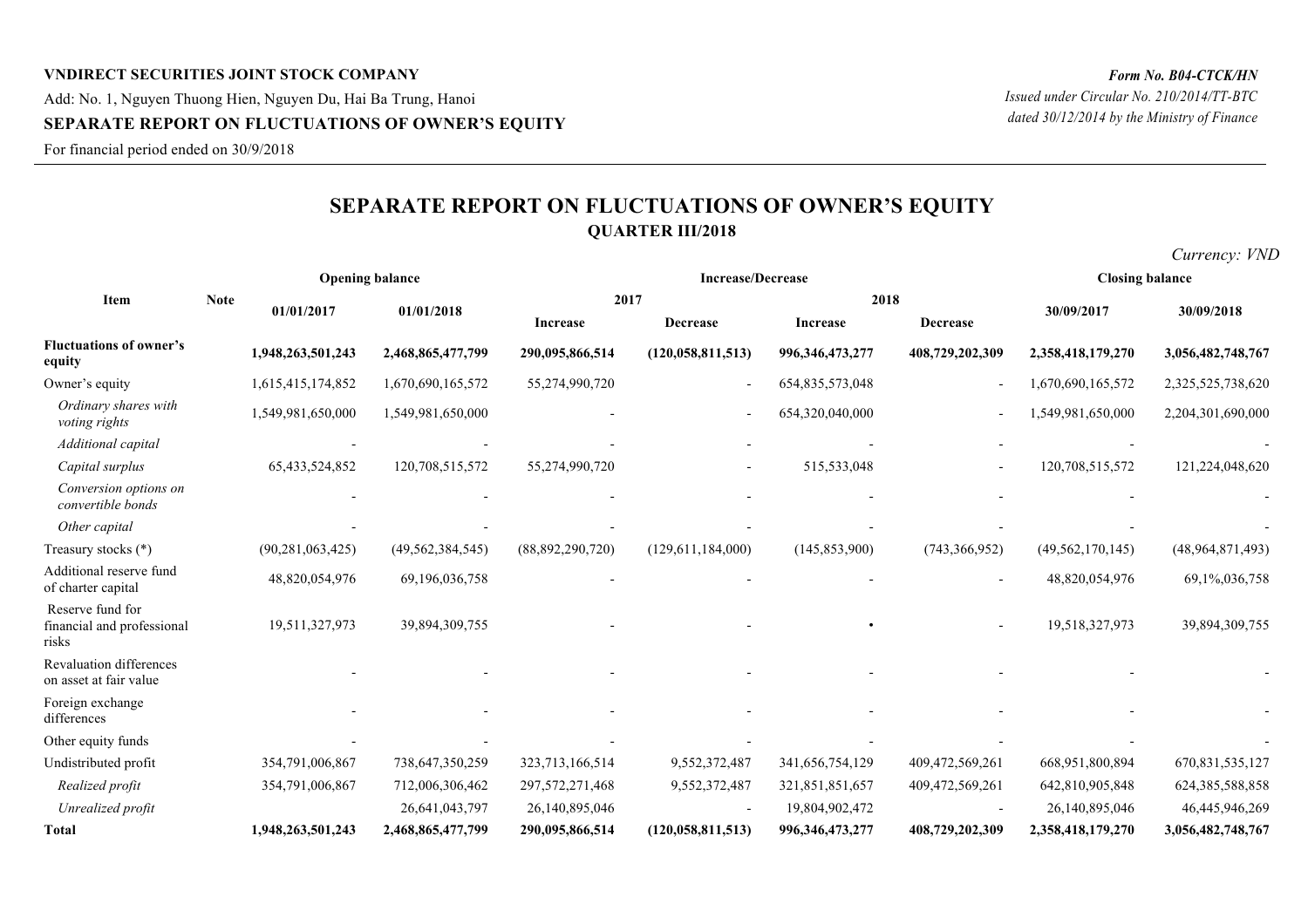# **SEPARATE REPORT ON FLUCTUATIONS OF OWNER'S EQUITY QUARTER III/2018**

*Currency: VND*

| <b>Opening balance</b>                                                   |             | <b>Increase/Decrease</b> |                          |                 |                      | <b>Closing balance</b> |                 |                          |                   |
|--------------------------------------------------------------------------|-------------|--------------------------|--------------------------|-----------------|----------------------|------------------------|-----------------|--------------------------|-------------------|
| Item                                                                     | <b>Note</b> | 01/01/2017               | 01/01/2018               |                 | 2017                 | 2018                   |                 | 30/09/2017               | 30/09/2018        |
|                                                                          |             |                          |                          | Increase        | <b>Decrease</b>      | Increase               | <b>Decrease</b> |                          |                   |
| Other comprehensive income                                               |             |                          |                          |                 |                      |                        |                 |                          |                   |
| Profit/(Loss) from revaluation of<br>available-for-sale financial assets |             | -                        |                          |                 |                      |                        |                 |                          |                   |
| Profit/loss from revaluation of assets<br>under fair value model         |             | $\overline{\phantom{0}}$ | $\overline{\phantom{0}}$ |                 |                      |                        |                 | $\overline{\phantom{0}}$ |                   |
| foreign<br>Profit/loss<br>business<br>on<br>transactions                 |             | $\,$                     | $\overline{\phantom{0}}$ |                 |                      |                        |                 |                          |                   |
| Other comprehensive income                                               |             | $\,$                     |                          |                 |                      |                        |                 |                          |                   |
| <b>Total</b>                                                             |             | 1,948,263,501,243        | 2,468,865,477,799        | 290,095,866,514 | (120, 058, 811, 513) | 996, 346, 473, 277     | 408,729,309     | 2,358,418,179,270        | 3,056,482,748,767 |

| <b>Prepared on</b>        | Checked by              | Approved by         |
|---------------------------|-------------------------|---------------------|
| <b>General Accountant</b> | <b>Chief Accountant</b> | Chairwoman          |
| (Signed)                  | (Signed)                | (Signed and sealed) |
| Ms. Vu Thanh Van          | Ms. Nguyen Ha Ninh      | Ms. Pham Minh Huong |

*Prepared on 19 October 2018*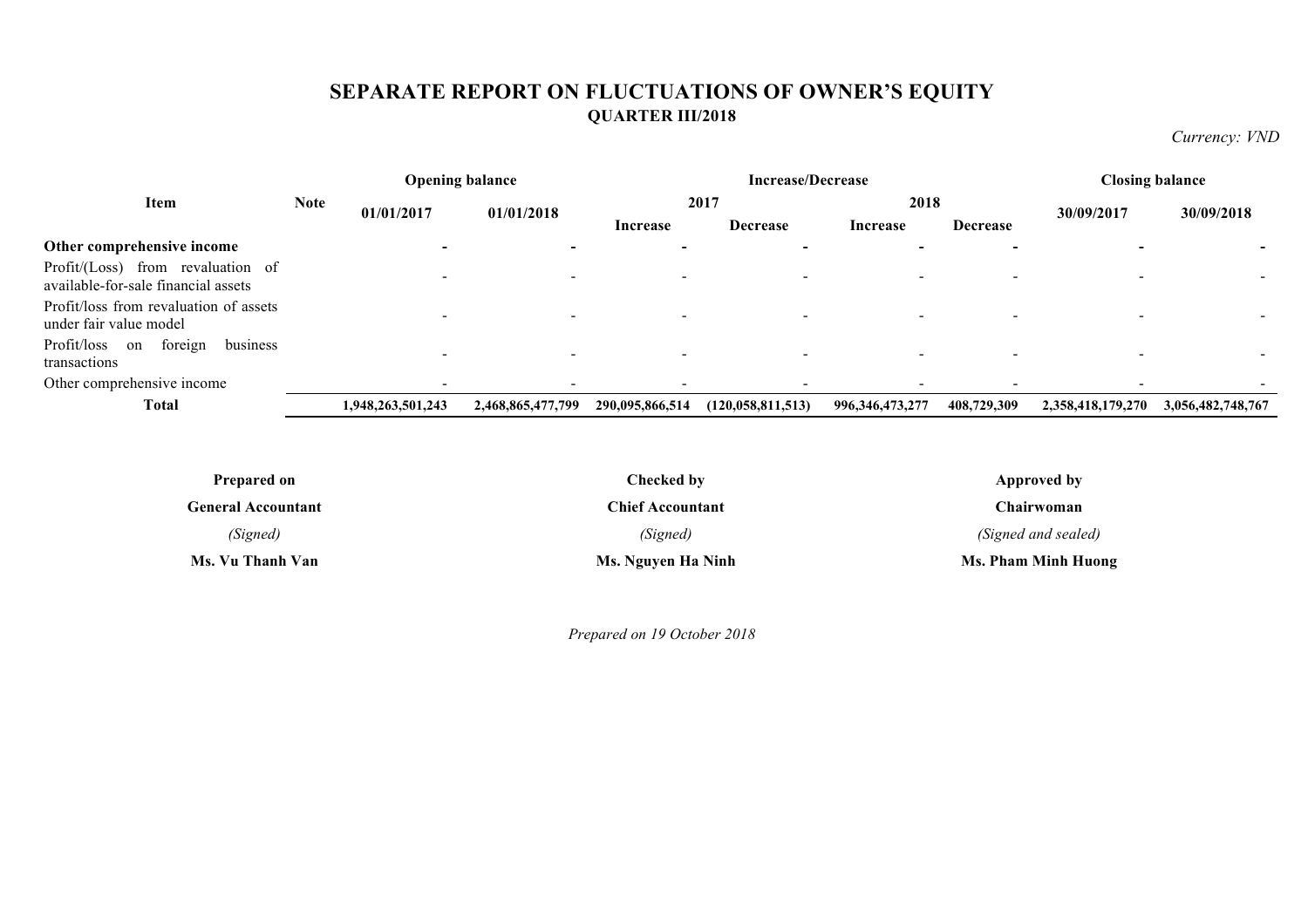Address: No. 01 Nguyen Thuong Hien, Nguyen Du ward, Hai Ba Trung district, Hanoi City **Notes to Separate Financial Statements for the period ended on 30/09/2018 (continued)**

# **NOTES TO THE SEPARATE FINANCIAL STATEMENTS**

Quarter 3 - 2018

## **1. COMPANY'S INFORMATION**

#### **1.1**

Business Registration Certificate No.: 0103014521 issued by Hanoi Authority for Planning and Investment on 07/11/2006. License for Securities Business No. 101/UBCK-GP issued by State Securities Committee on 31/12/2007 and Amended License No. 11/GPDC-UBCK dated 06/02/2015.

VNDIRECT ("Company") is incorporated as a joint stock company in Vietnam and its principal activities are securities brokerage, securities dealing, finance consultancy and securities investment, securities depository and securities issuance underwriting.

As of 30/09/2018, the Company has 870 employees (30/09/2017: 689 employees).

## **Subsidiaries**

As of 30/09/2018, the Company has 01 subsidiary as follows:

| Company's name | Incorporated according to                                                                                            | Line of business                                                      | Charter capital            | % ownership |
|----------------|----------------------------------------------------------------------------------------------------------------------|-----------------------------------------------------------------------|----------------------------|-------------|
| <b>IPAAM</b>   | License for establishment and<br>operation No. 30/UBCK-GP dated<br>$4/3/2008$ , $02/GPDC-UBCK$ dated<br>$8/3/2017$ . | Management of securities investment<br>fund and securities portfolio. | 50 billion<br>Vietnam dong | 100%        |

1.2 Address for contact: No. 01 Nguyen Thuong Hien – Nguyen Du ward – Hai Ba Trung district – Hanoi

1.3 Charter of operation has been issued on 25/9/2006 and the latest amendment made on 15/12/2017.

## **2. Accounting period and currency**

#### *2.1 Accounting period*

Annual accounting period of the Company starts from 01/01 and ends on 31/12.

## *2.2 Currency used in accounting*

The currency used in accounting by the Company is Vietnam dong ("VND") which is also the currency used for preparation and presentation of the Financial statements.

## **3. Accounting standard and system**

## *3.1 Accounting system*

This financial statements are prepared according to Vietnamese Accounting Standards, Vietnamese Accounting Policy for Enterprises, Circular No.210/2014/TT-BTC dated 30/12/2014 ("Circular 210") issued by Ministry of Finance providing guidance on accounting system applied for securities company and Circular No.334/2016/TT-BTC dated 27/12/2016 issued by Ministry of Finance regarding amendment, modification and replacement of the Appendix 02 and Appendix 04 of the Circular No.210 and other legal documents relating to the preparation and presentation of the financial statements. In order to have sufficient information about financial position, profit and loss and consolidated cash flow of the Company, this separate financial statements should be read in conjunction with the consolidated financial statements of the Company.

#### **3.2** *Form of accounting*

General journals on computer.

#### **4. Accounting policies**

#### *4.1 Principle of recognizing cash and cash equivalents*

Cash comprises of cash, call deposits, deposits of the investors for securities transaction of which the deposits of the investors for securities transaction are accounted separately from the account balance of the Company.

Cash equivalents are short-term highly liquid investments that are readily convertible to known amounts of cash, are subject to an insignificant risk of changes in value, and are held for the purpose of meeting short-term cash commitments rather than for investment or other purposes. The bank overdrafts must be repaid as required and as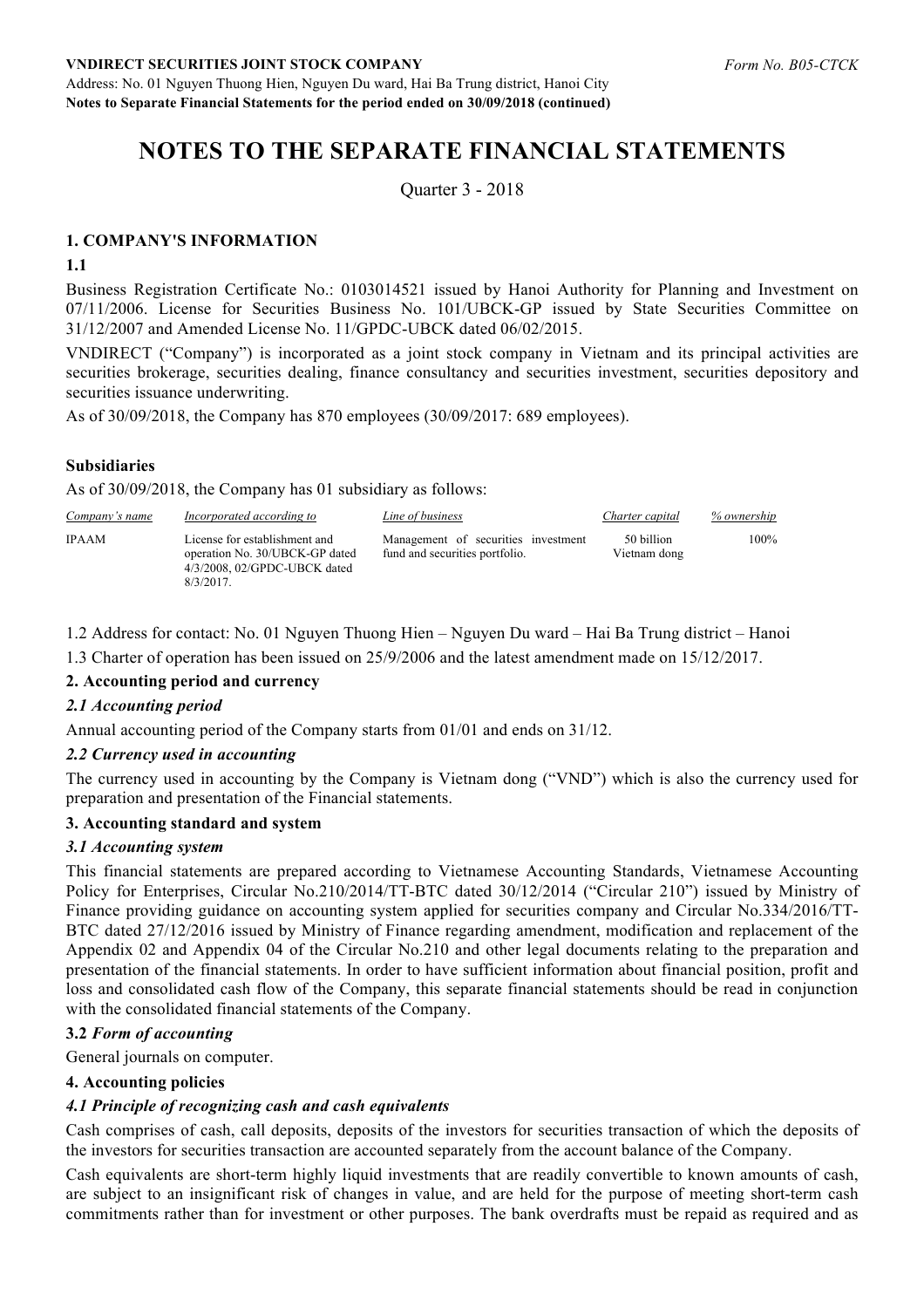#### Address: No. 01 Nguyen Thuong Hien, Nguyen Du ward, Hai Ba Trung district, Hanoi City **Notes to Separate Financial Statements for the period ended on 30/09/2018 (continued)**

an integral part of the Company's monetary management to be deducted from cash and cash equivalents for the purpose of presenting cash flow statements.

The deposits made by the investor for buying securities are presented in the Off-balance sheet items.

## *4.2 Principle and method of recognizing financial assets through gain or loss, held-to-maturity investments, loans and receivables, available-for-sale financial assets, financial liabilities*

The Company recognizes financial assets through profit or loss, held-to-maturity investments, loans and receivables, available-for-sale financial assets, financial liabilities on the date when the Company officially becomes a party according to effective provisions of the contract relating to the investments (accounted in the date of transaction).

*4.2.1 Principle of classifying financial assets and financial liabilities under the Portfolio of the securities company (compliance with the Accounting Standard, Accounting Policy and other applicable regulations on Securities law): 4.2.1.1 Principle of classifying financial assets: (FVTPL, HTM, Loans, AFS)*

## *Financial assets are recognized through profit or loss*

The financial assets recognized through profit or loss are the financial assets which meet one of following conditions:

- assets purchased mainly for reselling in a short time;
- having evidence of such instrument trading for receiving short time profit; or
- derivative financial instrument (except for the derivative financial instrument determined as a financial guarantee contract or an effective instrument for risk prevention).

## *Held-to-maturity investments*

The held-to-maturity investments are non-derivative financial assets with fixed or determinable payments and fixed maturity that the Company has the positive intention and ability to hold to maturity, other than:

- those that the Company upon initial recognition designates as at fair value in income statement;
- those that the Company designates as available for sale; and
- those that meet the definition of loans and receivables.

## *Available-for-sale financial assets*

Available-for-sale financial assets are those non-derivative financial assets that are designated as available for sale or are not classified as:

- loans and receivables:
- held-to-maturity investments;
- financial assets recognized through profit or loss.

These are financial assets invested by the Company without short-term investment goal and even long-term goal has not been determined.

## *Loans*

Loans are non-derivative financial assets with fixed or determinable payments that are not listed in the market.

Following are loan commitments have been made:

- § *Depository transaction contract*
- § *Securities sale advance contract*

The risk in loan service according to Law on securities is the loss possible due to the borrower's default or inability to perform its obligation partially or wholly under the loan agreement, it is required to make provision for risk both specific and general for the risks which may occur to the loans of the securities company. The securities company will make provision for impairment of loan value including specific and general provision.

# *4.2.1.2 Principle of classifying financial liabilities: (debts, financial assets debts, convertible bonds, issued bonds, financial assets lease debts, payables to suppliers, liabilities arising during securities trading activities)*

## *Financial liabilities recognized through profit or loss*

Financial liabilities recognized through profit or loss is a financial debt meeting one of following conditions: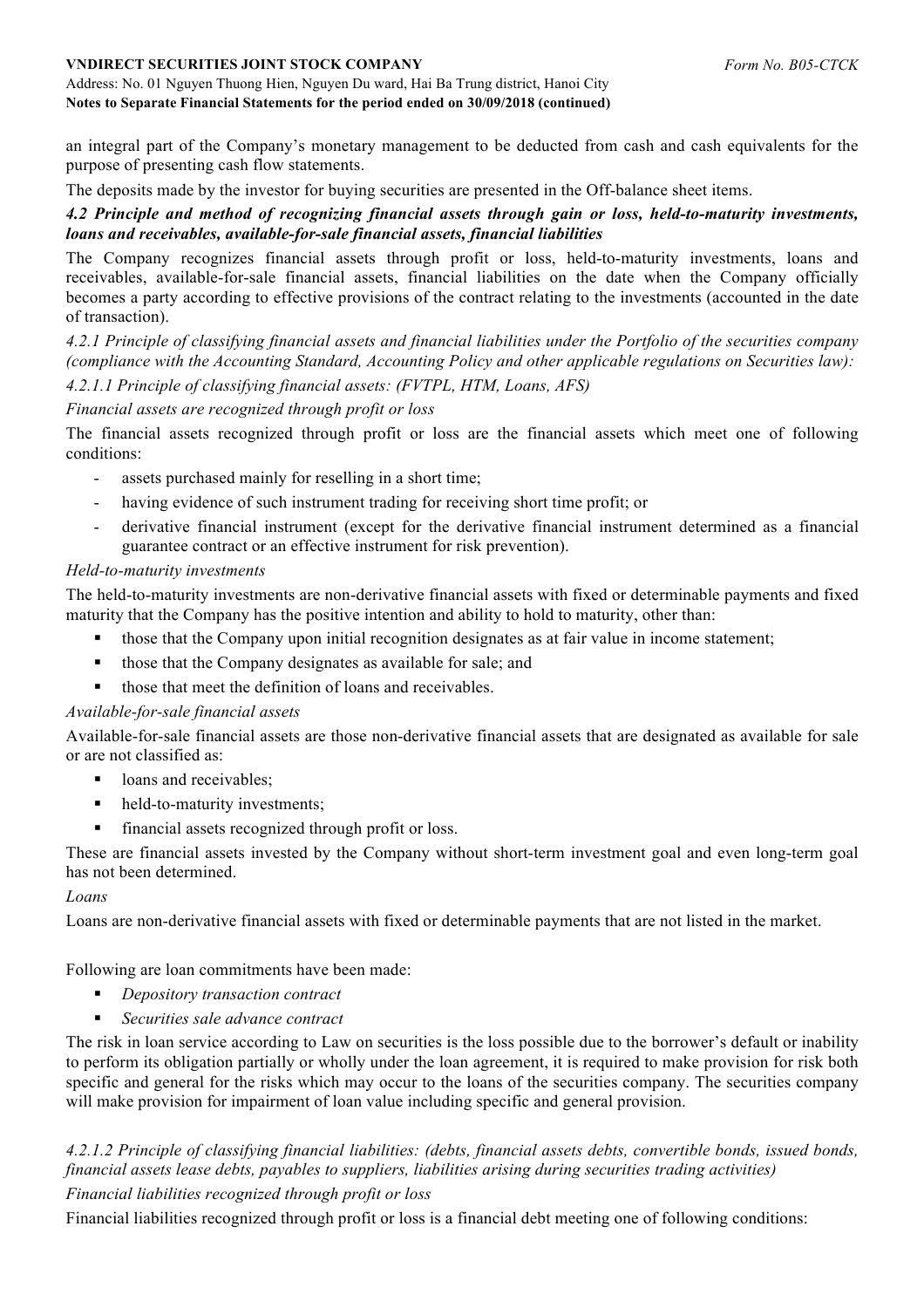#### Address: No. 01 Nguyen Thuong Hien, Nguyen Du ward, Hai Ba Trung district, Hanoi City **Notes to Separate Financial Statements for the period ended on 30/09/2018 (continued)**

- § Financial liabilities are classified by the Board of Directors as held for trading. A financial liability is classified as held for trading if meeting one of following conditions:
- they are acquired for the purpose of selling in the near term;
- there is evidence of a recent actual pattern of short-term profit taking; or
- derivative financial instrument (except for derivative financial instrument determined as financial guarantee contract or effective instrument for risk prevention).
- § At the time of initial recognition, the Company classified financial liabilities in the group to be recognized through profit or loss.

## *Financial liabilities carried at amortized cost*

Financial liabilities which are not classified as financial liabilities through profit or loss are classified as financial liabilities carried at amortized cost.

Above described classification of financial instruments is solely for presentation and disclosure purpose and is not intended to be a description of how the instruments are measured. Accounting policies for measurement of financial instruments are disclosed in other relevant notes.

*4.2.2 Principle of recognizing and accounting the value from revaluation of the investments at market price or fair value (in case there is no market price) (compliance with applicable regulations of Law on securities) or at cost:*

## 4.2.2.1 Shares

The listed shares are determined at cost less provision for securities impairment by referring to the closing price of HOSE and average price of HSE as at the closing date of accounting period.

The unlisted equity securities which are freely purchased and sold in the OTC market are measured at cost less provision for securities impairment by referring to the transaction price provided by at least three securities companies.

Long-term investment securities are unlisted equity securities which are not freely purchased and sold in OTC market are measured at cost less provision for securities impairment by referring to the valuation by the Board of Directors of the Company. Debt securities are accounted at historical cost, gradually amortized, with the actual interest rate less provision for securities impairment by referring to the valuation by the Board of Directors of the Company. The Board of Directors determines the value of the impairment provision after reviewing the cost, market conditions, business operation results in present and in the future and the cash flow expected by the issuer.

Provision for impairment of securities available for sale and long-term investment securities stated above are reserved when such subsequent increase of the recoverable value is due to objective circumstance after making provision. The provision may be reserved at maximum amount equal to the carrying amount of the investment value before making provision.

The cost of the securities available for sale and long-term investment securities are determined using weighted average method.

#### 4.2.2.2 Money market instruments:

In which:

**-** Fixed term deposits at different terms are revaluated when they are likely to be impaired, unrecoverable or exposed to risk.

## **4.3 Principle of recognizing tangible fixed assets**

**(i)** *Cost* 

*Tangible fixed assets are stated at cost less accumulated depreciation. The cost of a tangible fixed asset comprises its purchase price, including import duties, non-refundable purchase taxes and any directly attributable costs of bringing the asset to its working condition and location for its intended use, and costs for dismantling and removing the assets and restoring the site on which it is located. Expenditure incurred after tangible fixed assets have been put into operation, such as repairs and maintenance and overhaul costs, is charged to the income statement in the period in which the cost is incurred. In situations where it can be clearly demonstrated that the expenditure has resulted in an increase in the future economic benefits expected to be obtained from the use of tangible fixed assets beyond their originally assessed standard of performance, the expenditure is capitalized as an additional cost of tangible fixed assets.*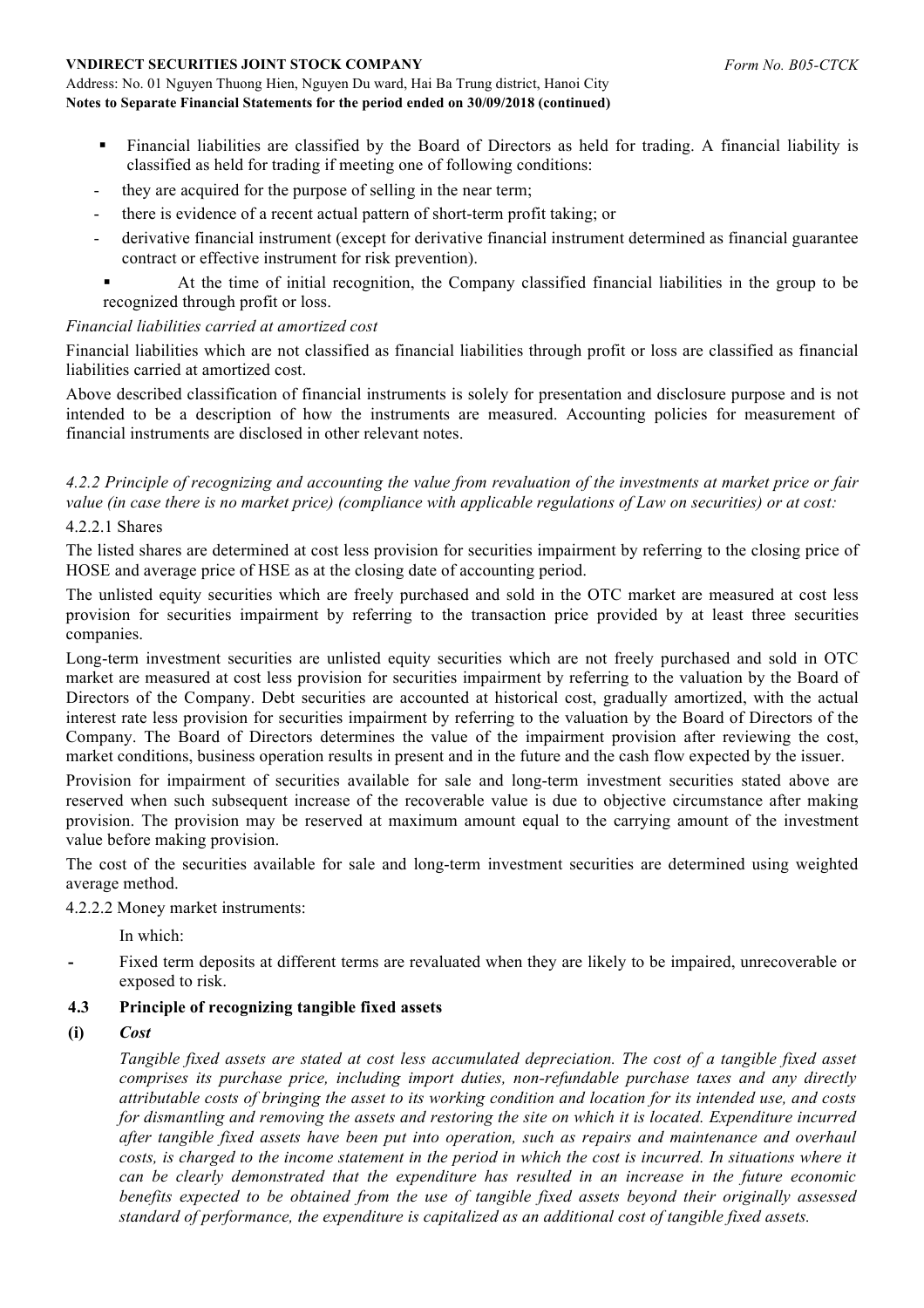Address: No. 01 Nguyen Thuong Hien, Nguyen Du ward, Hai Ba Trung district, Hanoi City **Notes to Separate Financial Statements for the period ended on 30/09/2018 (continued)**

#### **(ii)** *Depreciation*

Depreciation is computed on a straight-line basis over the estimated useful lives of tangible fixed assets. The estimated useful lives are as follows:

- Buildings and structures: 10 years
- Office equipment:  $3 5$  years

#### **4.4 Principle of recognizing intangible fixed assets**

Intangible fixed assets consist of software. The cost of acquiring new software, which is not an integral part of the related hardware, is capitalized and treated as intangible fixed assets. Software cost is amortized on a straight-line basis over 3 to 10 years.

## **4.5 Principle of recognizing and presenting impairment of non-monetary assets**

#### **4.6 Principle of recognizing long term financial investments (Subsidiaries, joint ventures, affiliates)**

Initial investment is recognized at cost. Upon receipt of profit from the investor, the Company recognizes it in the income statement in the period in which the profit is received.

#### **4.7 Principle of recognizing and presenting short term and long term deposits received**

Deposits received from other parties are not assets of the Company. Upon receipt of deposits under economic contracts, the Company recognizes the deposits separately by depositor and refund them in full after the economic contract is liquidated.

#### **4.8 Principle and method of accounting short term and long term receivables**

- *4.8.1 Principle and method of accounting financial asset related receivables:*
- (a) Receivables and accrued dividend:

Dividend and profit received from financial assets under the portfolio of the Company are recognized when the Company is entitled to receive dividend from its established right of share ownership (at ex-rights date) for the shares formed before the ex-rights date when the Notice on Payment of Dividend from the share issuer is available (according to the Resolution of the General Shareholders Meeting, General Members Meeting on dividend payment).

Dividend is not recognized to the Company in respect of the shares traded after the ex-rights date.

- (b) Receivables and accrued interest on financial assets:
- Receivables and accrued interest due but not yet received:

Interest arising from financial accounts of the Company is recognized on the basis of interest accumulated over time and effective interest rate at each accounting period.

Receivables and accrued interest but still waiting for interest-receiving period:

Every month, the Company plans to receive interest accrued on financial assets at an effective rate and based on the time it is incurred during the period.

- *4.8.2 Principle and method of accounting other receivables:* Other receivables are stated at cost.
- *4.8.3 Principle and method of accounting allowance for doubtful debts:*

Receivables from securities trading activities and other receivables are stated at cost less allowance for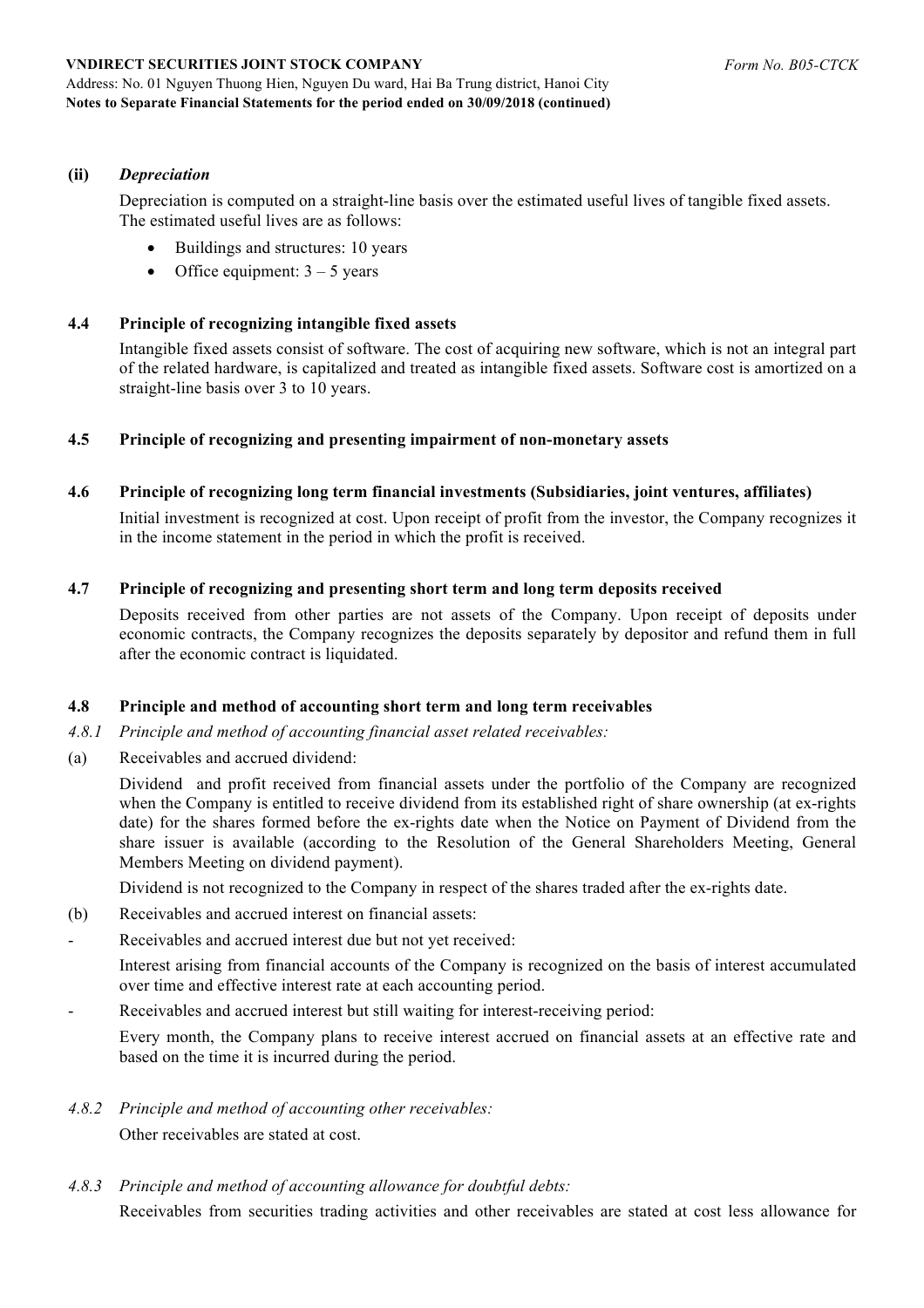#### *Form No. B05-CTCK*

#### **VNDIRECT SECURITIES JOINT STOCK COMPANY**

#### Address: No. 01 Nguyen Thuong Hien, Nguyen Du ward, Hai Ba Trung district, Hanoi City **Notes to Separate Financial Statements for the period ended on 30/09/2018 (continued)**

doubtful debts.

In accordance with Circular 228, the allowance rates for doubtful debts are as follows:

| Overdue period                                         | Rate of allowance |
|--------------------------------------------------------|-------------------|
| From over six $(6)$ months to less than one $(1)$ year | 30%               |
| From one $(1)$ year to less than two $(2)$ years       | $50\%$            |
| From two $(2)$ years to less than three $(3)$ years    | 70%               |
| Over three $(3)$ years                                 | $100\%$           |

#### *4.8.4 Principle and method of accounting tax and payables to the State budget:*

#### Corporate income tax

Corporate income tax on the profit or loss for the period comprises current and deferred income tax. Corporate income tax is recognized in the income statement except to the extent that it relates to items recognized directly to equity, in which case it is recognized in equity.

Current income tax is the expected tax payable on the taxable income for the year, using tax rates enacted at the balance sheet date, and any adjustment to tax payable in respect of previous years.

Deferred income tax is provided using the balance sheet method, providing for temporary differences between the carrying amounts of assets and liabilities for financial reporting purposes and the amounts used for taxation purposes. The amount of deferred income tax provided is based on the expected manner of realization or settlement of the carrying amounts of assets and liabilities using the tax rates enacted or substantively enacted at the balance sheet date.

A deferred income tax asset is recognized only to the extent that it is probable that future taxable profits will be available against which the temporary difference can be utilized. Deferred income tax assets are reduced to the extent that it is no longer probable that the related tax benefit will be realized.

## *4.8.5 Principle of profit distribution by Securities Company: (for shareholders or capital contributors, funds of Securities Company)*

The Company is required to make following funds before profit distribution:

|                                               | <b>Annual allocation</b> | <b>Maximum balance</b> |
|-----------------------------------------------|--------------------------|------------------------|
| Reserve fund to supplement charter<br>capital | 5% after-tax profit      | 10% charter capital    |
| Financial reserve fund                        | 5% after-tax profit      | 10% charter capital    |

#### **4.9 Principle and method of recognizing revenue and income of Securities Company:**

#### *4.9.1 Principle and method of recognizing revenue and accrued dividend, interest from financial assets:*

#### **(i)** *Revenue from securities brokerage*

*Revenue from securities brokerage activities is recognized in the income statement when the securities transaction is completed.*

## **(ii) Revenue from securities trading**

*Revenue from securities trading activities is recognized in the income statement upon receipt of the Notice for settlements of securities trading transactions from the Vietnam Securities Depository (for listed securities) and completion of the agreement on transfer of assets (for unlisted securities).*

*Interest revenue from bonds is allocated into the income statement using effective interest rate.*

## **(iii)** *Revenue from securities investment advisory*

*Revenue from securities investment advisory activities is recognized in the income statement in proportion*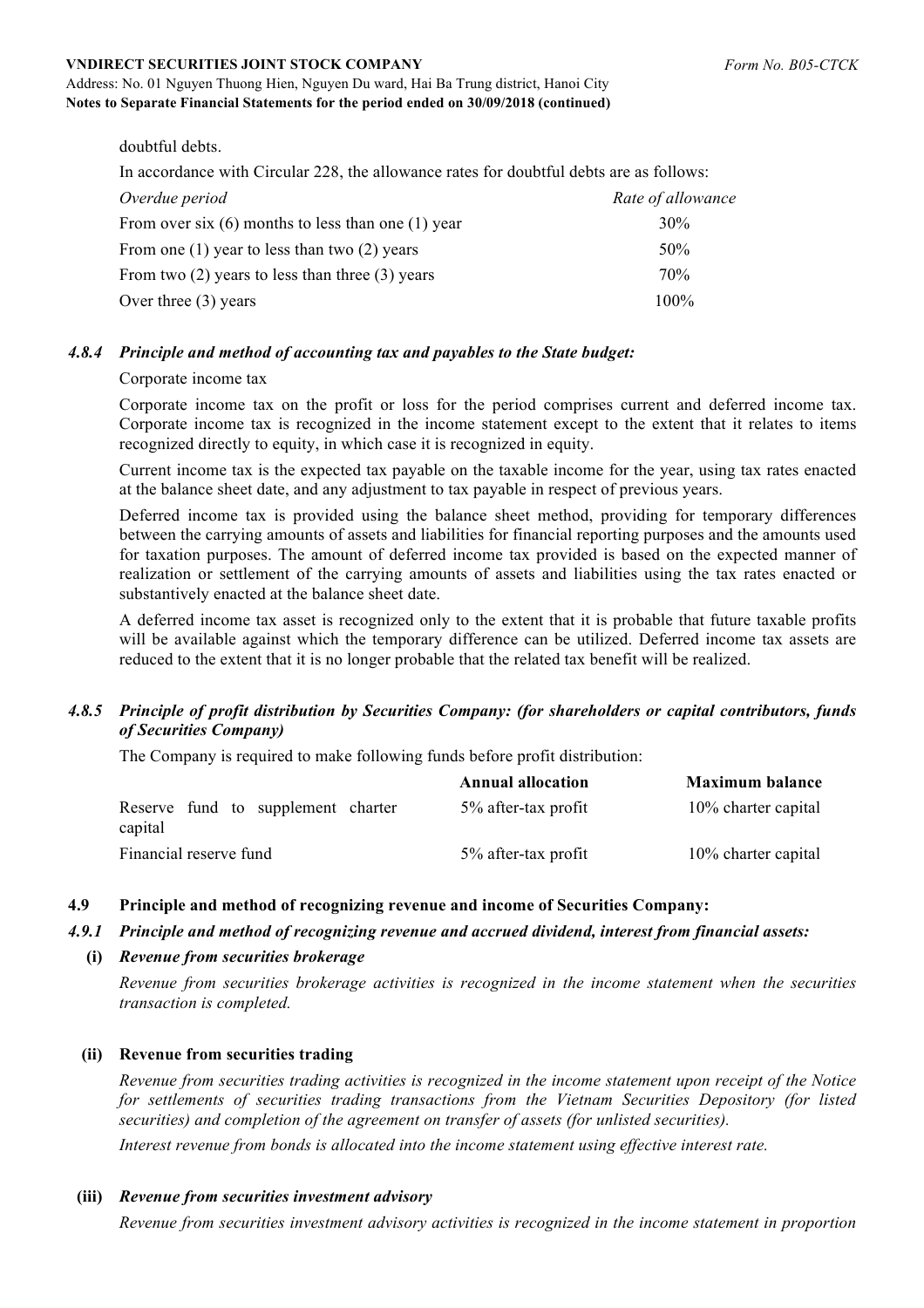#### Address: No. 01 Nguyen Thuong Hien, Nguyen Du ward, Hai Ba Trung district, Hanoi City **Notes to Separate Financial Statements for the period ended on 30/09/2018 (continued)**

*to the stage of completion of the transaction at the balance sheet date. The stage of completion is assessed by reference to work performed.*

#### **(iv) Revenue from securities depository service**

*Revenue from securities depository service is recognized in the income statement when services are provided.* 

#### **(v) Interest revenue**

Interest revenue is recognized on a time proportion basis with reference to the principal outstanding and the applicable interest rate.

#### **(vi) Revenue from dividend**

Revenue from dividend is recognized when the right to receive dividend is established.

#### **4.10** *Principle of recognizing financial revenue, financial expenses*

Recognition of borrowing costs: borrowing costs are recognized as expense in the period when they are incurred, except for the borrowing costs relates to borrowings in respect of forming qualified assets, in which case the borrowing costs incurred are capitalized as part of the cost of the assets concerned.

#### **4.11** *Principle and method of recognizing current income tax expenses:*

Current income tax is the expected tax payable on the taxable income for the period using tax rates enacted or substantively enacted on *the balance sheet date*, and any adjustments to tax payable in respect of previous year.

#### **5. Valuation policies for financial assets under the List of financial assets of Securities Company**

As the accounting law has not been approved, the revaluation of investments at fair value has not been made by the Company. Policy on valuation of financial assets under the List of financial assets of the Securities Company is made at cost.

#### **6. Additional information for Financial statements**

#### **A. Notes to financial statements**

|    |                                                                   | 30/09/2018     | 31/12/2017      |
|----|-------------------------------------------------------------------|----------------|-----------------|
| 1. | Cash and cash equivalents                                         |                |                 |
|    | Deposits at banks for activities of securities company            | 27,556,831,262 | 236,725,189,241 |
|    | Deposits for clearance and payments of securities<br>transactions | 25,685,054     | 36,204,819      |
|    | Cash equivalents                                                  |                | 100,000,000,000 |
|    | Total                                                             | 27,582,516,316 | 336,761,394,060 |

#### **2. Volume value of transactions during the year**

|    | <b>ITEMS</b>              | Volume of<br>transactions during<br>the year | Volume value of<br>transactions during the<br>year (million VND) |
|----|---------------------------|----------------------------------------------|------------------------------------------------------------------|
| a) | <b>Securities Company</b> |                                              |                                                                  |
|    | - Shares                  | 147,069,010                                  | 13,618,797                                                       |
|    | - Bonds                   | 259,617,293                                  | 81,551,925                                                       |
|    | - Other securities        |                                              |                                                                  |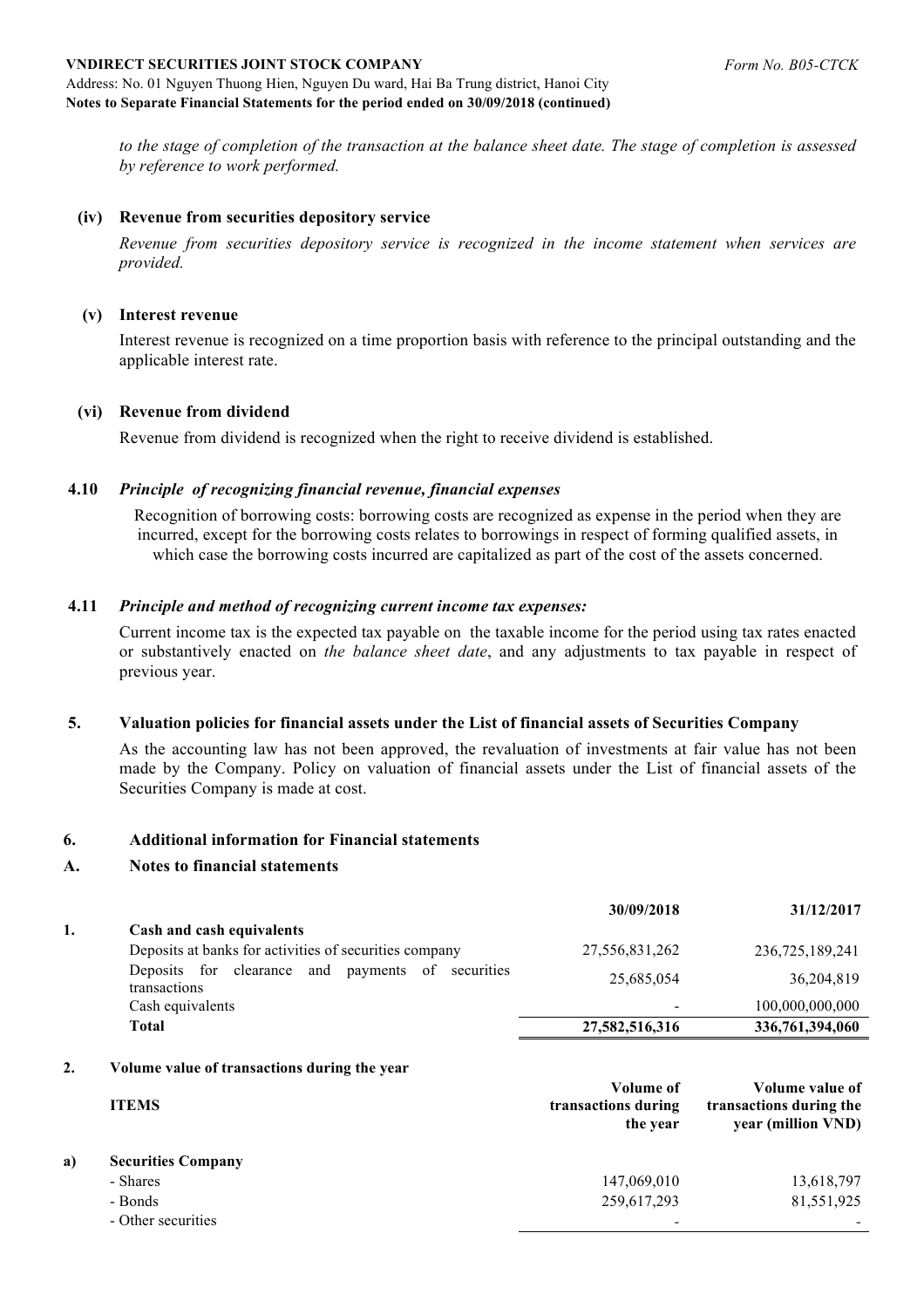#### Address: No. 01 Nguyen Thuong Hien, Nguyen Du ward, Hai Ba Trung district, Hanoi City **Notes to Separate Financial Statements for the period ended on 30/09/2018 (continued)**

| <b>Total</b>           | 406,686,303   | 95,170,722  |
|------------------------|---------------|-------------|
| b)<br><b>Investors</b> |               |             |
| - Shares               | 8,902,086,026 | 203,061,296 |
| - Bonds                | 5,088,802     | 524,612     |
| - Other securities     | 10,806,445    | 577,237,440 |
| <b>Total</b>           | 8,917,981,273 | 780,823,347 |

#### **3. Financial assets**

#### **3.1 Financial assets at fair value through profit/loss (FVTPL)**

| <b>Financial assets FVTPL</b> | 30/09/2018            |                   | 31/12/2017            |                    |
|-------------------------------|-----------------------|-------------------|-----------------------|--------------------|
|                               | <b>Book value</b> (*) | <b>Fair value</b> | <b>Book value</b> (*) | <b>Fair value</b>  |
| <b>Shares</b>                 | 1,278,841,447,071     | 1,336,898,879,900 | 681,835,868,004       | 715, 137, 172, 750 |
| Total                         | 1,278,841,447,071     | 1,336,898,879,900 | 681,835,868,004       | 715, 137, 172, 750 |

#### **3.2 Held-to-maturity investments (HTM)**

#### **a. Short term HTM**

| <b>HTM</b> assets                                     | 30/09/2018        |                   | 31/12/2017        |                   |
|-------------------------------------------------------|-------------------|-------------------|-------------------|-------------------|
|                                                       | <b>Book value</b> | <b>Fair value</b> | <b>Book value</b> | <b>Fair value</b> |
| Remaining deposit with over<br>3-month to 1 year term | 4,972,330,000     |                   | 2,258,215,032,772 |                   |
| Total                                                 | 4,972,330,000     |                   | 2,258,215,032,772 |                   |

## **b. Long term HTM**

| <b>HTM</b> assets           | 30/09/2018        |                   | 31/12/2017        |                   |
|-----------------------------|-------------------|-------------------|-------------------|-------------------|
|                             | <b>Book value</b> | <b>Fair value</b> | <b>Book value</b> | <b>Fair value</b> |
| Remaining deposit with over |                   |                   |                   |                   |
| vear term                   | 450,000,000,000   |                   | 300,000,000,000   |                   |
| Total                       | 450,000,000,000   |                   | 300,000,000,000   | $\blacksquare$    |

#### **3.3 Available-for-sale financial assets (AFS)**

| a. | <b>AFS</b> financial assets | 30/09/2018         |                    | 31/12/2017        |                   |
|----|-----------------------------|--------------------|--------------------|-------------------|-------------------|
|    |                             | <b>Book value</b>  | <b>Fair value</b>  | <b>Book value</b> | <b>Fair value</b> |
|    | Capital securities          | 7,500,000,000      | 7,500,000,000      | 7,500,000,000     | 7,500,000,000     |
|    | Debt securities             | 384, 555, 523, 666 | 384, 555, 523, 666 | 740,522,000,000   | 740,522,000,000   |
|    | Of which:                   |                    |                    |                   |                   |
|    | - Government bonds          | 313,459,000,000    | 313,459,000,000    | 738,522,000,000   | 738,522,000,000   |
|    | - Corporate bonds           | 71,096,523,666     | 71,096,523,666     | 2,000,000,000     | 2,000,000,000     |
|    | <b>Total</b>                | 392,055,523,666    | 392,055,523,666    | 748,022,000,000   | 748,022,000,000   |

#### **3.4 Loans and receivables**

| Loans and receivables          | 30/09/2018            |                   | 31/12/2017        |                   |
|--------------------------------|-----------------------|-------------------|-------------------|-------------------|
|                                | <b>Book value</b>     | <b>Fair value</b> | <b>Book value</b> | <b>Fair value</b> |
| Margin loan                    | 3, 247, 924, 527, 952 |                   | 2,995,455,825,850 |                   |
| Advance for sale of securities | 136,063,339,628       |                   | 135,403,622,443   |                   |
| Total                          | 3,383,987,867,580     |                   | 3,130,859,448,293 |                   |

#### **4. Provisions for impairment of financial assets and mortgaged assets**  (See Appendix 1)

#### **5. Receivables**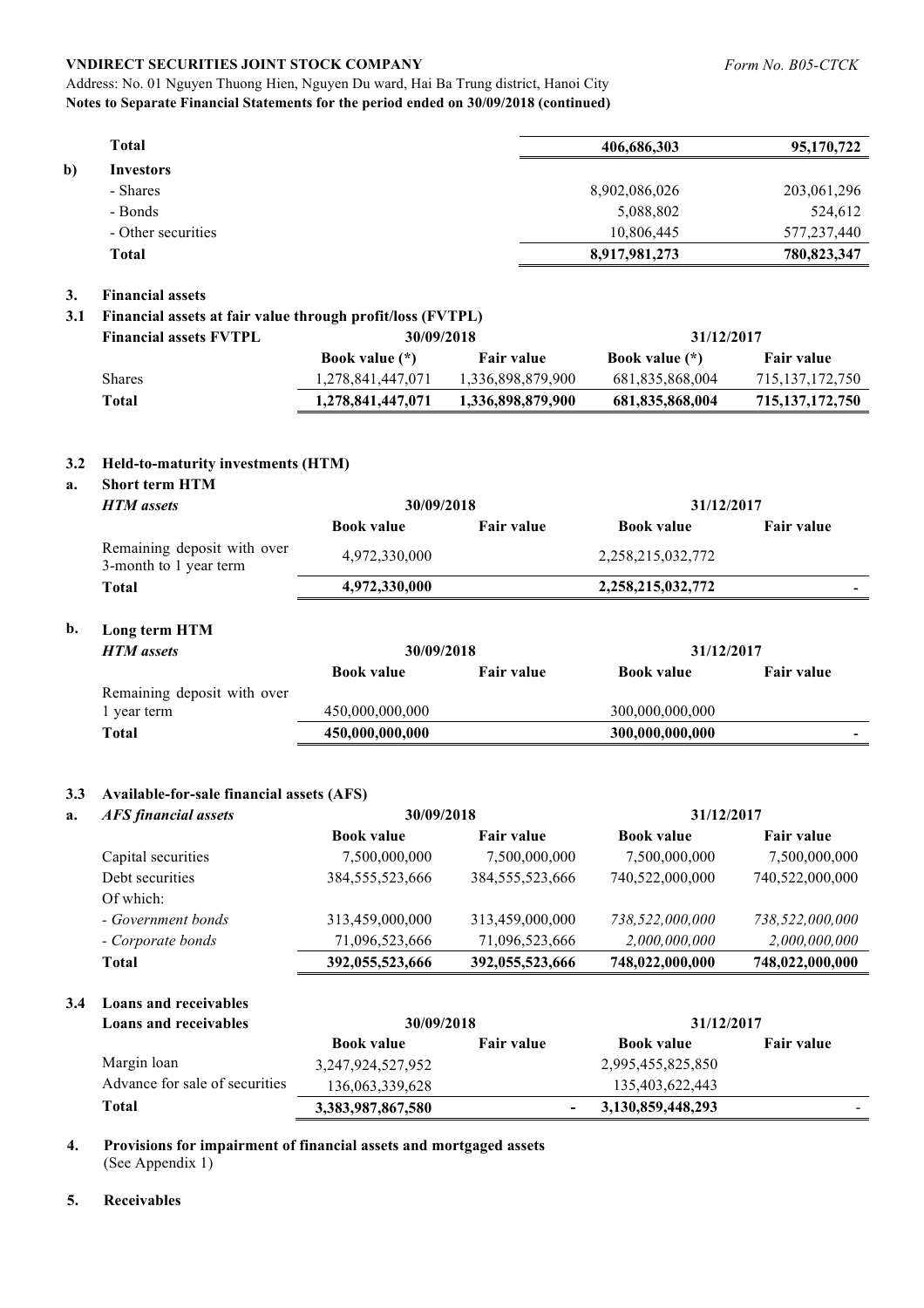Address: No. 01 Nguyen Thuong Hien, Nguyen Du ward, Hai Ba Trung district, Hanoi City **Notes to Separate Financial Statements for the period ended on 30/09/2018 (continued)**

|     |                                                            | 30/09/2018       | 31/12/2017                       |
|-----|------------------------------------------------------------|------------------|----------------------------------|
|     | Dividend accrual                                           | 1,388,200        |                                  |
|     | Interest accrual from term deposit                         | 31,017,915,364   | 13,099,842,464                   |
|     | Interest accrual from loans                                | 45,534,622,982   | 39,617,764,052                   |
|     | <b>Total</b>                                               | 76,553,926,546   | 52,932,606,516                   |
|     |                                                            |                  |                                  |
| 5.2 | Other receivables                                          |                  |                                  |
|     |                                                            | 30/09/2018       | 31/12/2017                       |
|     |                                                            |                  |                                  |
|     | Receivables from former staff                              | 1,963,775,333    | 1,963,775,333                    |
|     | Receivables from advance to employees<br>Other receivables | 4,722,267,894    |                                  |
|     | <b>Total</b>                                               | 6,686,043,227    | 10,557,879,183<br>12,521,654,516 |
|     |                                                            |                  |                                  |
| 6.  | <b>Doubtful receivables</b>                                |                  |                                  |
|     |                                                            | 30/09/2018       | 31/12/2017                       |
|     | Receivables from former staff                              | 1,963,775,333    | 1,963,775,333                    |
|     | Other receivables                                          | 2,699,439,096    | 2,699,439,096                    |
|     |                                                            | 4,663,214,429    | 4,663,214,429                    |
|     |                                                            |                  |                                  |
| 7.  | <b>Prepaid expenses</b>                                    |                  |                                  |
|     |                                                            |                  |                                  |
| a.  | Short term prepaid expenses                                | 30/09/2018       | 31/12/2017                       |
|     | Balance as at 1/1                                          | 7,643,095,365    | 5,835,778,600                    |
|     | Increase in the year                                       | 22,249,374,067   | 26,719,462,684                   |
|     | Amortization in the year                                   | (22,688,633,725) | (24,510,032,170)                 |
|     | Liquidation for the period                                 | (84, 624, 008)   | (402, 113, 749)                  |
|     | <b>Balance as at period-end</b>                            | 7,119,211,699    | 7,643,095,365                    |
| b.  | Long term prepaid expenses                                 |                  |                                  |
|     |                                                            | 30/09/2018       | 31/12/2017                       |
|     | Balance as at 1/1                                          | 4,532,684,024    | 7,144,232,309                    |
|     | Increase in the year                                       | 6,001,492,987    | 3,475,499,293                    |
|     | Amortization in the year                                   | (4,564,448,015)  | (6,078,000,078)                  |
|     | Liquidation for the period                                 | 437,283,208      | (9,047,500)                      |
|     | <b>Balance as at period-end</b>                            | 6,407,012,204    | 4,532,684,024                    |
|     |                                                            |                  |                                  |
| 8.  | Increase, decrease of intangible fixed assets              |                  |                                  |
|     | (See Appendix 02)                                          |                  |                                  |
|     |                                                            |                  |                                  |
| 9.  | Increase, decrease of intangible fixed assets              | 30/09/2018       | 31/12/2017                       |
|     | Cost                                                       |                  |                                  |
|     | Balance as at 1/1                                          | 78,230,908,391   | 66,725,200,461                   |
|     | Increase in the year                                       | 3,430,174,324    | 4,696,348,930                    |
|     | Transfer from basic construction expense in progress       |                  | 6,809,359,000                    |
|     | Balance as at period-end                                   | 81,661,082,324   | 783,230,908,391                  |
|     |                                                            |                  |                                  |
|     | <b>Accumulated amortization</b>                            |                  |                                  |
|     | Balance as at 1 January                                    | 53,126,575,887   | 43,411,922,925                   |
|     | Depreciation in the year                                   | 8,132,818,109    | 9,714,652,962                    |
|     | Balance as at period-end                                   | 61,259,996       | 53,126,575,887                   |
|     |                                                            |                  |                                  |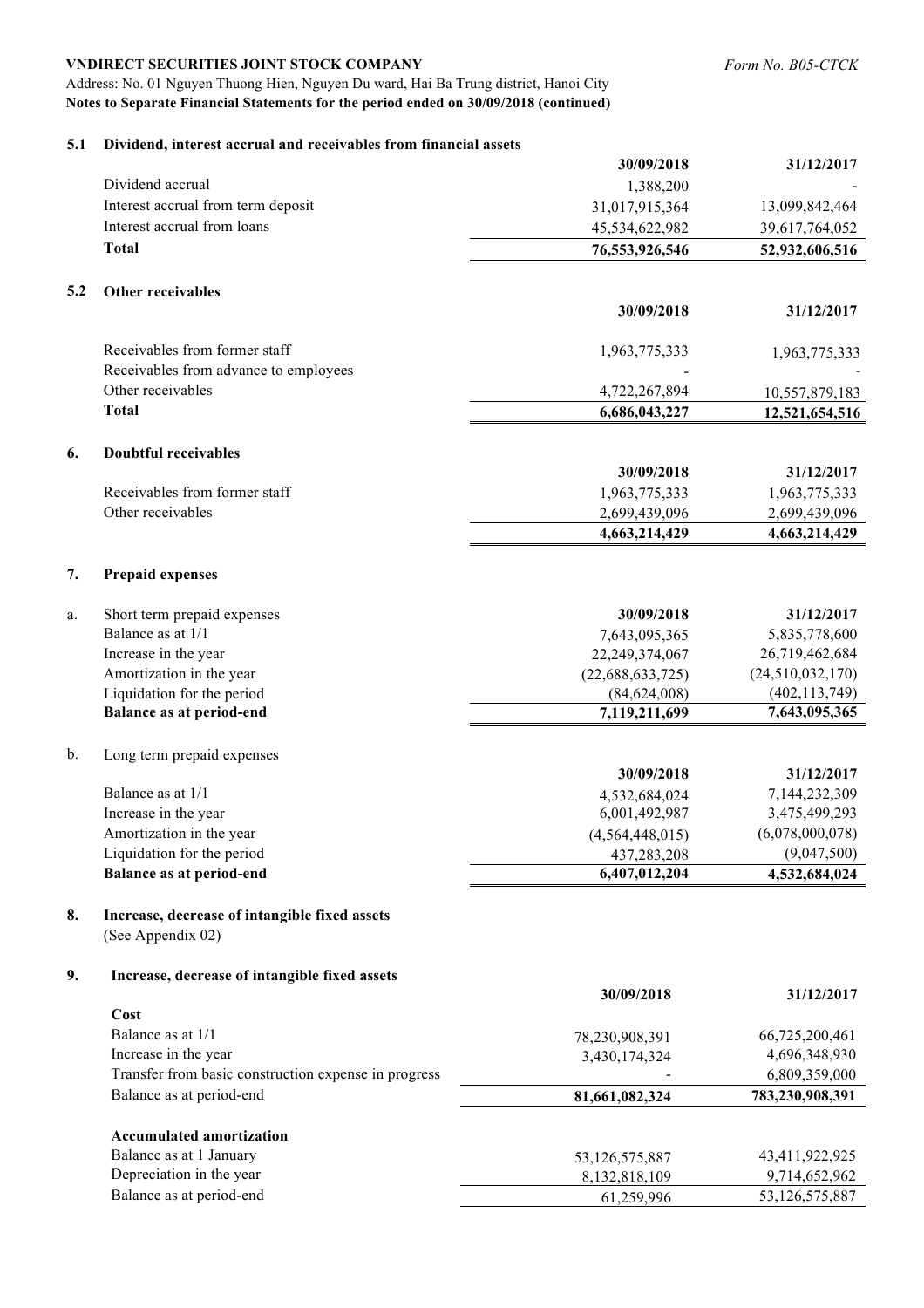|      | <b>VNDIRECT SECURITIES JOINT STOCK COMPANY</b>                                                                                                                                 |                 | Form No. B05-CTCK |
|------|--------------------------------------------------------------------------------------------------------------------------------------------------------------------------------|-----------------|-------------------|
|      | Address: No. 01 Nguyen Thuong Hien, Nguyen Du ward, Hai Ba Trung district, Hanoi City<br>Notes to Separate Financial Statements for the period ended on 30/09/2018 (continued) |                 |                   |
|      |                                                                                                                                                                                |                 |                   |
|      | <b>Carrying value</b>                                                                                                                                                          |                 |                   |
|      | Balance as at 1 January                                                                                                                                                        | 25,104,332,504  | 23,313,277,536    |
|      | Balance as at period-end                                                                                                                                                       | 20,401,688,719  | 25,104332,504     |
| 10.  | Payables to securities transactions                                                                                                                                            |                 |                   |
|      |                                                                                                                                                                                | 30/09/2018      | 31/12/2017        |
| 10.1 | Payables to Stock Exchange                                                                                                                                                     | 5,336,075,250   | 6,306,339,228     |
| 10.2 | Payables to securities delivered, received from issuer                                                                                                                         |                 |                   |
| 10.3 | Payables to VSD                                                                                                                                                                |                 |                   |
| 10.4 | Payables to purchased financial assets                                                                                                                                         | 313,453,876,989 | 757,423,894,000   |
| 10.5 | Payables to other entities, individuals                                                                                                                                        |                 | 763,730,233,228   |
|      | <b>Total</b>                                                                                                                                                                   | 318,789,952,239 |                   |
| 11.  | Taxes and payables to the State budget                                                                                                                                         |                 |                   |
|      |                                                                                                                                                                                | 30/09/2018      | 31/12/2017        |
|      | Corporate income tax                                                                                                                                                           | 26,781,388,930  | 25,638,260,143    |
|      | Personal income tax                                                                                                                                                            | 14,769,908,693  | 17,082,141,923    |
|      | Value added tax                                                                                                                                                                | 136,459,005     | 346,986,431       |
|      | Other taxes (withholding tax)                                                                                                                                                  |                 |                   |
|      | Fees, charges and other payables                                                                                                                                               |                 |                   |
|      | <b>Total</b>                                                                                                                                                                   | 41,687,756,628  | 43,067,388,497    |
| 12.  | <b>Accrued expenses</b>                                                                                                                                                        |                 |                   |
|      |                                                                                                                                                                                | 30/09/2018      | 31/12/2017        |
|      | Paid interest from loan/issued bond                                                                                                                                            | 63,934,648,123  | 14,762,319,630    |
|      | Other accrued expenses                                                                                                                                                         | 834,284,250     | 702,668,519       |
|      | <b>Total</b>                                                                                                                                                                   | 64,768,932,373  | 15,464,988,149    |
| 13.  | Payable to suppliers                                                                                                                                                           |                 |                   |
|      |                                                                                                                                                                                | 30/09/2018      | 31/12/2017        |
|      | Thai Duong Construction Consultancy and Trading<br><b>JSC</b>                                                                                                                  | 5,000,000       | 5,000,000         |
|      | TD Advertising and Trading Co., Ltd                                                                                                                                            | 5,593,933       | 5,593,933         |
|      | Forest Technology Research Institute                                                                                                                                           | 501,600         | 501,600           |
|      | Trang Minh Anh Engineering Company Limited                                                                                                                                     | 57,650,725      | 501,600           |
|      | Thang Tam Interior Decoration Construction Co., Ltd                                                                                                                            |                 |                   |
|      | AWA Waterproofing Co., Ltd                                                                                                                                                     | 46,496,182      | 20,744,340        |
|      | Duong Dong Co., Ltd                                                                                                                                                            | 115,000,000     | 46,496,182        |
|      | Financial Software Solution JSC                                                                                                                                                | 2,361,200,000   | 115,000,000       |
|      | Dimension Data Vietnam Co., Ltd                                                                                                                                                | 3,018,034,567   |                   |
|      |                                                                                                                                                                                |                 |                   |
|      | Nhu thi Hai Van                                                                                                                                                                | 1,012,700,000   | 2,361,200,000     |
|      | <b>Total</b>                                                                                                                                                                   | 6,622,177,007   | 2,544,536,055     |
| 14.  | Other payables                                                                                                                                                                 |                 |                   |
|      |                                                                                                                                                                                | 30/09/2018      | 31/12/2017        |
|      | Received short term deposit                                                                                                                                                    | 158,177,091     | 599,595,962       |
|      | Other payables                                                                                                                                                                 | 577,229,516     | 1,453,180,715     |
|      | <b>Total</b>                                                                                                                                                                   | 735,406,607     | 2,052,776,677     |

**15. Borrowings (details under borrowings arisen in the period of Securities Company**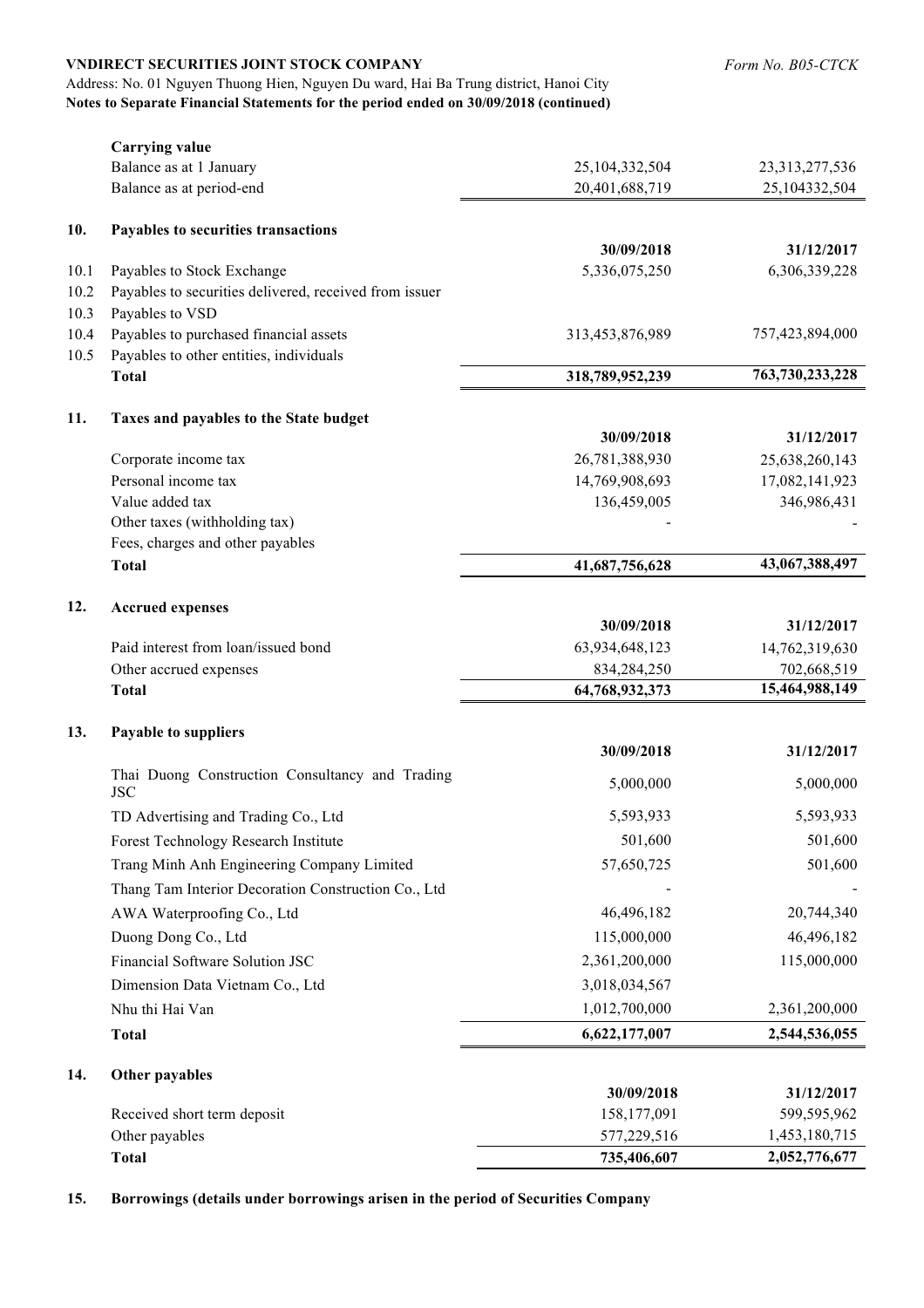## Address: No. 01 Nguyen Thuong Hien, Nguyen Du ward, Hai Ba Trung district, Hanoi City **Notes to Separate Financial Statements for the period ended on 30/09/2018 (continued)**

| <b>Short term borrowings</b>                                                          | <b>Balance in period-</b><br>beginning | Borrowings in the period | Amounts paid in the<br>period | <b>Balance in period-</b><br>end |
|---------------------------------------------------------------------------------------|----------------------------------------|--------------------------|-------------------------------|----------------------------------|
| - Borrowings from bank<br>- Borrowings from<br>individuals<br>- Borrowings from other | 4,351,896,422,610                      | 62,694,845,866,212       | 61,072,147.869,828            | 5,974,594,418.994                |
| subjects<br><b>Total</b><br>- Other short term<br>borrowings                          | 4,351,896,422,610                      | 62,694,845,866,212       | 61,072,147.869,828            | 5,974,594,418.994                |
| <b>Total</b>                                                                          | 4,351,896,422,610                      | 62,694,845,866,212       | 61,072,147,869,828            | 5,974,594,418.994                |

#### **16. Payment for Settlement Assistance Fund**

|                                  | 30/09/2018               | 31/12/2017     |
|----------------------------------|--------------------------|----------------|
| - Initial payment                | 20,000,000,000           | 18,257,761,747 |
| - Additional payment             |                          | 705,758,183    |
| - Interest allocated in the year | $\overline{\phantom{a}}$ | 1,036,480,070  |
| Total                            | 20,000,000,000           | 20,000,000,000 |
|                                  |                          |                |

#### **17. Undistributed profit**

|                               | 30/09/2018      | 31/12/2017      |
|-------------------------------|-----------------|-----------------|
| Undistributed realized profit | 624,385,588,858 | 712,006,306,462 |
| Unrealized profit             | 46,445,946,269  | 26,641,043,797  |
| Total                         | 670,831,535,127 | 738,647,350,259 |
|                               |                 |                 |

#### **18. Undistributed profit**

|    |                                                                                                                                                                                                                         | <b>Year 2018</b>   | <b>Year 2017</b> |
|----|-------------------------------------------------------------------------------------------------------------------------------------------------------------------------------------------------------------------------|--------------------|------------------|
| 1. | Undistributed realized interest in previous year (as at 31/12/2017)                                                                                                                                                     | 712,006,306,462    | 354,791,006,867  |
| 2. | Unrealized profit up to 31/12/2017                                                                                                                                                                                      |                    |                  |
| 3. | Realized lost/profit in the year from 1/1/2018 to 30/09/2018                                                                                                                                                            | 321,851.851,657    | 407,519,635,646  |
| 4. | Net profit attributable to shareholders or capital contributors up to<br>$30/09/2018$ (4)=(1-2+/-3)                                                                                                                     |                    | 762,310,642,513  |
| 5. | Extracted fund from profit                                                                                                                                                                                              | 41,858,845,261     | 50,304,336,051   |
|    | Financial reserve fund                                                                                                                                                                                                  |                    | 20,375,981,782   |
|    | Reserve fund for addition of charter capital                                                                                                                                                                            |                    | 20,375,981,782   |
|    | Bonus fund                                                                                                                                                                                                              | 41,858,845,261     | 9,552,372,487    |
| 6. | Profit attributable to shareholders or capital contributors in current year<br>as at $31/3/2018$ (5)=(4*Income rate attributable to shareholders or<br>capital contributors under the Charter of Securities Company and | 367, 613, 724, 000 |                  |
|    | Resolution of General Shareholders Meeting, General Members<br>Meeting)                                                                                                                                                 |                    |                  |
| 7. | Payable tax per income attributable to Investors who hold shares<br>$(7) = (6 * Related tax rate)$                                                                                                                      | 2,811,052,600      |                  |
| 8. | Total income attributable to shareholders or capital contributors<br>$(8)=(6)-(7)$                                                                                                                                      | 364,802,671,400    |                  |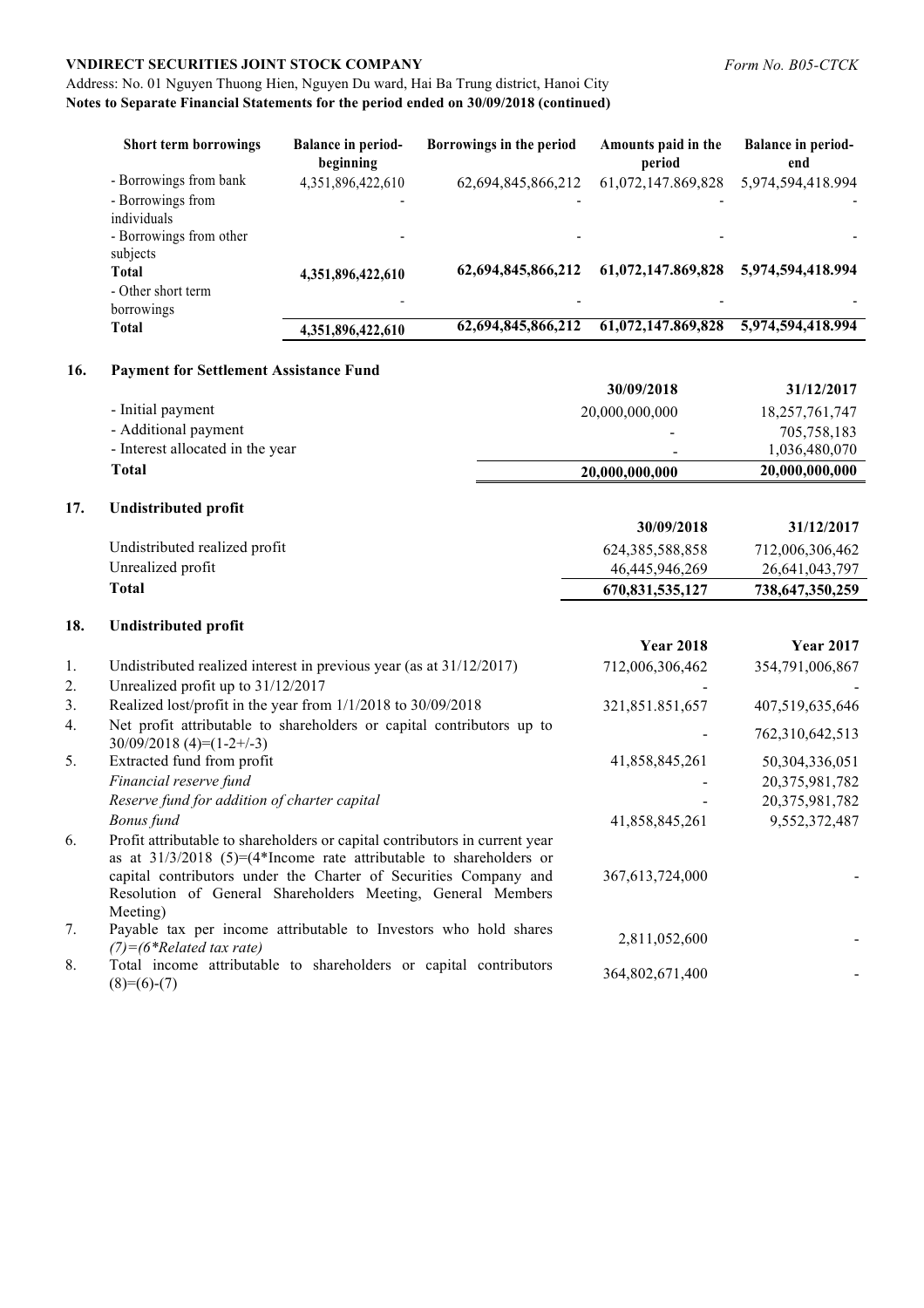Address: No. 01 Nguyen Thuong Hien, Nguyen Du ward, Hai Ba Trung district, Hanoi City **Notes to Separate Financial Statements for the period ended on 30/09/2018 (continued)**

- **B. Notes to the consolidated comprehensive Statement of Income**
- **19. Income**

#### **19.1 Interest from financial assets at fair value through profit/loss**

#### **a. Interest from selling financial assets at fair value through profit/loss**

| <b>Year 2018</b> | Sale quantity | Total sale value   | <b>Total weighted</b><br>average cost of<br>capital as at the end<br>of transaction date | <b>Interest from</b><br>securities trading<br>in year |
|------------------|---------------|--------------------|------------------------------------------------------------------------------------------|-------------------------------------------------------|
| Listed shares    | 27,919,128    | 931, 161, 134, 700 | 828,810,169,150                                                                          | 102,350,965,550                                       |
| Unlisted shares  | 3,976,225     | 134,619,379,844    | 126,651,450,725                                                                          | 7,967,929,119                                         |
| Listed bonds     | 56,743,598    | 6,294,247,304,818  | 6,286,491,705,907                                                                        | 7,755,598,911                                         |
| Unlisted bonds   | 23,108,510    | 17,732,803,378,844 | 17,672,207,468,266                                                                       | 60,595,910,578                                        |
|                  | 111,747,461   | 25,092,831,198,206 | 24,914,160,794,048                                                                       | 178,670,404,158                                       |

#### **b. Dividends, interest arising from financial assets at fair value through profit/loss**

|                 | 30/09/2018    |                    | 30/09/2017     |
|-----------------|---------------|--------------------|----------------|
|                 | This period   | <b>Progressive</b> |                |
| Dividend income | 1,202,512,716 | 27, 252, 674, 291  | 37,958,846,296 |
|                 | 1,202,512,716 | 27, 252, 674, 291  | 37,958,846,296 |

#### **c. Profit from held-to-maturity investments**

|                                      | 30/09/2018     |                    | 30/09/2017         |
|--------------------------------------|----------------|--------------------|--------------------|
|                                      | This period    | <b>Progressive</b> |                    |
| Income from interest of term deposit | 80,992,578,568 | 196,798,440,865    | 133, 164, 127, 965 |
|                                      | 80,992,578,568 | 196,798,440,865    | 133, 164, 127, 965 |

#### **d. Interest from loans and receivables**

|                                                                                       | 30/09/2018        |                    | 30/09/2017      |
|---------------------------------------------------------------------------------------|-------------------|--------------------|-----------------|
|                                                                                       | This period       | <b>Progressive</b> |                 |
| Loan interest from deposited transaction                                              | 92,475,509,772    | 318,636,938,418    | 227,073,839,080 |
| Interest income from advance payment to<br>customer for securities trading activities | 4,080,156,444     | 17,404,761,615     | 14,336,052,749  |
|                                                                                       | 96, 555, 666, 216 | 336,041,700,033    | 241,409,891,829 |

#### **e. Interest from available-for-sale financial assets**

|                           | 30/09/2018  |                    | 30/09/2017     |
|---------------------------|-------------|--------------------|----------------|
|                           | This period | <b>Progressive</b> |                |
| Interest income from bond | 45.642.223  | 1.644.342.223      | 35,608,423,283 |
|                           | 45,642,223  | 1,644,342,223      | 35,608,423,283 |
|                           |             |                    |                |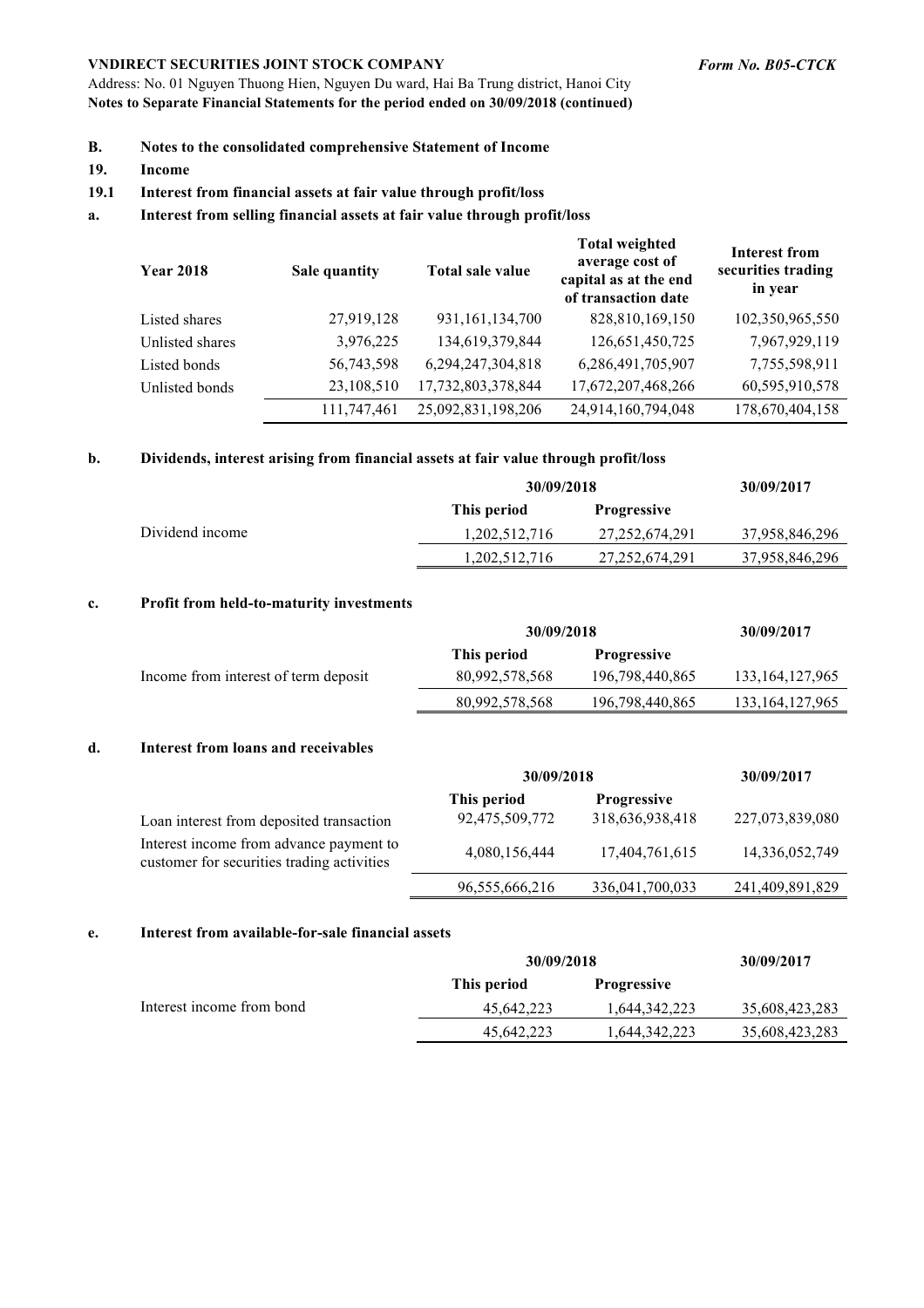Address: No. 01 Nguyen Thuong Hien, Nguyen Du ward, Hai Ba Trung district, Hanoi City **Notes to Separate Financial Statements for the period ended on 30/09/2018 (continued)**

#### **19.2 Loss from financial assets at fair value through profit/loss**

#### **a. Loss from selling financial assets at fair value through profit/loss**

| <b>Year 2018</b> | Sale quantity | Total sale value   | <b>Total weighted</b><br>average cost of<br>capital as at the end<br>of transaction date | <b>Loss from</b><br>securities trading<br>in year |
|------------------|---------------|--------------------|------------------------------------------------------------------------------------------|---------------------------------------------------|
| Listed shares    | 26,638,569    | 686,049,531,238    | 774,866,716,834                                                                          | (88,817,185,596)                                  |
| Unlisted shares  | 3,447,005     | 46,733,950,000     | 47,742,750,000                                                                           | (1,008,800,000)                                   |
| Listed bonds     | 57,670,000    | 6,116,895,840,000  | 6,118,705,800,000                                                                        | (1,809,960,000)                                   |
| Unlisted bonds   | 4,467,412     | 18,105,369,693,149 | 18,159,822,191,237                                                                       | (54, 452, 498, 088)                               |
|                  | 92,222,986    | 24,955,049,014,387 | 25, 101, 137, 458, 071                                                                   | (146,088,443,684)                                 |

#### **20 Revenues from financial activities**

| No. | Type of revenues from financial activities                       |             |                    | 30/09/2017    |
|-----|------------------------------------------------------------------|-------------|--------------------|---------------|
|     |                                                                  | This period | <b>Progressive</b> |               |
|     | Interest of non-term and term deposit, not<br>more than 3 months | 889,941,853 | 4,824,904,603      | 7,900,925,127 |
|     | Total                                                            | 889,941,853 | 4,824,904,603      | 7,900,925,127 |
|     |                                                                  |             |                    |               |

## **21 Financial expense**

|     |                           | 30/09/2018     |                    |                 |  |
|-----|---------------------------|----------------|--------------------|-----------------|--|
| No. | Type of financial expense |                |                    | 30/09/2017      |  |
|     |                           | This period    | <b>Progressive</b> |                 |  |
|     | Interest expense          | 72,688,083,294 | 196,873,618,934    | 145,819,132,100 |  |
|     | Total                     | 72,688,083,294 | 196,873,618,934    | 145,819,132,100 |  |

#### **22 Expense for securities company management**

|                                                      | 30/09/2018        |                    |                 |
|------------------------------------------------------|-------------------|--------------------|-----------------|
| Type of expense for securities company<br>management |                   |                    | 30/09/2017      |
|                                                      | This period       | <b>Progressive</b> |                 |
| Salary and related expenses                          | 47, 336, 505, 325 | 130,380,570,942    | 100,921,019,201 |
| Expense for office supplies                          | 223,869,476       | 616,883,078        | 714,176,414     |
| Expense for tools, instruments                       | 1,018,074,930     | 2,731,469,132      | 2,300,595,529   |
| Fixed assets depreciation expense                    | 5,892,138,677     | 15,470,948,423     | 14,206,248,243  |
| Expense for tax, fees and charges                    | 100,565,430       | 174,853,430        | 110,611,000     |
| Outside purchasing service cost                      | 19, 207, 043, 926 | 50,006,668,086     | 42,920,366,480  |
| Other expenses                                       |                   |                    |                 |
| <b>Total</b>                                         | 73,778,197,764    | 199,381,393,091    | 161,173,016,867 |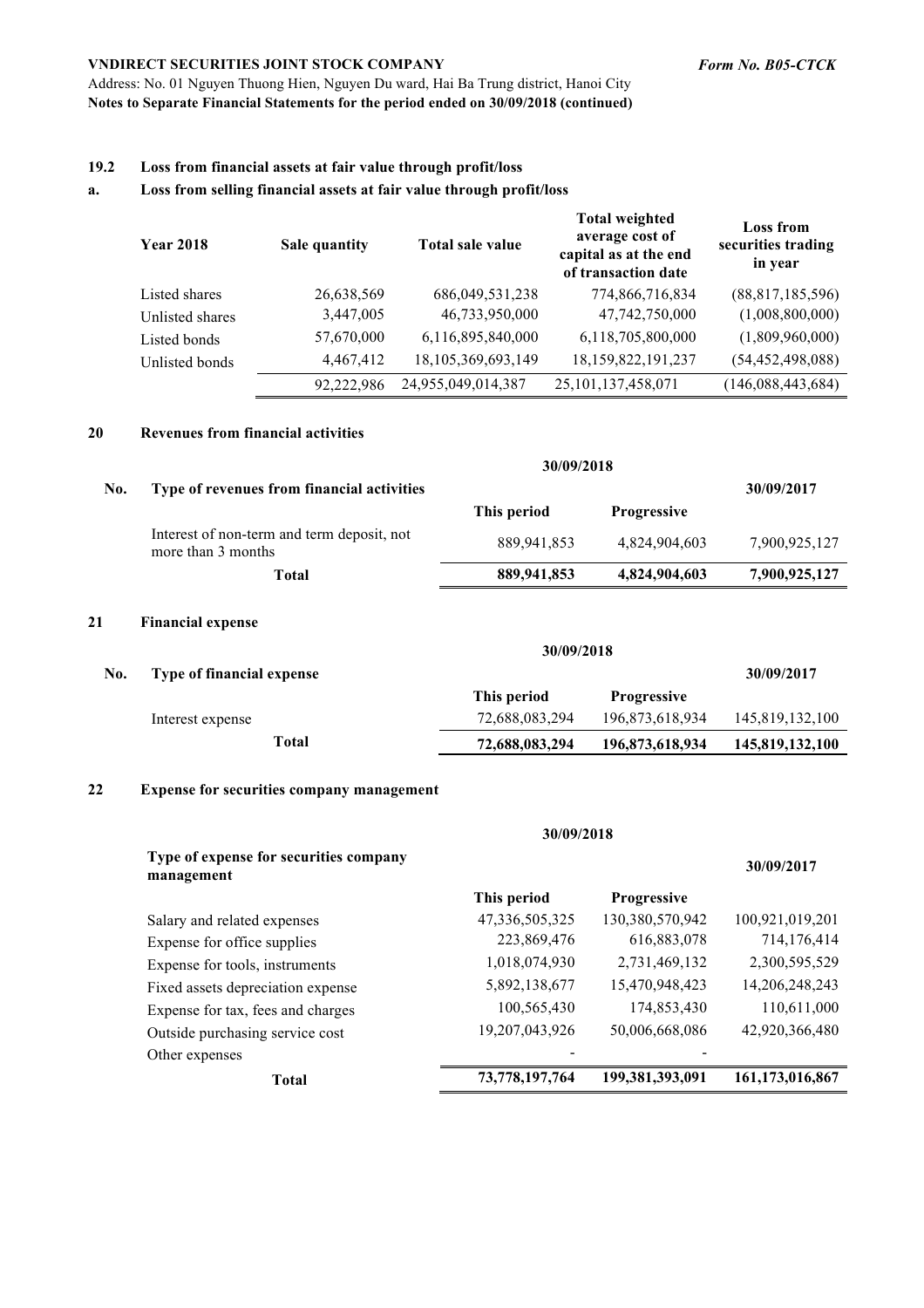Address: No. 01 Nguyen Thuong Hien, Nguyen Du ward, Hai Ba Trung district, Hanoi City **Notes to Separate Financial Statements for the period ended on 30/09/2018 (continued)**

#### **23 Other incomes**

|                          | 30/09/2018  |                    |             |
|--------------------------|-------------|--------------------|-------------|
| Details of other income  |             |                    | 30/09/2017  |
|                          | This period | <b>Progressive</b> |             |
| Business cooperation fee | 11,774,593  | 11,774,593         | 85,454,545  |
| Other income             | 153,068,800 | 230,619,014        | 377,956,178 |
| <b>Total</b>             | 164,843,393 | 242,393,607        | 463,410,723 |

## **24 Other expenses**

|                           | 30/09/2018               |                          |            |
|---------------------------|--------------------------|--------------------------|------------|
| Details of other expenses |                          |                          | 30/09/2017 |
|                           | This period              | <b>Progressive</b>       |            |
| Other expenses            | $\overline{\phantom{0}}$ | $\overline{\phantom{a}}$ | 7,973,858  |
| Total                     | $\equiv$                 | $\overline{\phantom{0}}$ | 7,973,858  |

## **25 Corporate income tax expense**

|    |                                                                                                                  | 31/09/2018      |                   | 31/09/2017        |
|----|------------------------------------------------------------------------------------------------------------------|-----------------|-------------------|-------------------|
|    | Details of Corporate income tax expense                                                                          | This period     | Accumulated       |                   |
| 1. | Current securities company income tax expense                                                                    | 26,781,388,930  | 74, 277, 662, 174 | 66, 517, 187, 361 |
|    | - Securities company's income tax expense on<br>taxable income in current year                                   | 26,781,388,930  | 74, 277, 662, 174 | 66,517,187,361    |
|    | - Securities company's income tax adjustment in<br>previous years into this year's current income tax<br>expense |                 |                   |                   |
| 2. | Total securities company's current income tax<br>expenses                                                        | 26,781,388,930  | 74, 277, 662, 174 | 66, 517, 187, 361 |
| 3. | Securities company's deferred income tax expenses                                                                | (295, 249, 599) | 4,951,225,618     | 6,535,223,761     |
|    | - Securities company's deferred income tax expense<br>arising from taxable temporary difference                  | (295, 249, 599) | 4,951,225,618     | 6,535,223,761     |
|    | - Deferred corporate income tax expense arising<br>from refund of deferred income tax assets                     |                 |                   |                   |
|    | - Deferred corporate income tax arising from<br>deductible temporary difference                                  |                 |                   |                   |
|    | - Deferred corporate income tax arising from<br>taxable loss and unused tax preference                           |                 |                   |                   |
|    | - Deferred corporate income tax arising from<br>refund of payable deferred income tax                            |                 |                   |                   |
| 4. | Total deferred corporate income tax expense                                                                      | (295, 249, 599) | 4,951,225,618     | 6,535,223,761     |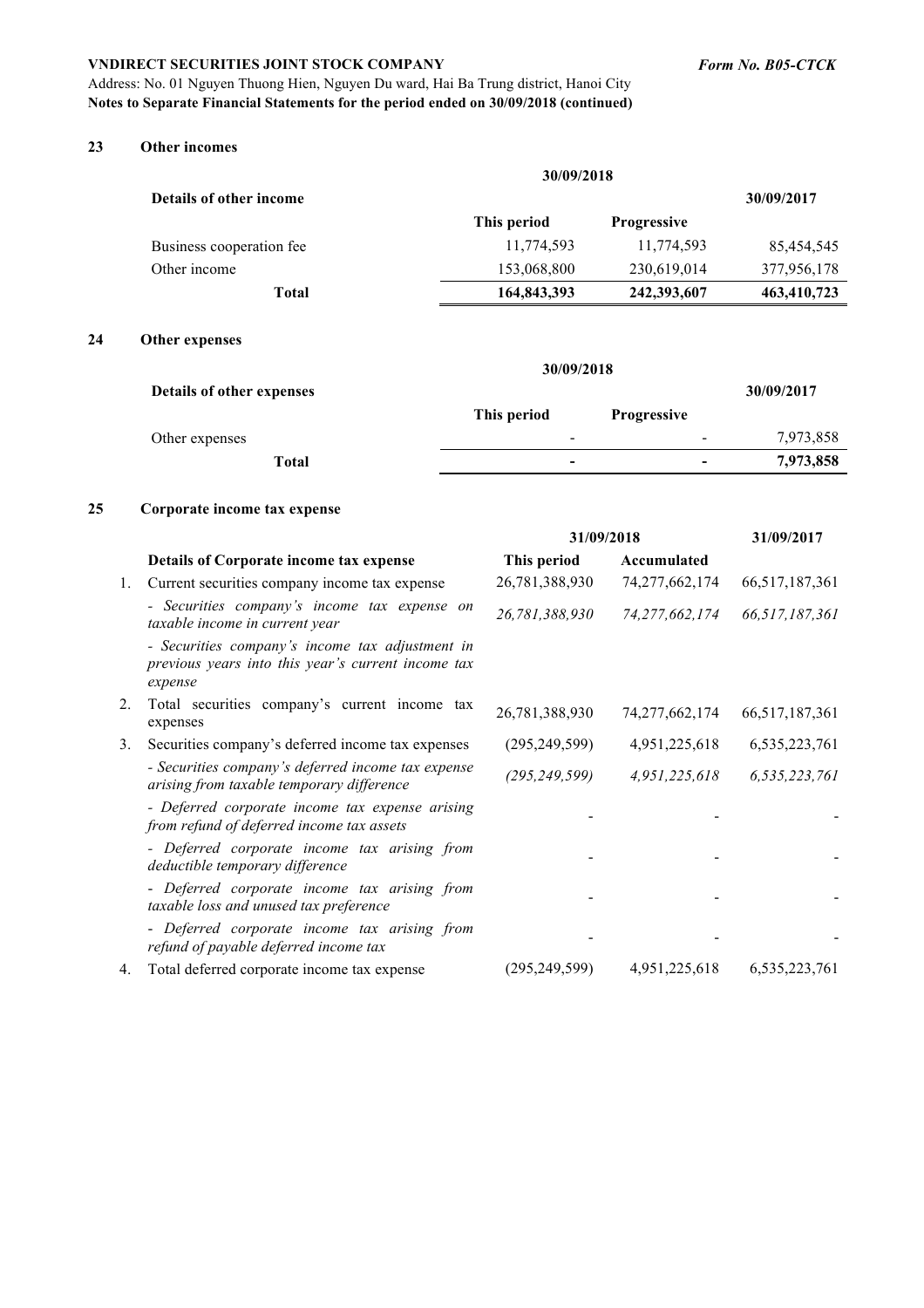Address: No. 01 Nguyen Thuong Hien, Nguyen Du ward, Hai Ba Trung district, Hanoi City **Notes to Separate Financial Statements for the period ended on 30/09/2018 (continued)**

## **27 Accumulation of Statement of comprehensive income**

| <b>Items</b>                                     | Term-beginning<br>balance | <b>Arising value</b> | Change in owner's<br>equity and<br>recognition into<br>business result | <b>Term-end balance</b> |  |
|--------------------------------------------------|---------------------------|----------------------|------------------------------------------------------------------------|-------------------------|--|
| A                                                |                           | $\mathbf 2$          | 3                                                                      | 4                       |  |
| Realized profits after<br>corporate income tax   | 712,006,306,462           | 321,851,851,657      | (409, 472, 569, 261)                                                   | 624, 385, 588, 858      |  |
| Unrealized profits after<br>corporate income tax | 26,641,043,797            | 19,804,902,472       |                                                                        | 46,445,946,269          |  |
| <b>Total</b>                                     | 738,647,350,259           | 341,656,754,129      | (409, 472, 569, 261)                                                   | 670,831,535,127         |  |

## **28 Operations with relevant parties**

#### **28.1 List and relationship with relevant parties having economic relation**

| <b>List of relevant parties</b>                                      | Relationship                                                                                                          |
|----------------------------------------------------------------------|-----------------------------------------------------------------------------------------------------------------------|
| Pham Minh Huong                                                      | Chairperson of Management Board                                                                                       |
| Vu Hien                                                              | Member of Management Board                                                                                            |
| Post – Telecommunications Joint Stock Insurance<br>Corporation (PTI) | Chairman of Management Board and Member of<br>Management Board of PTI                                                 |
| Vietnam National Apiculture Joint Stock Company<br>(Vinapi)          | Chairman of Management Board of Vinapi                                                                                |
| H&H Investment Management Co. Ltd                                    | Chairman of Management Board and Chairman of<br>Members Council                                                       |
| IPA Investments Corporation                                          | Member of Management Board of VND and<br>Chairman of Management Board of IPA                                          |
| IPA Financial Co. Ltd                                                | Member of Management Board of VND and<br>Chairman of Company, big shareholder                                         |
| Tra Vinh Rural Electricity Development JSC.                          | Member of Management Board of VND and Member<br>of Management Board of Tra Vinh Rural Electricity<br>Development JSC. |
| Bac Ha Energy JSC.                                                   | Member of Management Board of VND and<br>Chairman of Management Board of Bac Ha                                       |
| Asian Pearl JSC.                                                     | Member of Management Board of VND and<br>Chairman of Management Board of Asian Pearl                                  |
| <b>ANVIE Real Estate Co. Ltd</b>                                     | Member of Management Board of VND and<br>Chairman of Members Board of ANVIE                                           |
| HOMEFOOD JSC.                                                        | Member of Management Board of VND and<br>Chairman of Management Board of Homefood                                     |
| HOMEDIRECT Service JSC.                                              | Member of Management Board of VND and<br>Chairman of Management Board of HomeDirect                                   |
| IPA Cuu Long Trading and Investment JSC.                             | Member of Management Board of VND and<br>Chairman of management Board of IPA Cuu Long                                 |
| Printing Mechanical JSC. (CKI)                                       | Member of Management Board of VND and<br>Chairman of Management Board of CKI                                          |
| I.P.A Securities Investment Fund Management<br>Limited Company       | Member of Management Board of VND and<br>Chairman of IPAAM- Subsidiary                                                |
| Hoi An Tourist Service JSC. (HOT)                                    | Member of Management Board of VND and Member<br>of Management Board of HOT                                            |

#### **28.2 Operations with relevant parties**

The balance and major transactions of company with relevant parties as at 30/09/2018 and for the period ended at the same time as follows: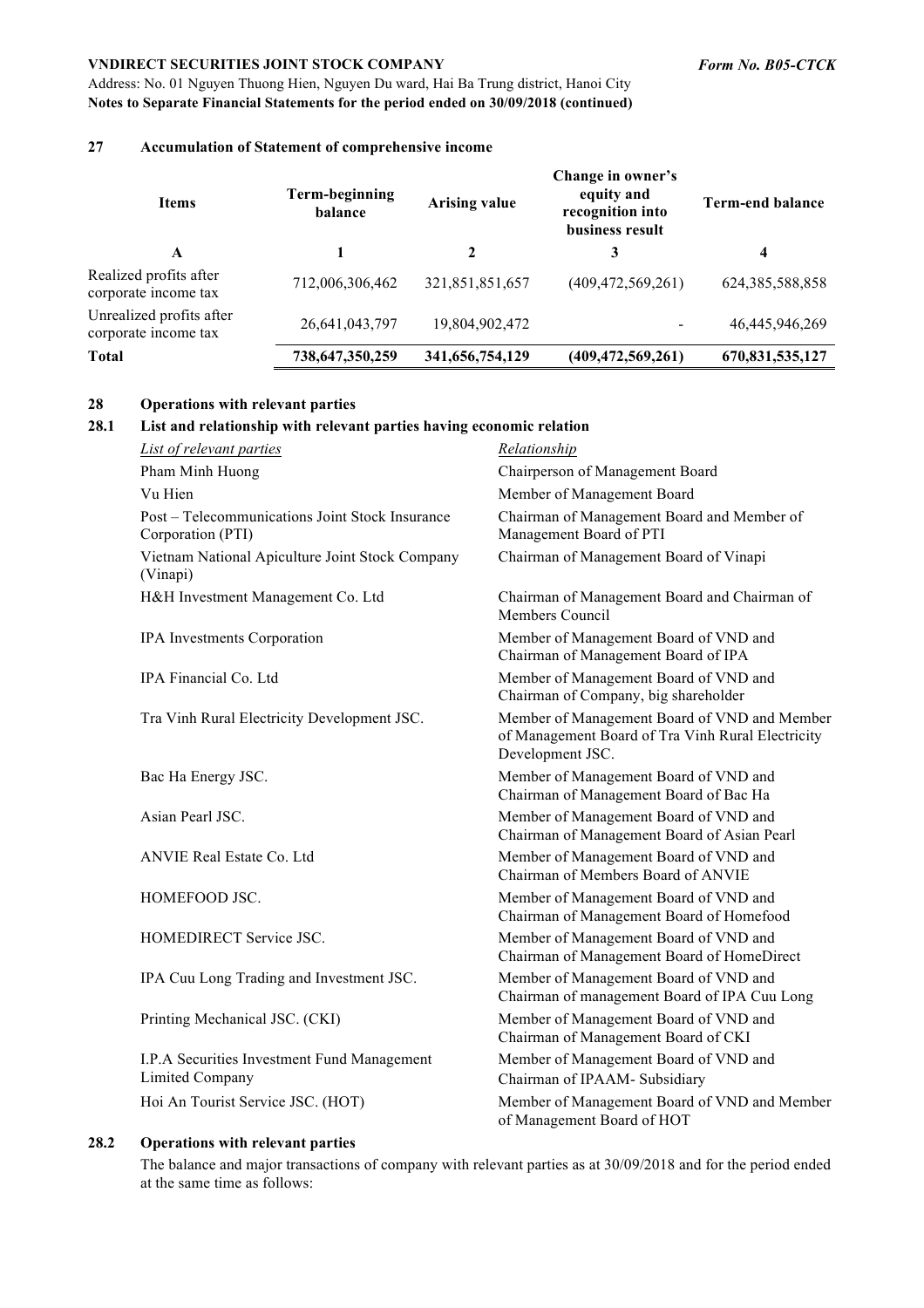Address: No. 01 Nguyen Thuong Hien, Nguyen Du ward, Hai Ba Trung district, Hanoi City **Notes to Separate Financial Statements for the period ended on 30/09/2018 (continued)**

|                                              | <b>Transaction value</b>                          |                                                                 | <b>Balance as at</b>     |                          |
|----------------------------------------------|---------------------------------------------------|-----------------------------------------------------------------|--------------------------|--------------------------|
|                                              | 9 months of 2018<br><b>VND</b>                    | 9 months of 2017<br><b>VND</b>                                  | 30/09/2018<br><b>VND</b> | 31/12/2017<br><b>VND</b> |
|                                              |                                                   | Management Board, Board of General Directors, Supervisory Board |                          |                          |
| Salary and bonus                             | 13,533,000,000                                    | 3,394,000,000                                                   |                          |                          |
| <b>IPA Investments Corporation</b>           |                                                   |                                                                 |                          |                          |
| Office rental and<br>management cost         | 9,873,719,289                                     | 5,775,912,107                                                   |                          |                          |
| Advance payment for<br>purchasing subsidiary |                                                   | 22,000,000,000                                                  |                          |                          |
|                                              | IPA Securities Investment Fund Management Co. Ltd |                                                                 |                          |                          |
| Capital contribution                         |                                                   |                                                                 | 50,000,000,000           | 50,000,000,000           |
| Account for<br>securities transaction        |                                                   |                                                                 | 1,539,793,322            | 5,294,808,534            |
| Collecting interest of<br>deposit            |                                                   |                                                                 |                          | 1,643,836                |
| Portfolio - cost                             |                                                   |                                                                 | 433,803,247,043          | 473,720,781,893          |
| Portfolio<br>management fee                  | 3,360,590,223                                     | 2,829,574,978                                                   |                          | 439,524,293              |
| Issued bonds                                 |                                                   | 5,000,000,000                                                   |                          |                          |
| Other revenue fee                            | 349,651,971                                       | 187,089,301                                                     |                          |                          |
| Paying interest of<br>non-term deposit       | 8,452,889                                         | 25,857,805                                                      |                          |                          |
| <b>HOMEDIRECT Service JSC.</b>               |                                                   |                                                                 |                          |                          |
| Capital contribution                         |                                                   |                                                                 | 7,500,000,000            | 7,500,000,000            |
| Account for<br>securities transaction        |                                                   |                                                                 | 232,913,379              | 2,350,414,027            |
| Collection of bond<br>issuance fees          | 2,900,000,000                                     |                                                                 |                          |                          |
| Other revenue                                | 6,999,439                                         |                                                                 |                          |                          |
| Paying interest for<br>non-term deposit      | 13,592,582                                        | 123,178,944                                                     |                          |                          |
| Other expenses                               | 120,000,000                                       |                                                                 |                          |                          |
| <b>IPA Financial Co. Ltd</b>                 |                                                   |                                                                 |                          |                          |
| Receiving capital<br>contribution            |                                                   |                                                                 | 561,883,540,000          | 392,011,780,000          |
| Account of securities<br>transaction         |                                                   |                                                                 | 30,834,489               | 1,272,319,199            |
| Revenue cost                                 | 21,461,063                                        | 877,192                                                         |                          |                          |
| Paying interest of<br>non-term deposit       | 1,502,333                                         | 6,878,729                                                       |                          |                          |
| Receiving Vndirect<br>dividends              | 56,188,354,000                                    |                                                                 |                          |                          |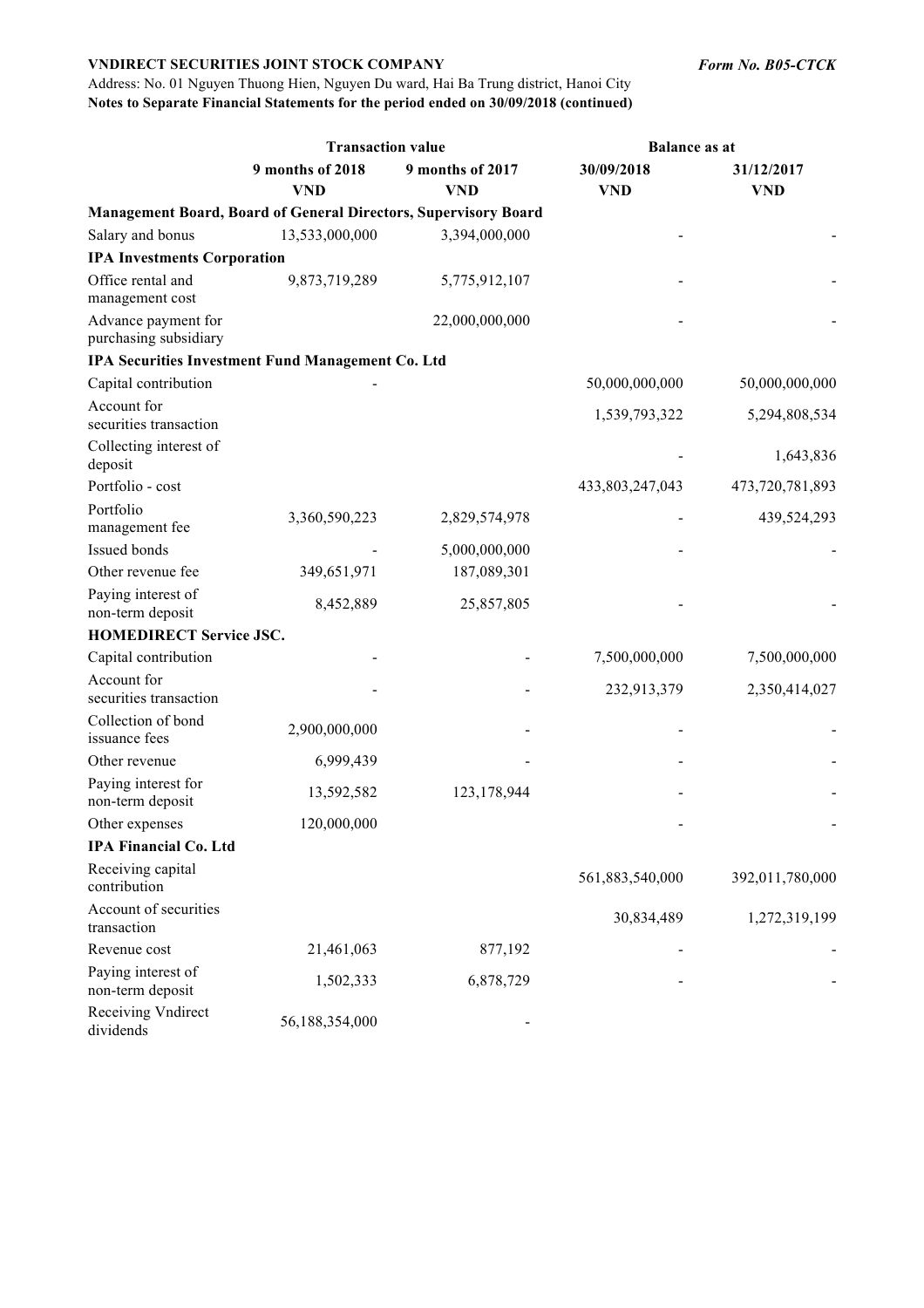Address: No. 01 Nguyen Thuong Hien, Nguyen Du ward, Hai Ba Trung district, Hanoi City **Notes to Separate Financial Statements for the period ended on 30/09/2018 (continued)**

**Post – Telecommunications Insurance Corporation (PTI)**

| Stock investment                       |               |             | 150,160,550,000 | 150,160,550,000 |
|----------------------------------------|---------------|-------------|-----------------|-----------------|
| Dividend                               |               |             |                 |                 |
| Account of securities<br>transaction   |               |             | 22,960,662,546  | 2,362,773,075   |
| Revenue from fees                      | 1,334,348,634 | 907,279,417 |                 |                 |
| Paying interest of<br>non-term deposit | 19,742,135    | 53,372,005  |                 |                 |
| Hoi An Tourist Service JSC (HOT)       |               |             |                 |                 |
| Stock investment                       |               |             | 9,644,810,000   | 9,644,810,000   |
| Bac Ha Energy JSC.                     |               |             |                 |                 |
| Account of securities<br>transaction   |               |             | 174,582,420     | 255,392,318     |
| Paying interest of<br>non-term deposit | 736,741       | 3,458,623   |                 |                 |
| <b>Asian Pearl JSC.</b>                |               |             |                 |                 |
| Account of securities<br>transaction   |               |             | 322,603         | 3,879,992       |
| Paying interest of<br>non-term deposit | 210,211       | 1,060,443   |                 |                 |
| <b>ANVIE Real Estate Co. Ltd</b>       |               |             |                 |                 |
| Account of securities<br>transaction   |               |             | 14,034,912      | 186, 397, 769   |
| Paying interest of<br>non-term deposit | 104,883       | 3,238,611   |                 |                 |
| Revenue from fees                      | 267,740       |             |                 |                 |
| HOMEFOOD JSC.                          |               |             |                 |                 |
| Account of securities<br>transaction   |               |             | 523,844         | 552,597         |
| Paying interest of<br>non-term deposit | 1,247         | 3,153       |                 |                 |
| Other expenses                         | 18,039,481    |             |                 |                 |
| <b>Printing Mechanical JSC.</b>        |               |             |                 |                 |
| Advance payment for<br>land lease      |               |             | 500,000,000     | 500,000,000     |
| Account of securities<br>transaction   |               |             | 1,307,769,071   |                 |
| Paying interest of<br>non-term deposit | 441,650       | 133,603     |                 |                 |
| Revenue from fees                      | 1,677,110     |             |                 |                 |
| <b>Pham Minh Huong</b>                 |               |             |                 |                 |
| VND stock<br>ownership (value)         |               |             | 64,144,590,000  | 9,868,320,000   |
| Remuneration of<br>management board    | 63,000,000    | 63,000,000  |                 |                 |
| Account of securities<br>transaction   |               |             | 702,658,861     | 41,181,215      |
| Paying interest of<br>non-term deposit | 790,592       | 190,693     |                 |                 |
| Revenue from fees                      | 158,342,599   | 3,637,274   |                 |                 |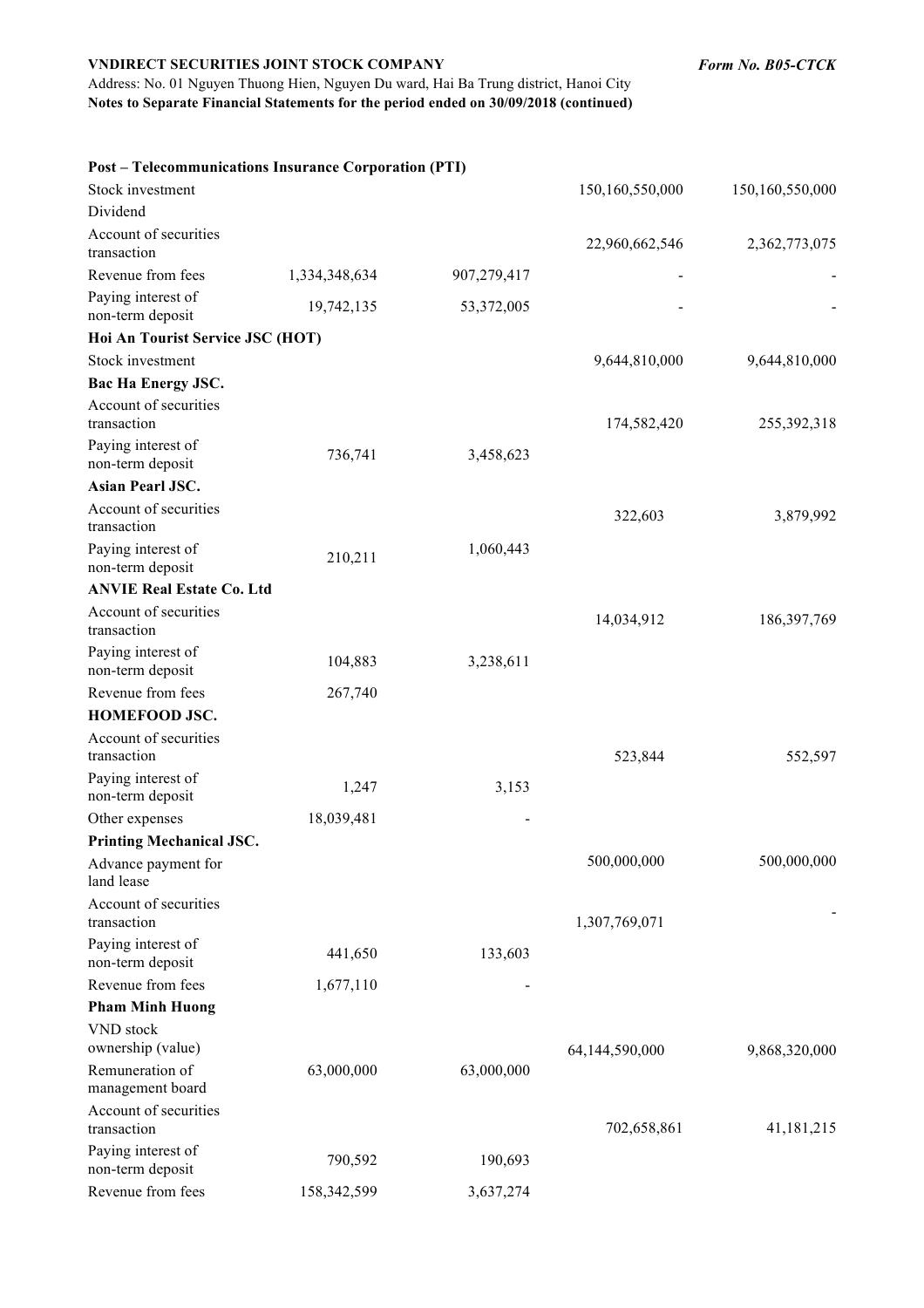Address: No. 01 Nguyen Thuong Hien, Nguyen Du ward, Hai Ba Trung district, Hanoi City **Notes to Separate Financial Statements for the period ended on 30/09/2018 (continued)** *Form No. B05-CTCK*

| Receiving Vndirect<br>dividends        | 1,343,736,050 |            |             |                |
|----------------------------------------|---------------|------------|-------------|----------------|
| <b>Vu Hien</b>                         |               |            |             |                |
| VND stock<br>ownership (value)         |               |            | 1,800,000   | 1,640,000      |
| Remuneration of<br>management board    | 63,000,000    | 63,000,000 |             |                |
| Account of securities<br>transaction   |               |            | 581,390,245 | 1,179,360,579  |
| VND bond                               |               |            |             | 53,293,800,000 |
| Paying interest of<br>non-term deposit | 2,020,105     | 5,019,714  |             |                |
| Revenue from fees                      | 5,193,840     | 3,368,378  |             |                |
| Receiving Vndirect<br>dividends        | 171,000       |            |             |                |

| <b>PREPARED BY</b>        | <b>CHECKED BY</b>       | <b>APPROVED BY</b>                     |
|---------------------------|-------------------------|----------------------------------------|
| <b>GENERAL ACCOUNTANT</b> | <b>CHIEF ACCOUNTANT</b> | <b>CHAIRPERSON OF MANAGEMENT BOARD</b> |
| (Signed)                  | (Signed)                | (Signed & sealed)                      |
| Ms. Vu Thanh Van          | Ms. Nguyen Ha Ninh      | Ms. Pham Thanh Huong                   |

*Prepared on October 19, 2018*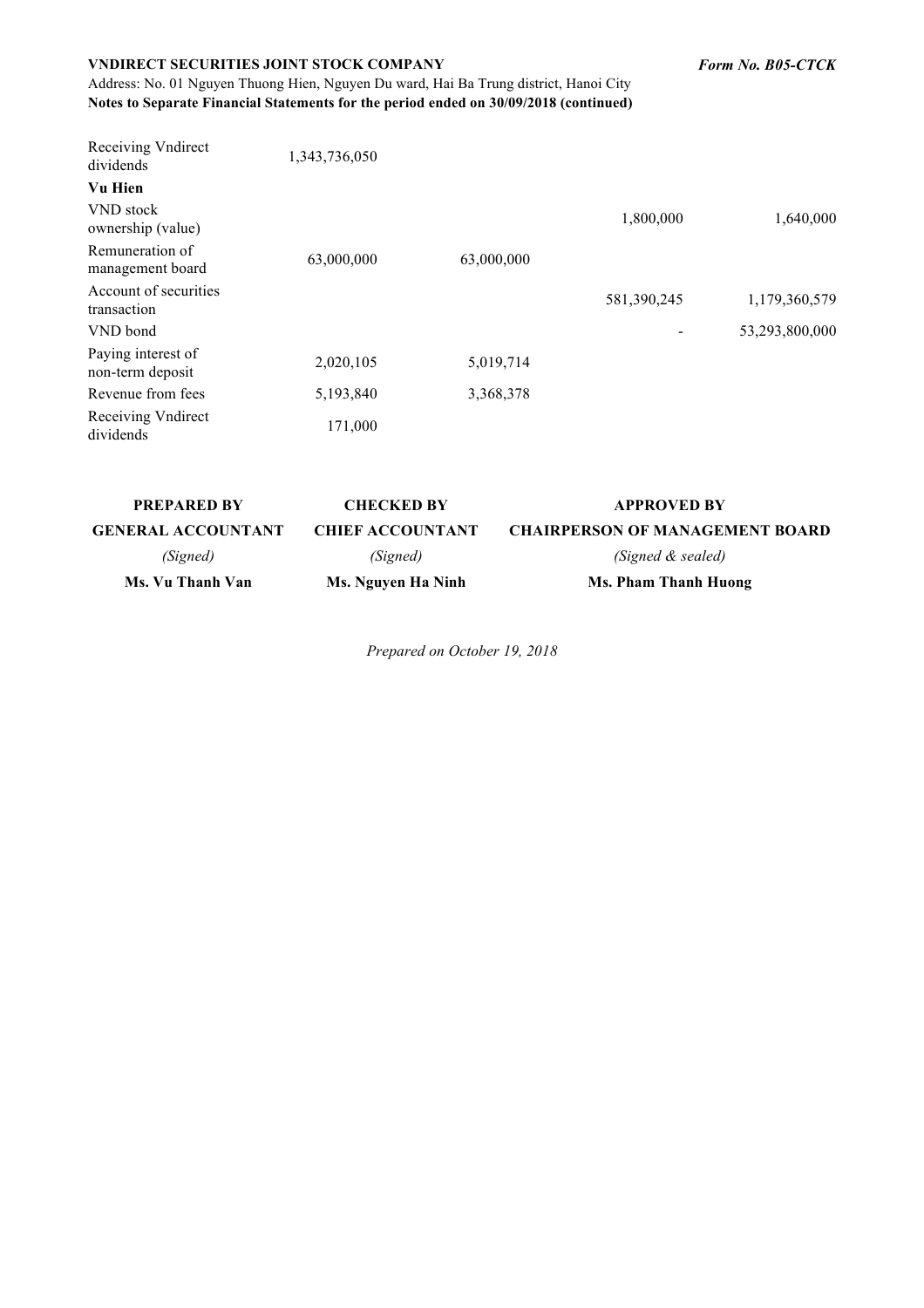Address: No. 01 Nguyen Thuong Hien, Nguyen Du ward, Hai Ba Trung district, Hanoi City **Notes to Separate Financial Statements for the period ended on 30/09/2018 (continued)**

#### **4. Provision for impairment of assets (Annex 01)**

|                |                                 | Basis for this period's provision |                    |                                                           |                                    | Previous period's | This period's deduction |
|----------------|---------------------------------|-----------------------------------|--------------------|-----------------------------------------------------------|------------------------------------|-------------------|-------------------------|
| No.            | Type of financial asset         | <b>Quantity</b>                   | <b>Book value</b>  | Market value as at the<br><b>Financial Statement date</b> | This period's<br>provisional value | provisional value | or reversal             |
| A              | В                               |                                   | $\mathbf{2}$       |                                                           |                                    | 5                 | 6                       |
| T              | <b>Financial assets FVTPL</b>   | 74,329,694                        | 1,278,841,447,071  | 1,192,816,568,536                                         | 144,082,311,364                    | 95398,472339      | 48,483,839,025          |
|                | AB O                            | 17,574,123                        | 170,489,057,266    | 107,079,131,439                                           | 63,409,925,827                     | 53,621,139,316    | 9,788,786,511           |
| $\overline{2}$ | <b>BMI</b>                      | 385,252                           | 11,085,477,060     | 9,400,148,800                                             | 1,685,328,260                      |                   | 1,685,328,260           |
| $\overline{3}$ | <b>BSR</b>                      | 620,000                           | 13,908,993,200     | 12,400,000,000                                            | 1,508,993,200                      |                   | 1,508,993,300           |
| $\overline{4}$ | <b>CTD</b>                      | 20,631                            | 3,395,977,340      | 3,424,746,000                                             |                                    |                   |                         |
| 5              | <b>DIG</b>                      | 318,243                           | 6,282,982,708      | 5,648,813,250                                             | 634,169,458                        |                   | 634,169,458             |
| 6              | <b>FIT</b>                      | 449                               | 3,837,020          | 1,863,350                                                 | 1,973,670                          | 257,112,790       | (255, 139, 120)         |
|                | <b>REE</b>                      | 43,517                            | 1,652,127,678      | 1,605,777,300                                             | 46,350,378                         |                   | 46,350,378              |
| 8              | HAH                             | 5                                 | 209,150            | 69,250                                                    | 139,900                            | 490,752,900       | (490, 613, 000)         |
| 9              | <b>HOT</b>                      | 964,481                           | 27,005,468,000     | 27,487,708,500                                            |                                    | 9,741,258,100     | (9,741,258,100)         |
| 10             | <b>LPB</b>                      | 2,310,000                         | 28,639,027,742     | 24,024,000,000                                            | 4,615,027,742                      | 442,730,000       | 4,172,297,742           |
| 11             | <b>LTG</b>                      | 1,952,050                         | 114,654,478,100    | 74,958,720,000                                            | 39,695,758,100                     | 28,001,181,000    | 11,694,577,100          |
| 12             | <b>MBB</b>                      | 1,019,994                         | 23,720,706,500     | 23,561,861,400                                            | 158,845,100                        |                   | 158,845,100             |
| 13             | <b>MWG</b>                      | 8,042                             | 1,010,168,324      | 1,022,942,400                                             |                                    | 123,790,594       | (123,790,594)           |
| 14             | OIL                             | 1,178,500                         | 24,688,128,000     | 19,680,950,000                                            | 5,007,178,000                      |                   | 5,007,178,000           |
| 15             | VGG                             | 494,700                           | 31,140,960,000     | 29,187,300,000                                            | 1,953,660,000                      | 2,596,830,000     | (643, 170, 000)         |
| 16             | PTI                             | 13,216,055                        | 266,887,919,882    | 243,175,412,000                                           | 23,712,507,882                     |                   | 23,712,507,882          |
| 17             | <b>VNDAF</b>                    | 5,000,000                         | 50,500,000,000     | 50,189,000,000                                            | 311,000,000                        |                   | 311,000,000             |
| 18             | Others                          | 29,223,652                        | 503,775,929,101    | 559,968,124,847                                           | 1,341,453,847                      | 323,677,639       | 1,017,776,208           |
| П              | <b>Financial assets HTM</b>     |                                   | 5,417,330,000,000  | 5,417330,000,000                                          |                                    |                   |                         |
| Ш              | <b>Financial assets on loan</b> |                                   | 3,383,987,867,580  | 3,358,336,696,872                                         | 25,651,170,708                     | 98,947,943,286    | (73,396,772,378)        |
| IV             | <b>Financial assets AFS</b>     | 3,643,040                         | 392,055,523,666    | 392,055,523,666                                           |                                    |                   |                         |
|                | Capital securities              |                                   | 7,500,000,000      | 7,500,000,000                                             |                                    |                   |                         |
| $\overline{2}$ | Corporate bond                  | 643,040                           | 71,096,523,666     | 71,096,523,666                                            |                                    |                   |                         |
| $\overline{3}$ | Government bond                 | 3,000,000                         | 313,459,000,000    | 313,459,000,000                                           |                                    |                   |                         |
|                | <b>TOTAL</b>                    | 77,972,734                        | 10,472,214,838,317 | 10,360,538,789,074                                        | 169,733,482,072                    | 194,546,415,625   | (24, 812, 933, 553)     |